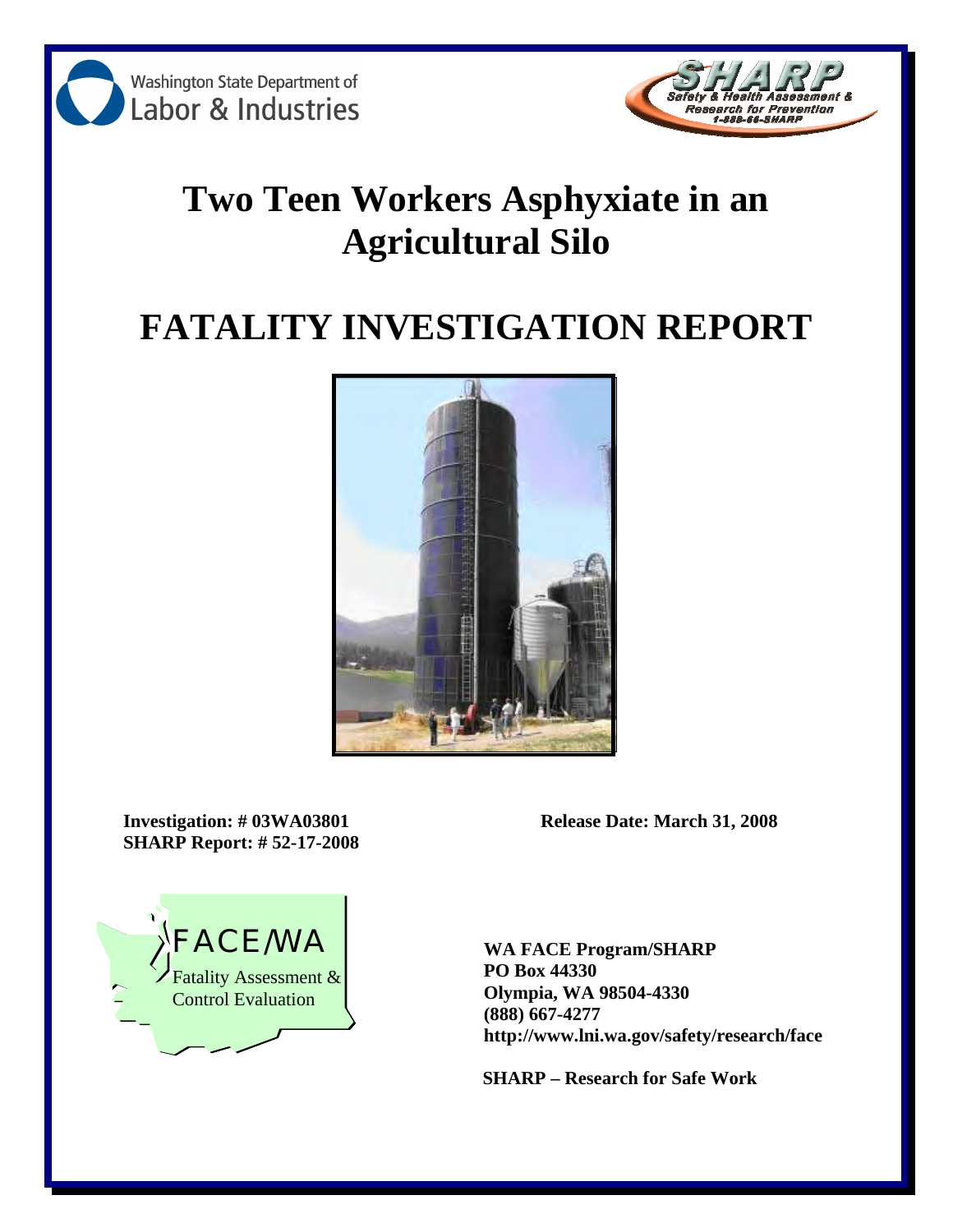**Investigation No.: 03WA03801 Release Date: March 31, 2008 SHARP Report No.: 52-17-2008** 

#### **SUMMARY**

In August of 2003, two 16-year-old farm workers died when they were asphyxiated in an oxygen-limiting silo. The two young men were in the process of helping a silo dealer/distributor service representative conduct maintenance in the silo when the incident happened. There were no witnesses to the event, as the silo representative left the site temporarily during the time of the incident, and the other farm workers, including the farm owners, were working elsewhere on the farm site. The two victims were discovered unconscious inside the 90-foot silo shortly after the silo representative had returned to the farm. The farm owner, as soon as he learned that the two young workers were unresponsive in the silo, attempted to rescue them. Emergency medical persons were called and responded to the incident. Both of the victims died at the scene. Physical rescue and emergency response was hampered by having untrained persons attempting a confined space rescue at height, and the time-lag of the rescue personnels' arrival at the site.

**\_\_\_\_\_\_\_\_\_\_\_\_\_\_\_\_\_\_\_\_\_\_\_\_\_\_\_\_\_\_\_\_\_\_\_\_\_\_\_\_\_\_\_\_\_\_\_\_\_\_\_\_\_\_\_\_\_\_\_\_\_** 

To prevent similar occurrences, the Washington State Fatality Assessment & Control Evaluation (FACE) Investigative team concluded that employers working on farms and/or other operations that work with silos and confined spaces should follow these recommendations:

- • **Employers should have a detailed confined space entry plan in place for all confined spaces.**
- • **Employers should review and use alternative methods so that confined space entry is not required.**
- • **Employers should consider contacting external expert consultants/contractors to help with confined space management and confined space entry processes.**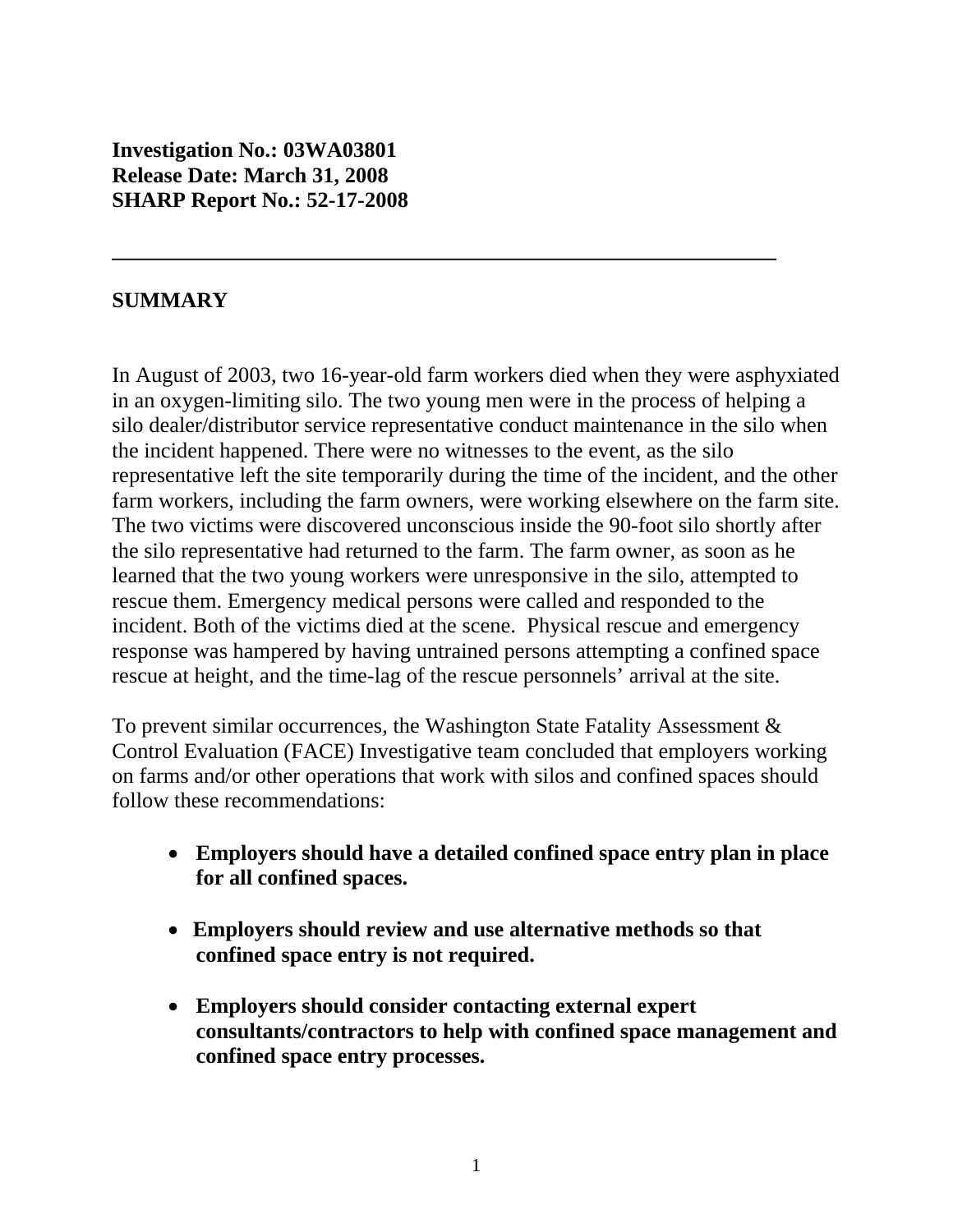- • **Employers and contractors need to follow manufacturers' recommended maintenance procedures.**
- • **Employers need to have processes in place that prevent unauthorized entry.**
- • **Employers need to maintain close supervision of all teen employees and contractors.**
- • **All permit-required confined spaces must have detailed rescue processes and personnel in place.**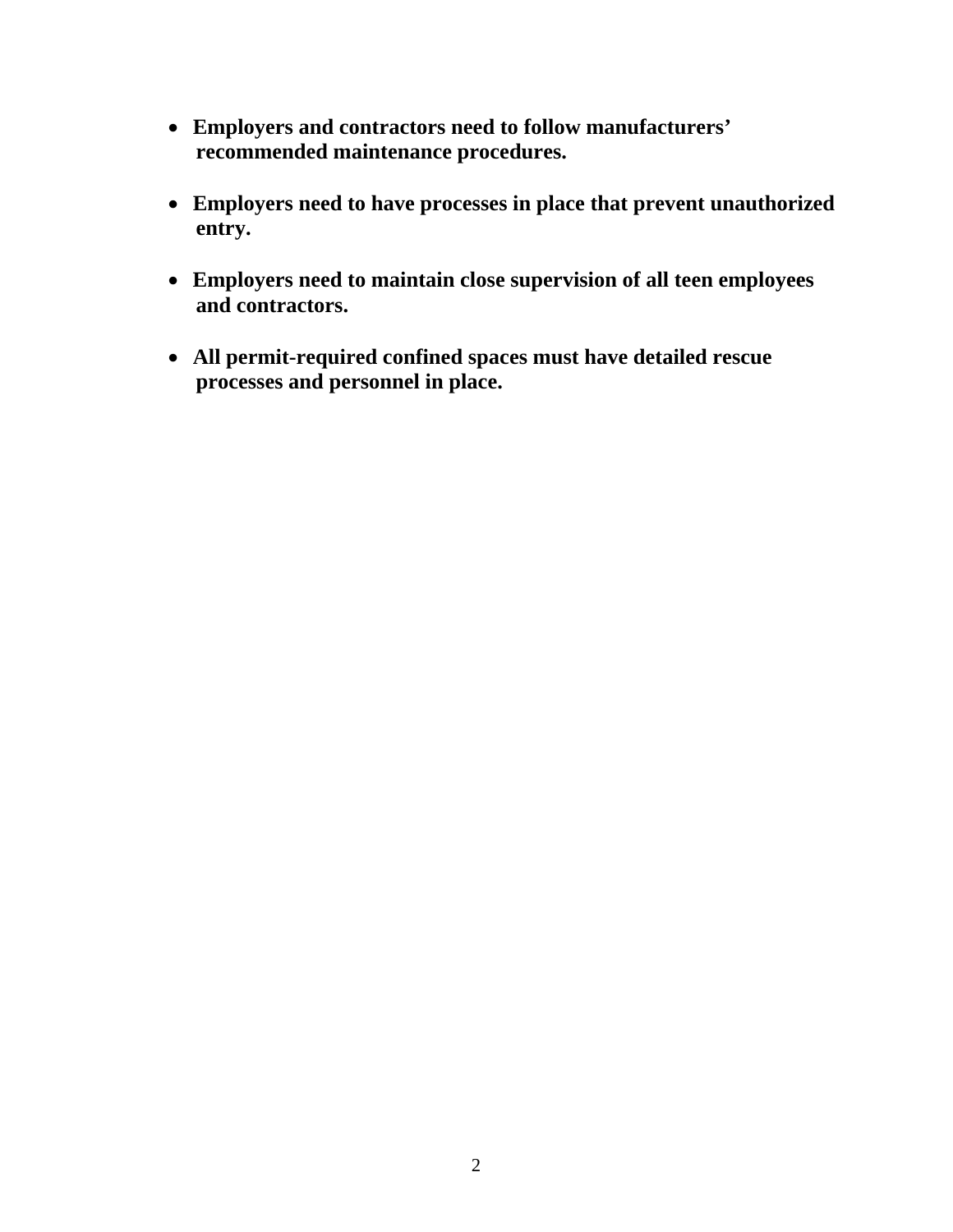# **INTRODUCTION**

In August of 2003, the Washington State FACE Program was notified by WISHA<sup>\*</sup> (Washington Industrial Safety & Health Administration) (now known as DOSH, Division of Occupational Safety & Health), of the death of two 16 -year-old male farm workers. The two victims died in a confined space incident in a farm silo located in eastern Washington state.

**\_\_\_\_\_\_\_\_\_\_\_\_\_\_\_\_\_\_\_\_\_\_\_\_\_\_\_\_\_\_\_\_\_\_\_\_\_\_\_\_\_\_\_\_\_\_\_\_\_\_\_\_\_\_\_\_\_\_** 

The Washington FACE Field Investigation team met with the regional WISHA representative assigned to this case. The incident was carefully reviewed with the WISHA Compliance Officer who provided valuable insight related to the incident, based on their investigation.

After waiting for a reasonable period of time, the FACE Field Investigator contacted the farm owners who graciously allowed the FACE team to visit the farm and the incident site.

The two young victims were working on a small family dairy farm, consisting of approximately 200 head of dairy cattle. The farm's primary product was the production of milk that was sold through a cooperative dairy products organization. The farm also grew hay, which was used for dairy cattle feed. The hay was stored in silos and other storage formats at the farm.

The daily farm work activities were performed by the farm owners, family members and by several employees who worked regularly for the farm. On occasion, the farm would hire part-time temporary help to fill with seasonal or other work coverage needs.

Both victims were 16-year-old male high school students. One of the victims was a family member (son) of the farm owners and the other 16-year-old was a close friend of the first victim and of the farm family.

The young men worked various jobs and projects on the farm, some of which were routine tasks such as helping with the irrigation system for the hay fields and others as needed, such as being helpers for the silo maintenance project discussed in this investigation report.

 $\overline{a}$ 

<sup>∗</sup> The OSHA State Plan program in Washington State.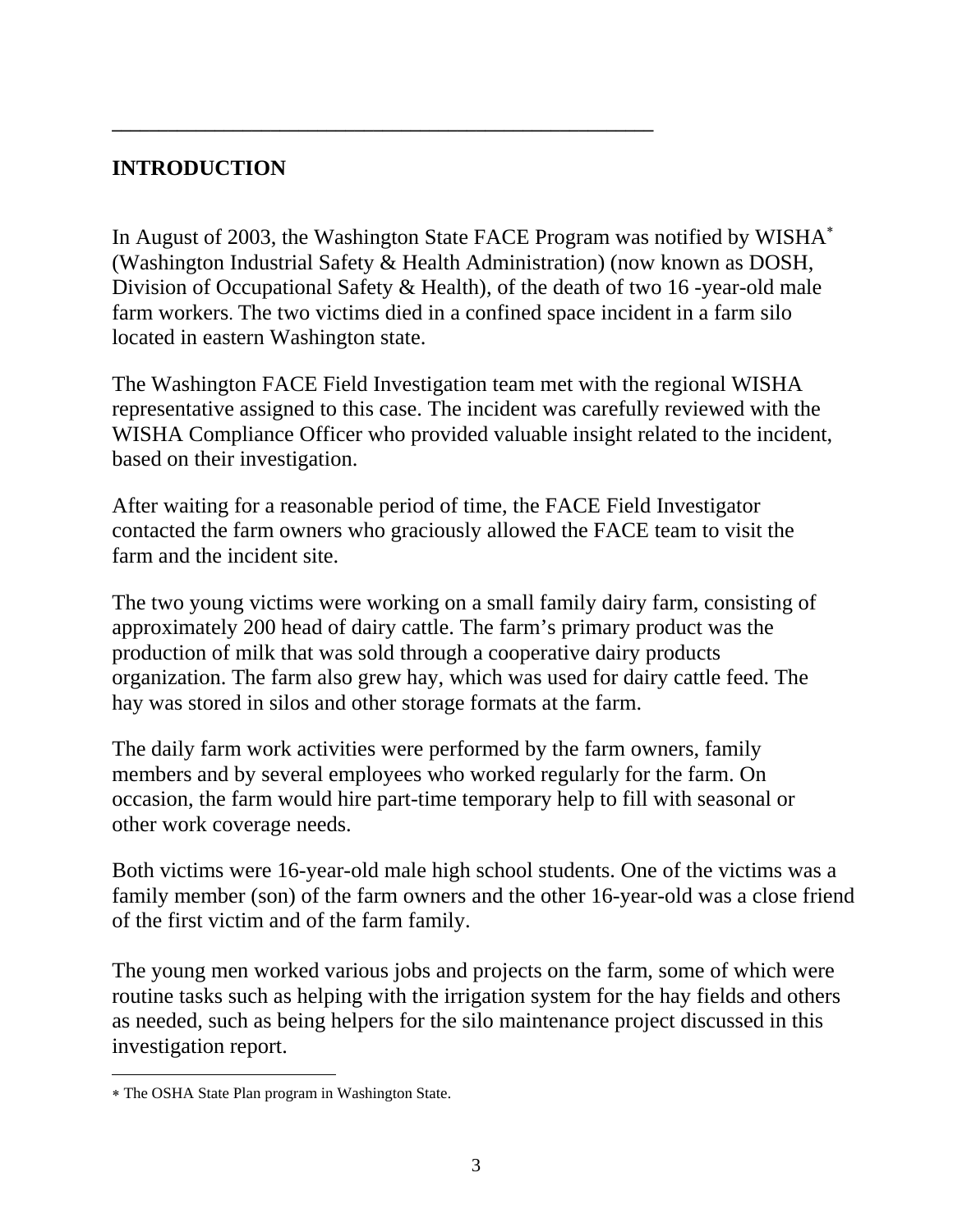The work activity for each of the boys was determined by the farm owner who set up assignments for the victims on a regular basis. Both of the victims were experienced at doing a variety of farm work but had minimal experience in working on or in silos.

in session. The 16-year-old farm owner's son and friend had worked on the farm together for a while and both were very comfortable with farm work, and eagerly took on a variety of tasks that were presented to them. The young family friend had helped out at the farm for a couple of years, working during the summer, and on a part-time basis while school was in session. Both of the young men worked varying hours per day depending on need and availability. The hours were modified when they attended school, and they worked more hours during the summer months when school was not

According to the farm owner, whenever there was any work to be done with the silos, the two victims had worked with the owner on only a few occasions helping with the loading of the silo and other set-up activities. But they only worked under direct supervision of the farmer on each of those occasions. He had told the two young men many times that they were never to work on the silos on their own.

The farm had no written safety program and no confined space entry process or procedure in place nor did they provide any formal safety training. They did have a non-structured "on-the-job" training/instruction process as many small farms have. Training is passed along through experience and "generational" learning developed within the farm community.

On the incident date, the two young men had just started work on an August summer morning. They were asked to work with a silo dealer/representative to help prep one of the farm silos for maintenance work scheduled to be done that day. The farmer did mention that he emphasized safety for all the jobs workers performed on the farm. They had actually stopped entries into the farms silos some years ago for fear of the hazards of the feed stock "bridging" and collapsing in the silos, where it could entrap the worker.

The farmer indicated that they had provided on-the-job training for the two young men and the training was complemented by direct supervision, coupled with visual observation until the farmer felt comfortable that the victims could perform assigned tasks with minimal supervision.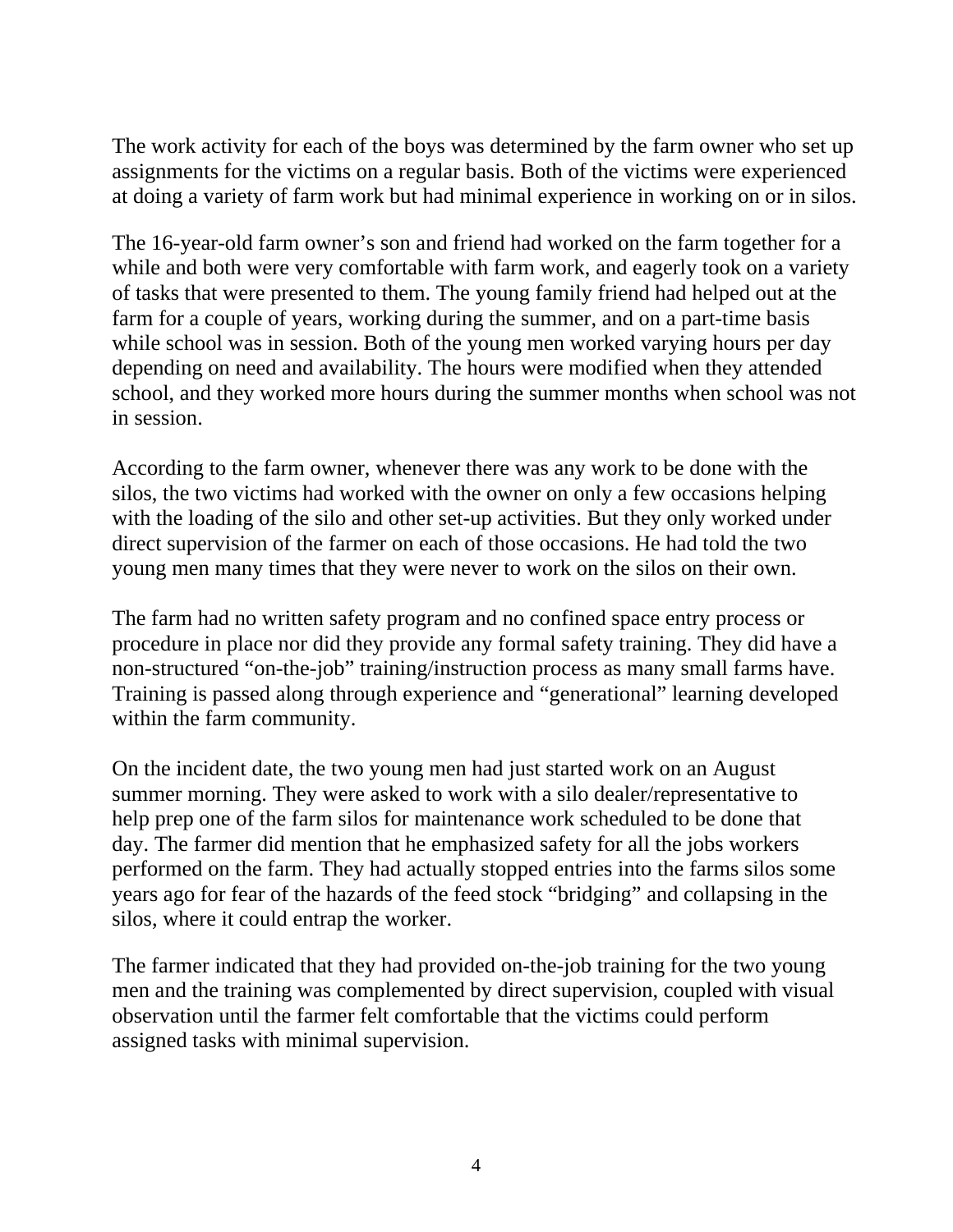The farm had a total of four Harvestore® silos located within the farm complex. The incident site for this FACE investigation was one of two Harvestore® silos that were situated adjacent to each other located on the southeastern portion of the farm property.

The farm owners had contacted an area silo dealer/representative earlier that year to arrange for the installation of a manure waste sludge tank that the farm had purchased. The farm owner had also ordered replacement breather bags and wanted to have them installed while the silos were full with haylage (stored hay). The farm had worked with this same dealer/representative on occasion over the past 6 -10 years, dealing with a variety of other farm relate issues, but this was the first time they were doing any work on the silos.

The plan in place for the silo maintenance project was to replace the Harvestore® breather bags in one of the silos. The farm had installed its first Harvestore® sometime in 1965 and the others in the early 1970's, all under the direction of the current farm owner's father.

Breather bags are a unique component of the Harvestore® "Oxygen deficient" or oxygen limiting silos. Breather bags are designed to manage the space on the top of the silos so that it preserves the anaerobic (oxygen free) conditions in the head space of the silo, while allowing air to expand and contract with temperature changes. One of the main characteristics of an oxygen deficient silo is to minimize contact of air (more specifically oxygen) with stored feed in the silo. The breather bags act as pressure sacks to keep oxygen out of the silo. The idea is air flowing in and out of breather bags does not come in contact with stored feed.

The Harvestore® silos are also constructed with other design features such as steel sheets coated with fused glass that are put together with special sealants, rubberlike gaskets and marine-type doors and hatches that work in concert with each other to help minimize oxygen exposure to feed stored in the silo.

The manufacturer recommends that the breather bags be inspected on a regular basis and replaced periodically to maintain the integrity of the oxygen limiting characteristics of the silo and thus the integrity of the feed that is stored in them.

The current farm owner noted that he was having some problem with the haylage feed quality and subsequently discovered that one of the breather bags was torn. This was an original breather bag from 1972.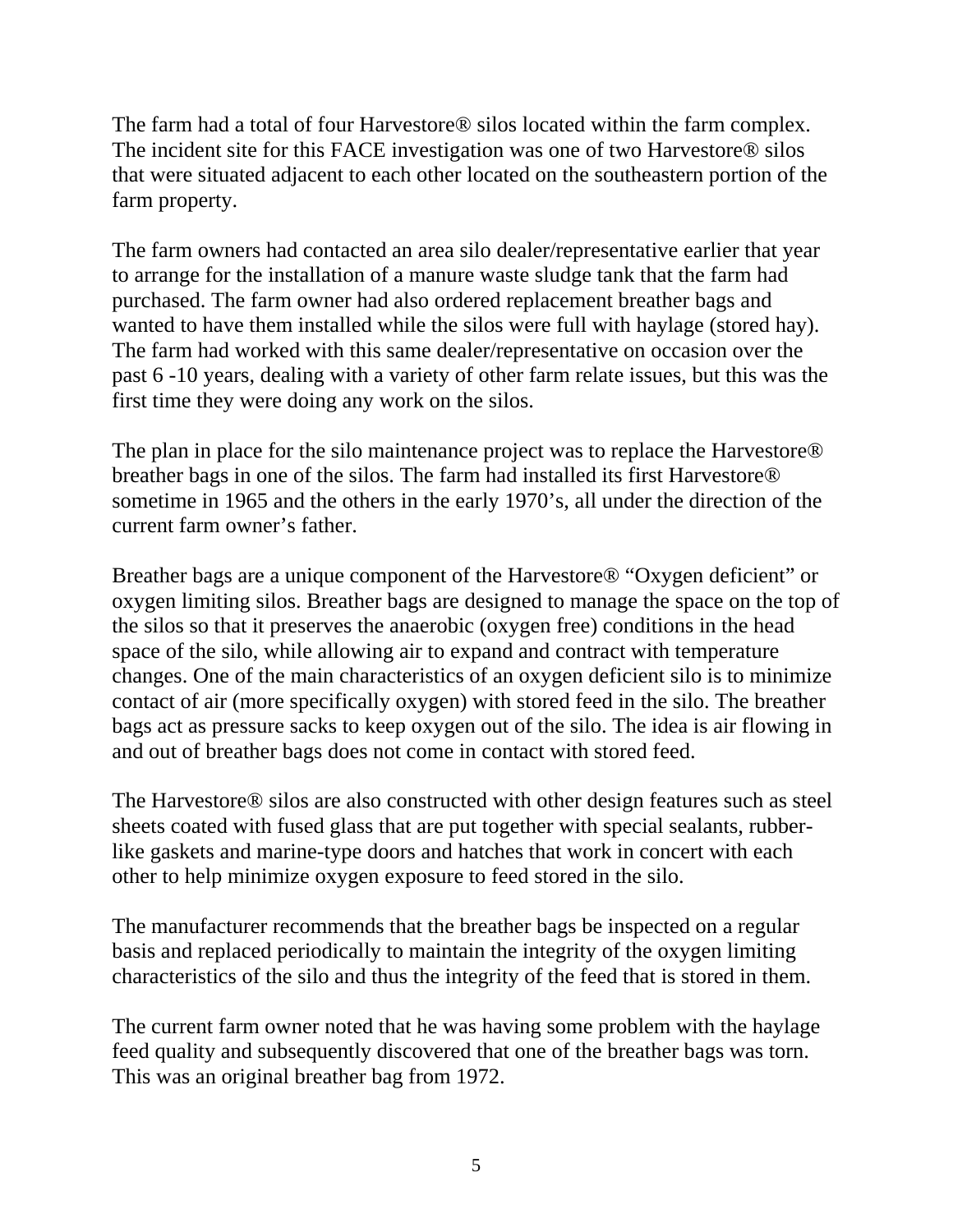The farmer had ordered replacement bags during the previous summer, but the service representative requested that the job be delayed until late summer of 2003 because of a scheduling conflict. The silo dealer/representative was to be on-site the previous week to perform the breather bag change-out but that did not happen and the operation was moved to the following Tuesday.

The owner/farmer would have been able to work with the silo dealer/representative on that Monday but since it had been moved to Tuesday, he needed work with a silage bagger that he had borrowed to store additional hay. So on Tuesday, the two 16-year-olds were asked to assist the silo dealer/representative work on the breather bag change-out.

Prior to the silo dealer's arrival the two young men were to move sprinklers, an activity they would routinely have done on a normal day, but when the silo dealer arrived they were to switch their activities to whatever they could do to help with the replacement of the silo breather bags.

On that Tuesday morning, the farm owner saw the silo dealer/representative's truck down near the Harvestore ® silo that they were planning to work on, so he sent the two young men to interact with the silo representative. Shortly after the two 16-year-olds made contact with the silo representative, the representative noticed that he did not have all the rope and other material that was needed for the breather bag replacement.

He left the farm to go to a nearby town, which was about 30 minutes away, to pick up the needed rope and equipment.

When the silo dealer returned about an hour and a half later that morning, he did not see the two 16-year-olds anywhere around the two silos. He saw that the top hatches of the silo were open that he was going to work on, so he climbed up the silo and to his shock, found both of the young men lying inside the silo. They were unresponsive to his shouts.

He climbed back down off the top of the silo and went to get the farm owner. As soon as the farmer arrived at the silo he noted that the tractor and the PTO were not connected to the blower. The farmer quickly set up the blower/ventilation system to get fresh air into the silo. The farmer sent the service representative to get additional help and bring them back to the silo. Calls to 911 were attempted but they were not able to get a cell phone signal.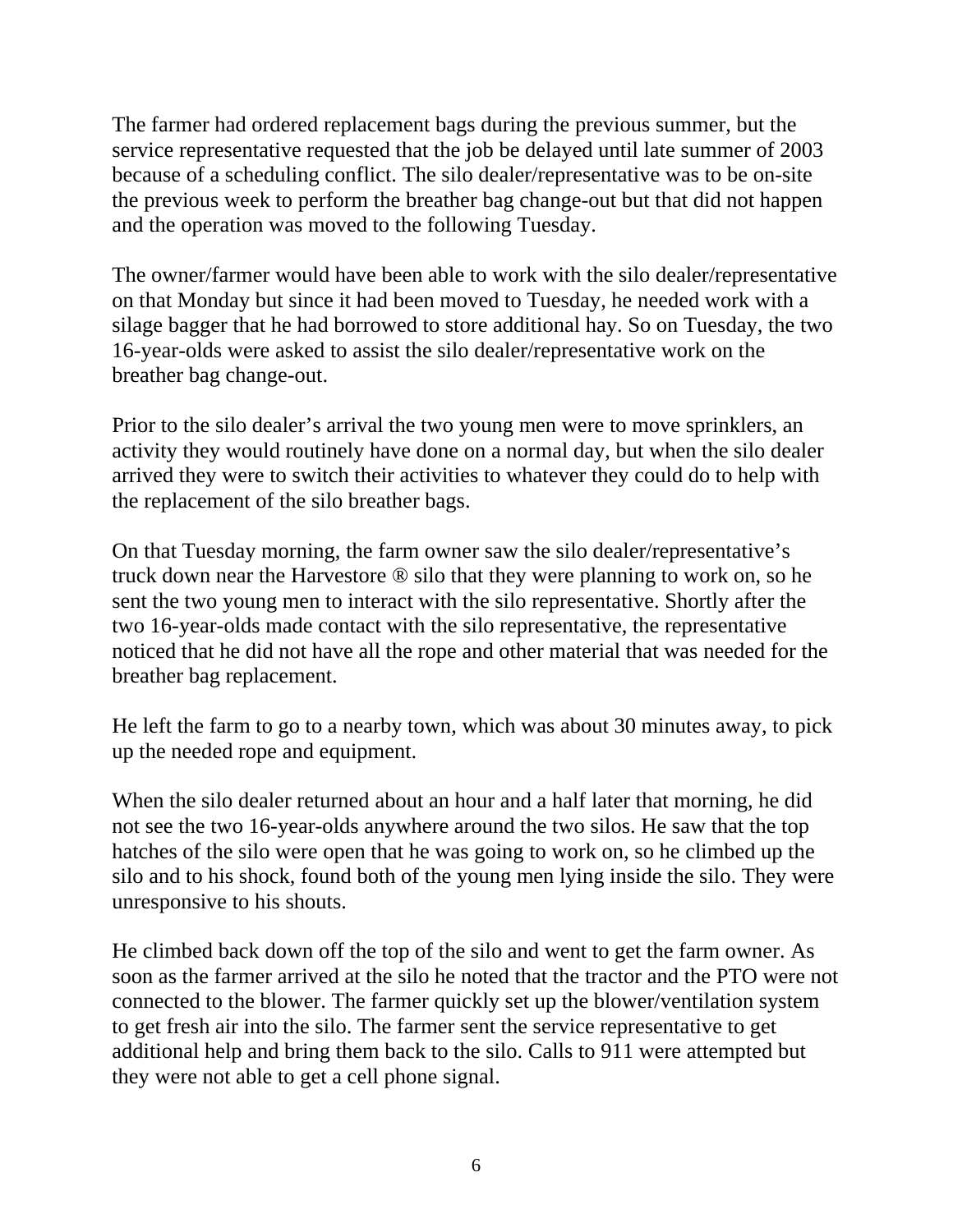Other farm workers arrived at the scene, and sometime during this sequence of events as more help was arriving, someone was able to get a call out to 911. Local area volunteer fire and emergency teams responded to the 911 call. Entry and rescue attempts into the silo were found to be very complicated and difficult. They were not very well prepared to conduct either a confined space rescue, or a rescue from a 90-foot silo.

After emergency service personnel arrived and evaluated the situation, it was determined that the victims had expired and the emergency was now a recovery and not a rescue process. The coroner's office listed the time of death for the two young men at 9:25AM. The time of death was approximately 5 minutes before the first 911 call was made.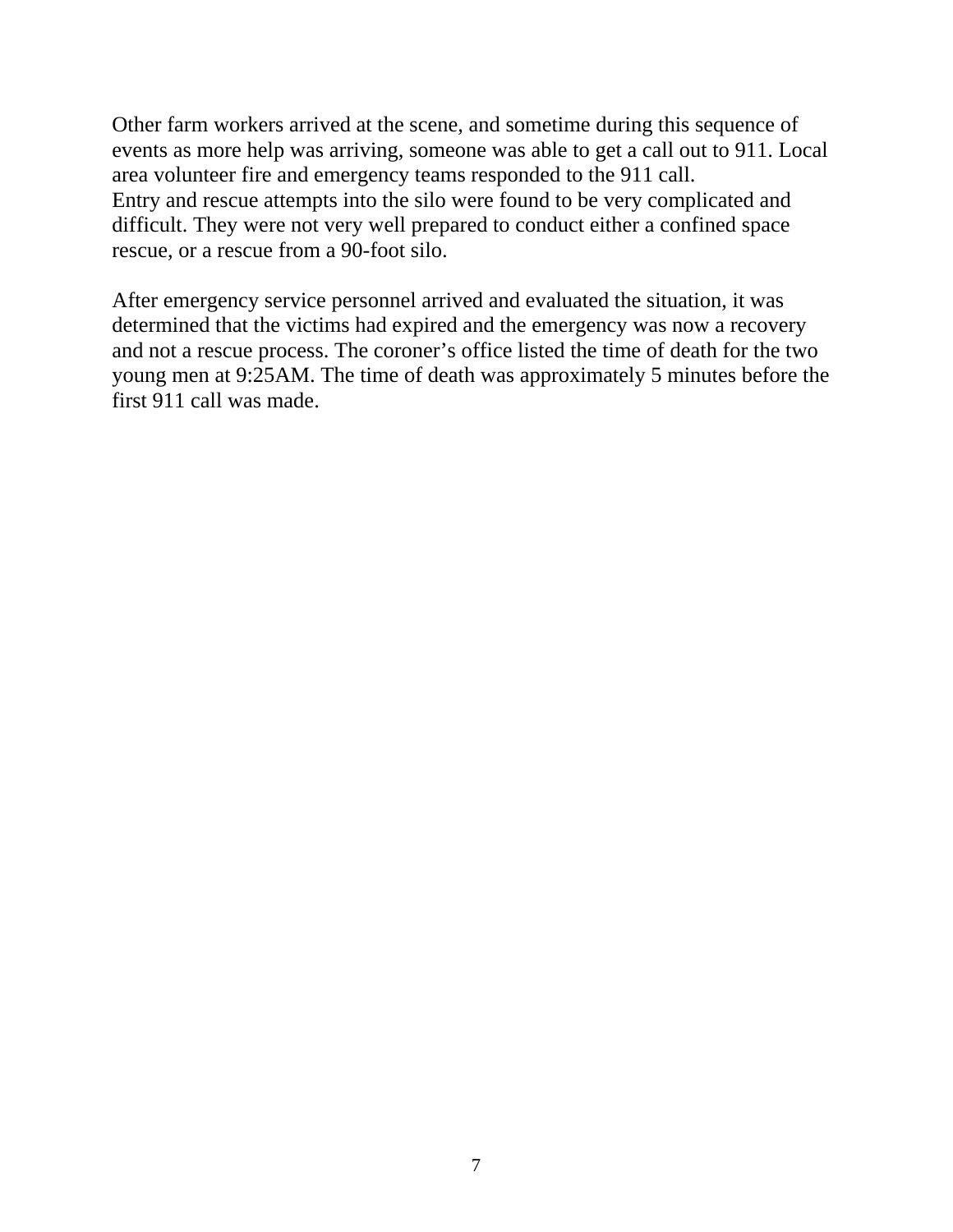### **INVESTIGATION**

On a Monday morning in August of 2003, two young men (the 16-year-old victims) were working on a small family farm in eastern Washington. They were up early to address the many tasks that were needed to be done on a small farm operation

**\_\_\_\_\_\_\_\_\_\_\_\_\_\_\_\_\_\_\_\_\_\_\_\_\_\_\_\_\_\_\_\_\_\_\_\_\_\_\_\_\_\_\_\_\_\_\_\_\_\_\_\_\_\_\_\_\_\_\_\_\_\_\_\_\_\_\_\_\_\_\_\_** 

Both victims were high school students. One of the victims was the son of the farm owners and other was a close friend of the family.

On the incident morning while the farm family, (including the two victims), were having breakfast, they noticed the silo dealer / representative's pick-up truck parked near the Harvestore® silos that were in view from the kitchen table.

The farm owner asked the two 16-year-olds to go down to the silos and check-up on the silo dealer. The farm owner had other work that he needed to attend to that morning but planned on checking-in with the silo representative throughout the day as work progressed.

One of the tasks they were assigned to do that day was to help with the silo setup and provide other assistance as necessary for the replacement of breather bags on one of the several Harvestore® silos located on the farm.

The silo breather bag replacement project process started about a year prior to the incident when the farmer ordered the replacement breather bags. He had made arrangements with an area service representative to have breather bags installed during the summer of 2003.

The farm owner had determined on that previous summer, that there was a need to replace one or more of the breather bags that was used in this type of silo.

There were two Harvestore® silos adjacent to each other at the incident site location. They were both oxygen-limiting silos. Both silos were 90 feet in height and were constructed of rolled sheet steel curved plates. The Harvestore® manufacturer uses a fused-glass coating on both sides of the steel which is designed to resist acids from fermented stored feeds.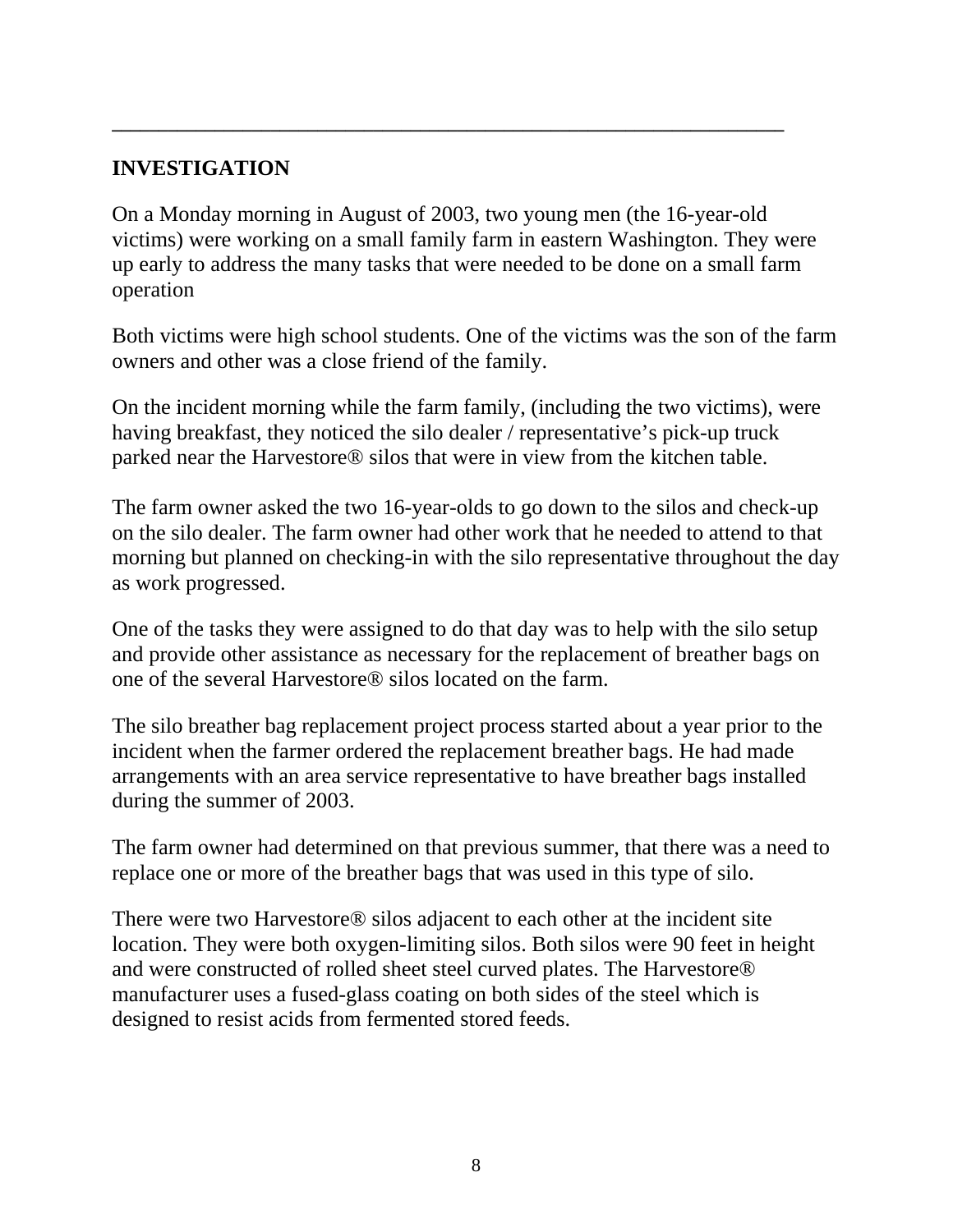The fatal incident silo (silo #1) was slightly larger than the adjacent silo (silo #2). Silo #1 was 25 feet in diameter, while silo #2 was 20 feet in diameter. Both of these Harvestore® silos were built in place in the 1970's.

They each had 3 marine-type hatches on top of the domed "roof" of the silo. There was a center hatch which lines up with a feed chute that would be positioned to deliver hay into the silo. There were two other hatches situated near the sides of the silo "roof". They were used as maintenance openings. One of the two hatches, the one closest to the silo ladder access-way, would be opened during filling to release pressure and allow for more efficient loading.

The farm owner contacted an independent Harvestore® dealer / distributor who he had worked with the farm for past several years, to start work on the breather bag replacement process.

The silo representative/farm equipment dealer was in communication with the farm owner on the week prior to the incident. He had been working with the farm on the preparation and the installation of a new slurry holding tank for the dairy cattle manure/waste materials. The farm owner at that same time wanted to replace the breather bags on one of the Harvestore® silos.

The farm owner had purchased the breather bags the year before from the silo representative/farm equipment dealer, and then looked for an opportune time during their farm operation schedule to replace them which was during a time when they were cutting and storing hay for the fall and winter months.

The silo representative had told the farm owner that the "best" way to replace the breather bags was to have the silo full so they could stand on top of the hay. This was they way the silo representative had changed out breather bags in other silos in the past.

On the Friday prior to the fatal incident, the farmer worked with the two 16-yearolds to prep the silo for entry in order to facilitate the removal of the old breather bags and replace them with the new breather bags that the farmer had purchased.

The silo service person was to be at the site on the following Monday to replace the breather bags, so they wanted to have the silo as full as possible to accommodate the breather bag replacement process.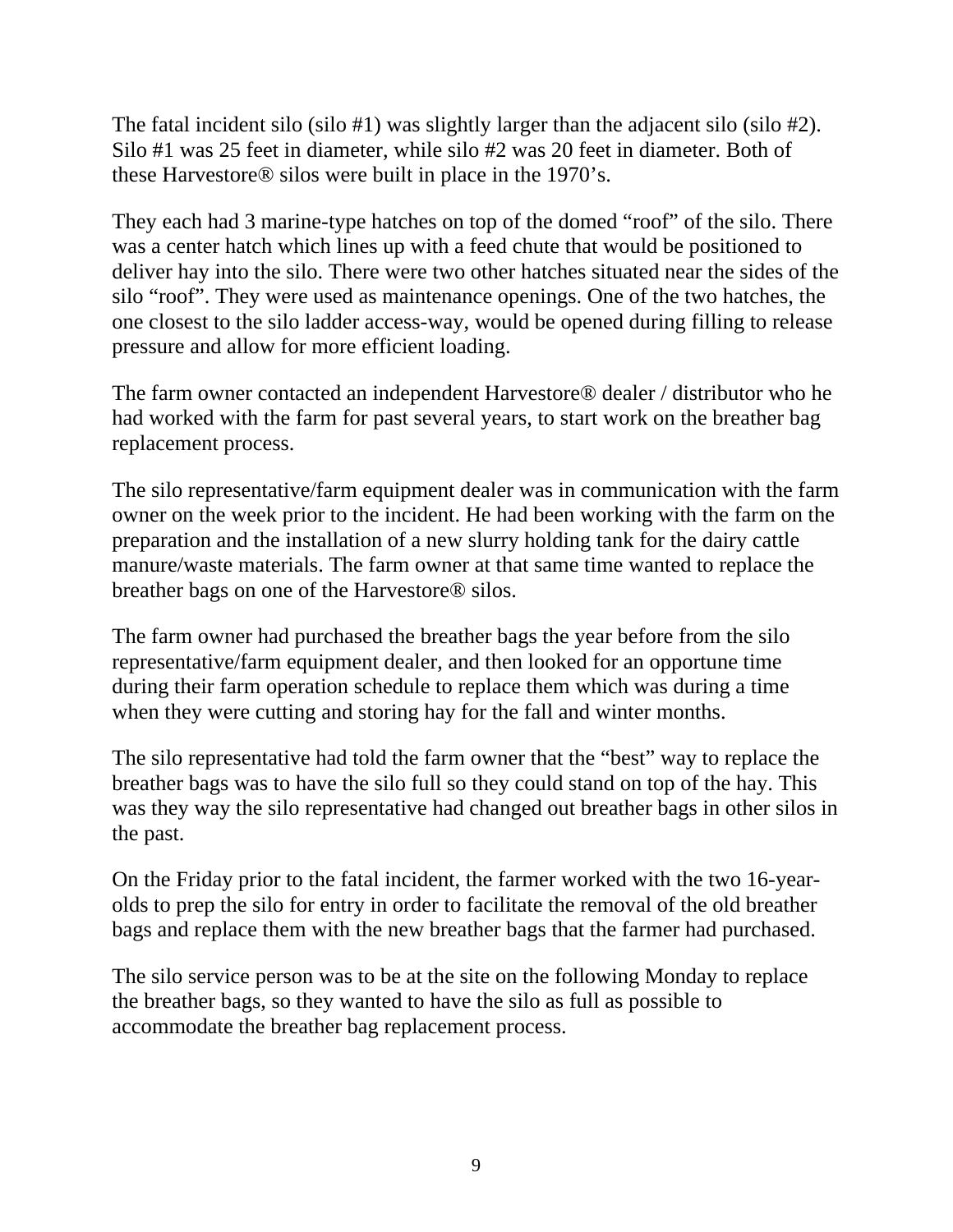As part of the farm's normal silo filling operation, alfalfa hay is dried and shredded, and is blown into the top of the silo. The farmer would position a tractor near the silo, and use a PTO (power take-off) unit that would be attached to a fixed blower (or transportable blower) located near the base of the silo.

The blower would then have hay fed into the system and the blower (via air pressure), would in turn force the hay up through a pipe, and on up to a feed chute located at the top of the silo. The feed chute would then funnel the hay into the silo.

On the Friday before the incident, the farmer closely supervised the two young men in the silo filling operation. The farmer climbed the attached silo ladder to the top and opened the center feed hatch of the silo and one of the maintenance hatches. He then set up the tractor PTO / blower unit and delivered hay to the top of the silo. As part of this process, the farmer also used the blower to ventilate the silo for entry as needed.

The two young men also climbed up to the top of the silo several times to look into the top hatches to check the level of the hay in the silo. When the hay was near the top, the farmer supervised the two boys as they entered through the open maintenance hatch at the top and climbed down onto the hay in the silo.

As hay is fed into the silo through the center hatch, it has the natural tendency to build up more in the center in the shape of a cone, with less hay on the edges. The two young men would move the hay from the center hatch, where it was being blown in, over to the edges and then level and compact the hay in order to get as much hay into the silo as possible. They would then have it ready to stand on with as firm a footing as they could to be able work on the breather bag replacement. The farmer stayed at the base of the silo to operate the blower and to feed the hay into the system.

One of the problems the farmer was having during this same time frame, was the hay unloader system for the adjacent silo (silo #2),was not working and thus was inoperable.

This meant that they had to draw the haylage from the bottom of the silo (silo #1) that they were currently filling to use in their daily cattle feeding process.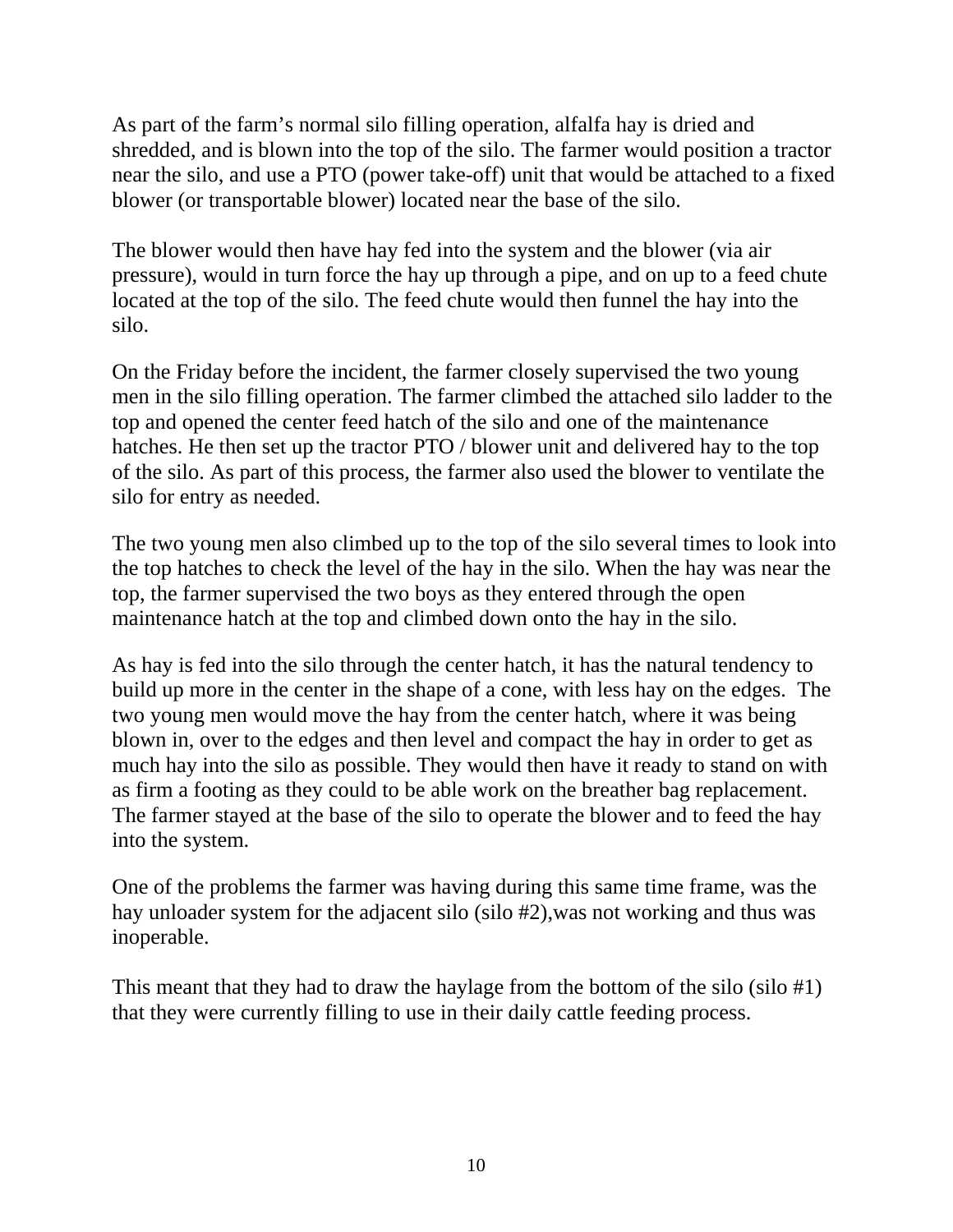This also meant that they would need to add more hay to silo #1 prior to the upcoming Monday to accommodate the breather bag replacement. The goal was to fill the silo as full as possible on that Friday so they would not have to spend as much time on Monday adding more hay to silo #1, and thus have the silo ready when the silo service representative arrived to replace the breather bags.

Because they were still not able to get the second silo (silo #2) unloader working, they decided to also fill silo #1once again on that Saturday. A cousin of the 16 year-old friend helped with the silo filling on that Saturday. They fed hay into the silo until it reached a level of about three feet from the top of the center hatch of the silo and then stopped.

Once filled, they sealed the hatches, and went on to work on other activities on the farm. The Saturday silo filling process was coordinated and totally supervised by the farmer.

When Monday came around, the farmer was prepared to work with the silo representative but the representative did not make it to the farm on that day so the silo remained sealed.

On that Tuesday, the farmer needed to work with a silage bagger that the farmer had borrowed from another farm. The bagger stored additional hay within a horizontal storage system on the ground. He needed to get the borrowed bagger back to the other farm as soon as possible, and since the second silo unloader was not working he was not able to add more hay to the second silo (silo #2).

The farmer had instructed the two 16-year-olds to move sprinklers that morning until the service representative arrived and then they should go help the service representative with the breather bag replacement.

The silo service representative arrived sometime around 7:30 AM that Tuesday morning. The service representative did not announce his arrival to the farmer but drove directly to the silo that he was going to be working on that day. There was no discussion or co-ordination of activity between the farmer and the service representative on that morning.

The farmer happened to see the service representative's pickup truck parked by the two Harvestore silos that morning and sent the two 16-year-olds to the silo site, while the farmer prepared to work with the silage bagger at another location on the farm.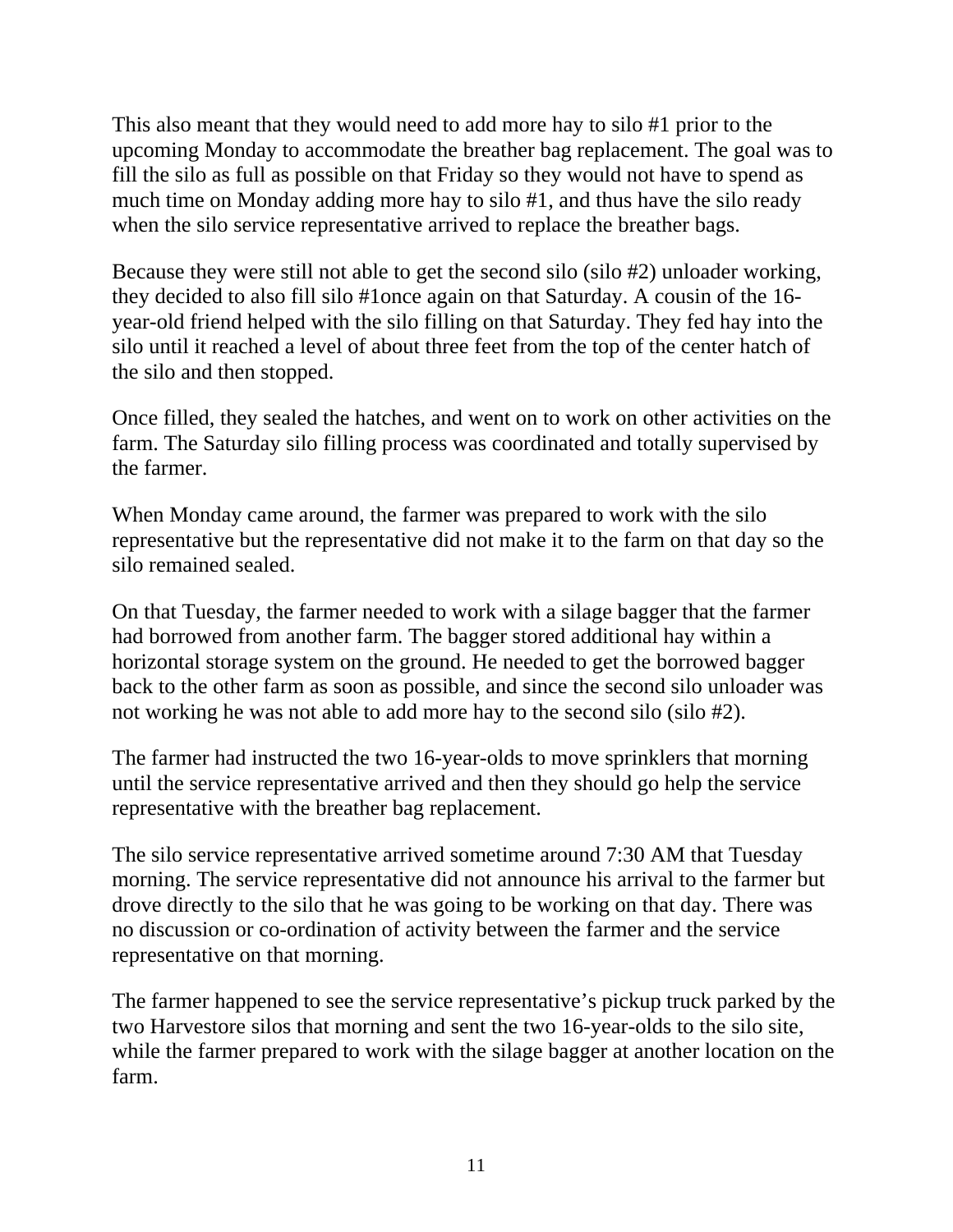As the silo service representative was setting up his equipment for the breather bag replacement, he discovered that he had forgotten rope and pipe clamps that he needed to do the job. The service representative said he got directions from the two 16-year-olds to go to a store in the nearest town and he left the farm site somewhere around 8:00 AM.

It was noted from employee interviews, that at about 8:30 that morning, after one of the farm workers had dropped a tractor off at a shed near the silos, the worker had heard the two 16-year-old boys talking but he could not make out what they were saying and did not witness what the young men were doing. The farm worker than left the area and went to his house which was located nearby.

It was determined during the course of the investigation, using the store transaction date and time on the receipt, that service representative made the purchases for the additional material needed for the silo breather bag replacement at 8:32 AM.

The farm worker, who had earlier gone to his house, was driving into town when he passed the service representative heading back to the farm. This was around 9:00 AM.

At around 8:40, the farmer, still working with the borrowed hay bagger at a location within sight of the silos, happened to notice that the silo fill chute had been repositioned. The silo chute had been pulled away from the hatch and secured in place. The farmer did not see the two young men nor did he see the service representative anywhere around the silos during this observation.

When the service rep returned to the farm, he once again parked his vehicle near the Harvestore® silo that he was going to work on. And just like the first time when he arrived at the site, he once again did not check in with the farm owner.

As the service representative was unloading his equipment, along with the newly purchased materials from his vehicle, he noted that he did not see either of the two young men that he was working with earlier in the morning.

The service representative decided to check the silo to see what first needed to be done for the breather bag replacement process. He grabbed the rope that he had just purchased and climbed the 90 foot silo using the external ladder that was attached to the side of the silo.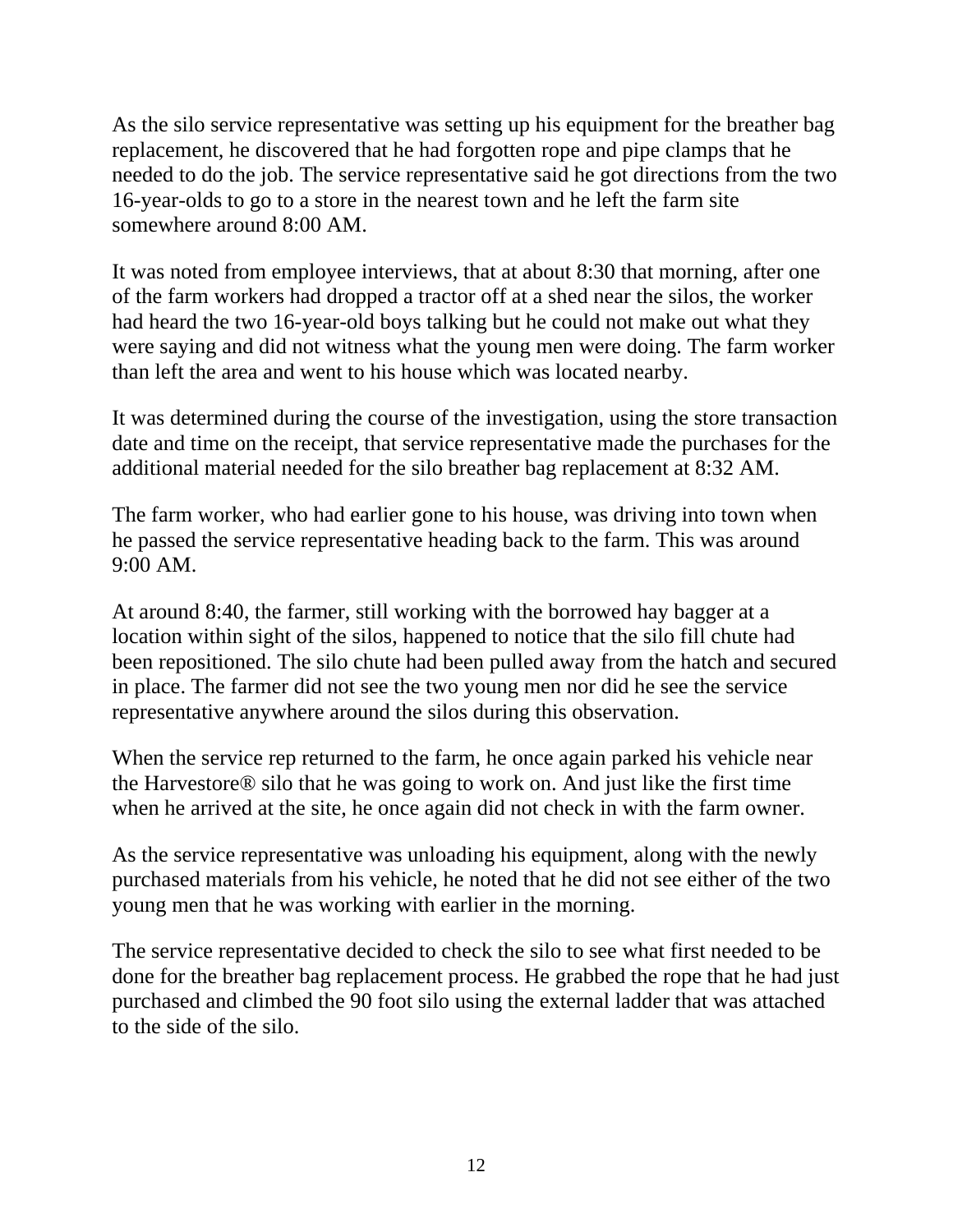When he got to the top of the silo, he saw that both hatches were already open. He checked inside the open maintenance hatch which was the one closest to the silo ladder.

He noted that the hay level was about 12 feet below the top hatch and they would need to fill the silo with several more feet of hay in order to be able to stand in the silo to work on the breather bag replacement.

He next walked to the center hatch (the feed hatch), to check the level of hay at that location. He looked down through the silo hatch and to his alarm saw the two 16-year-olds both lying on their sides on top of the hay.

He started yelling at the boys to get their attention but they were unresponsive. The silo service representative then looked around to see if there might be other persons in the area that he could call for help. He did not see anyone around nor was there anyone responding to his subsequent shouts for help.

He quickly got down from the silo, got into his vehicle and drove to get help from the farm owner and / or any other farm workers that he could find.

The service representative was able to find the farm owner and they both rushed back to the silo. The first thing that the farmer noted was that the tractor and the PTO unit were not connected to the blower. He recognized that this was a serious problem.

The blower's primary function is to feed hay into the silo using air pressure powered by the tractor's PTO connection, but the farmer also used the blower mechanism to "blow fresh air" into the silo.

This was the way the farmer ventilated the silo whenever an entry was necessary. The farmer was very familiar with the fact that it was a very important part of the process that the silo be ventilated before anyone entered in through the top of the silo.

The farmer next sent the service representative to find the nearest farm employee(s) and have them hurry to the silo to help with this emergency situation. The farm owner was sure one worker was located at the farm milk house. The service representative went in that direction to get additional help.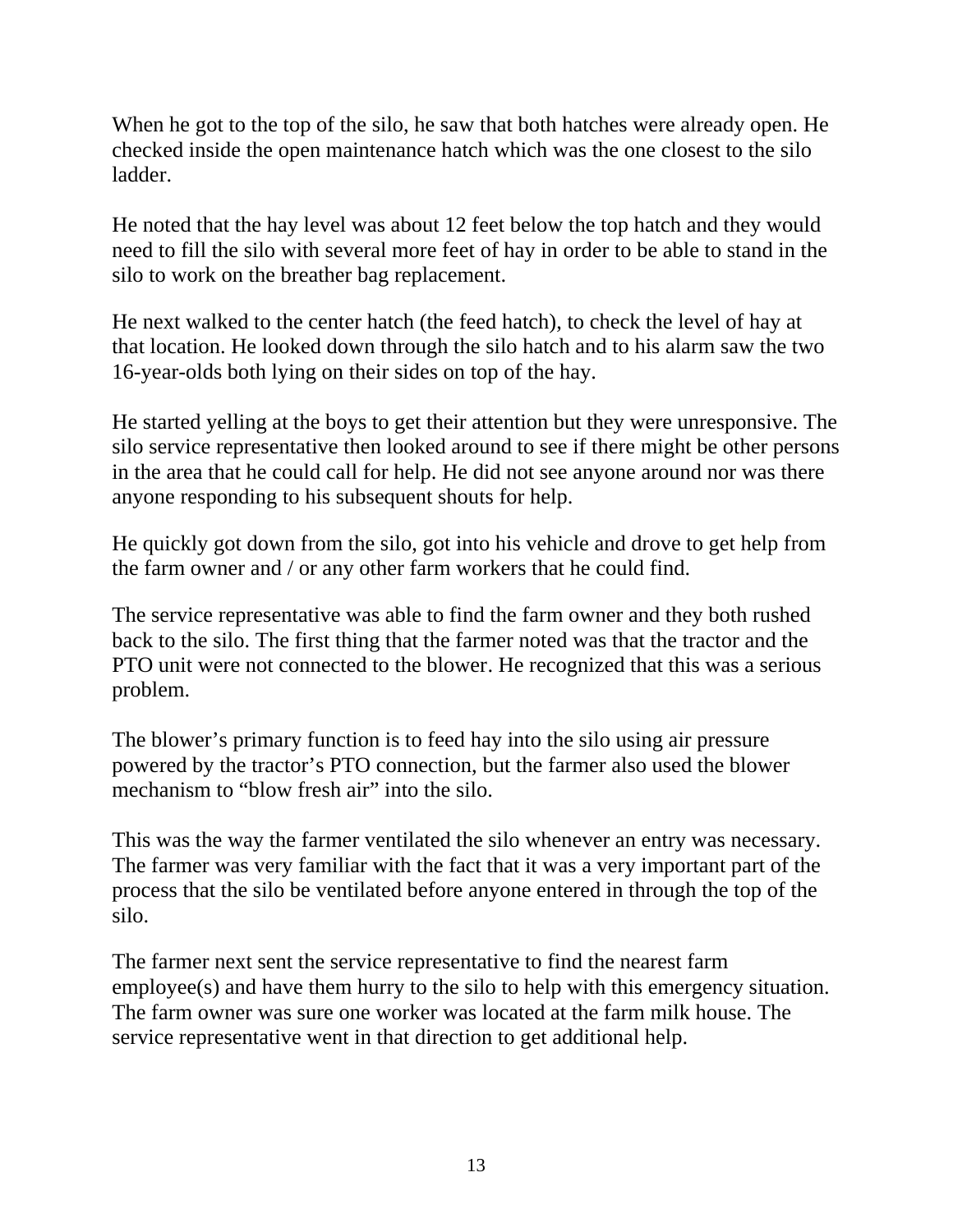The farmer in the meantime scrambled to the top of the silo. When he got to the top hatches, he noted that he could not stand near the hatches because the gases blowing up out of them were extremely bad. An attempt was made to call 911 but there was no cell phone signal available.

It was determined, via 911 records, that someone was able to get through to 911 at about 9:30 AM, to activate the 911 emergency response.

After letting the blower work for a few minutes (the actual time is unknown), the farmer prepared to lower himself down through the open hatch to where the two victims lay, using the rope the service representative had carried up to the top of the silo. The farmer was very much aware that the breathable air in the silo was still "bad" based on the odor evolving from the hatches, but felt confident that he would be "ok" entering the silo because the blower would provide enough "clean air" for the entry. This was based on the farmer's previous experience of going into the silos in the past.

About this same time the service representative and one of the farm workers arrived back at the silo. The service representative and the farm worker climbed to the top of the silo and found that the farmer was getting ready to enter the silo to attend to the two 16-year-olds.

With the help of the service representative and the farm worker, the farmer lowered himself down into the silo. He immediately got a rope around the first victim that was directly under the center feed hatch. The service representative and the farm worker pulled the first victim out of the silo.

Outside emergency personnel began to arrive somewhere around 9:40 A.M. The situation was very chaotic as a number of persons were trying to assess the situation and as well as trying to understand what they needed to do to deal with this emergency.

There was considerable noise surrounding the incident site that added to the confusion and the urgency of the situation. The tractor was running to keep the blower going and people where yelling and scrambling around trying to find out what was going on, and vehicles and personnel were arriving in a continuous stream.

Almost all of the emergency responders were volunteers and none were familiar with confined space entry or high angle rescue.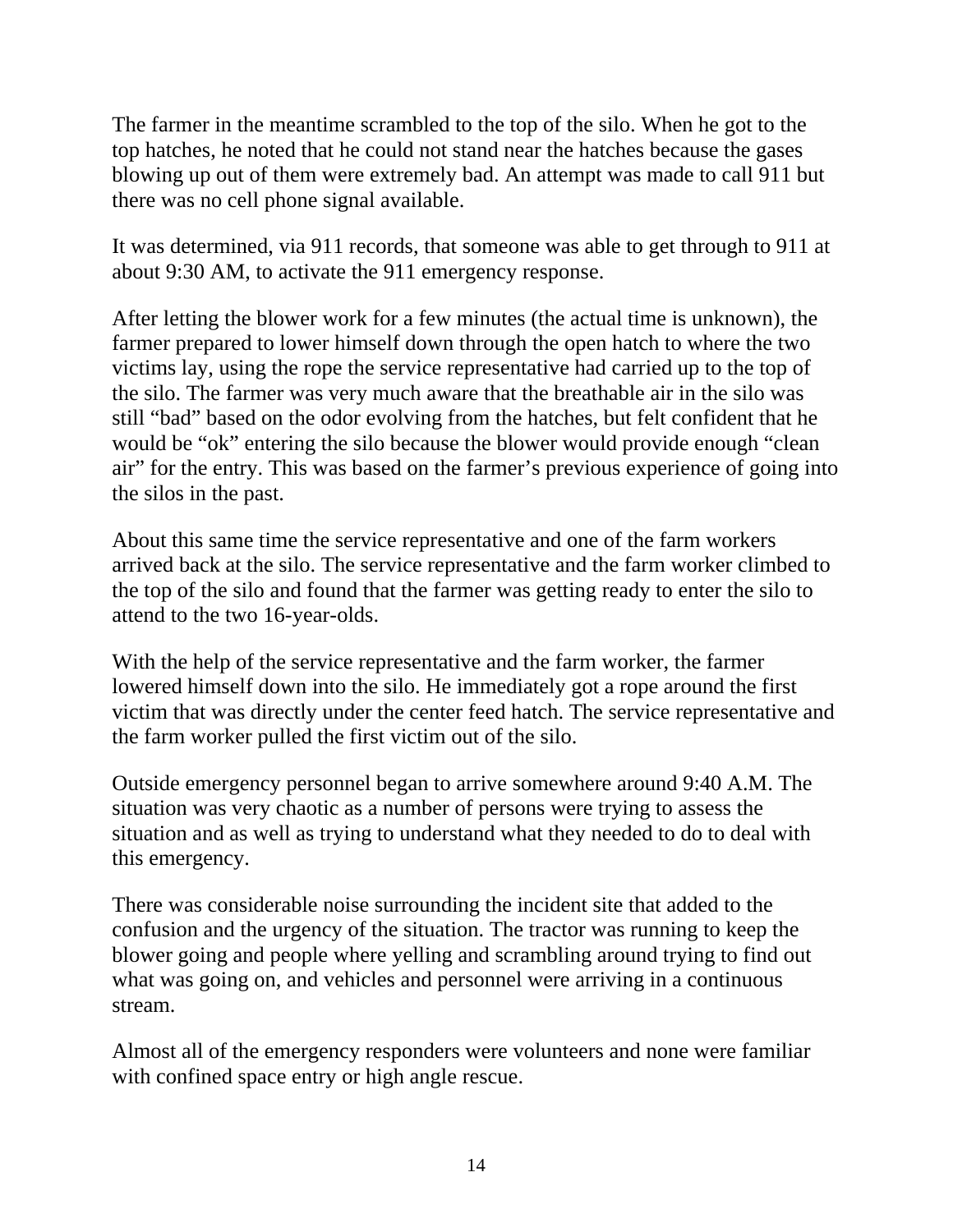At one point, someone turned the tractor engine off to cut down on the noise. The farmer immediately responded by having the tractor restarted. The tractor was providing vital ventilation to the silo during the rescue process.

There were also many responders who were climbing the silo ladder in order to check on what was happening and trying to determine how to help with the rescue.

At this point they were actually getting too many people gathering around this very limited space near the top of the silo and were creating secondary hazards to rescue people such as the possibility of someone falling off the silo and perhaps even overloading the top of the silo.

No one was wearing fall protection while climbing or working on the silo. No one was really sure what the safe loading for the top of the silo was. There was concern that the silo roof could collapse.

Several responders were also trying to provide CPR to the first victim who was lying on top of the silo, so room on top of the silo was at a premium. Many responders were asked to get down off of the silo and remain at ground level.

There was little to no organization in the process. The farmer, who was probably the most stressed of the rescuers also might have had the best perspective of what had to be done to facilitate the rescue, and provided some degree of direction for the rescuers during this very traumatic situation.

As rescuers were attending to the first victim, the farmer's attention quickly focused on to the second victim. The second victim was lying off to the side, away from the center hatch and the farmer needed some help to position the second victim so he could be pulled through a silo hatch, again using a rope to assist in the process. The emergency team on top of the silo applied CPR to the second victim as soon as he was up and out of the silo hatch.

CPR was not successful for either of the two victims. There was a moment of stark realization that there was nothing else anyone could do to save these two young men.

The rescue team and the farmer now needed to focus on the next steps, the first of which was how to get everyone and the two young men down from the 90 foot silo safely.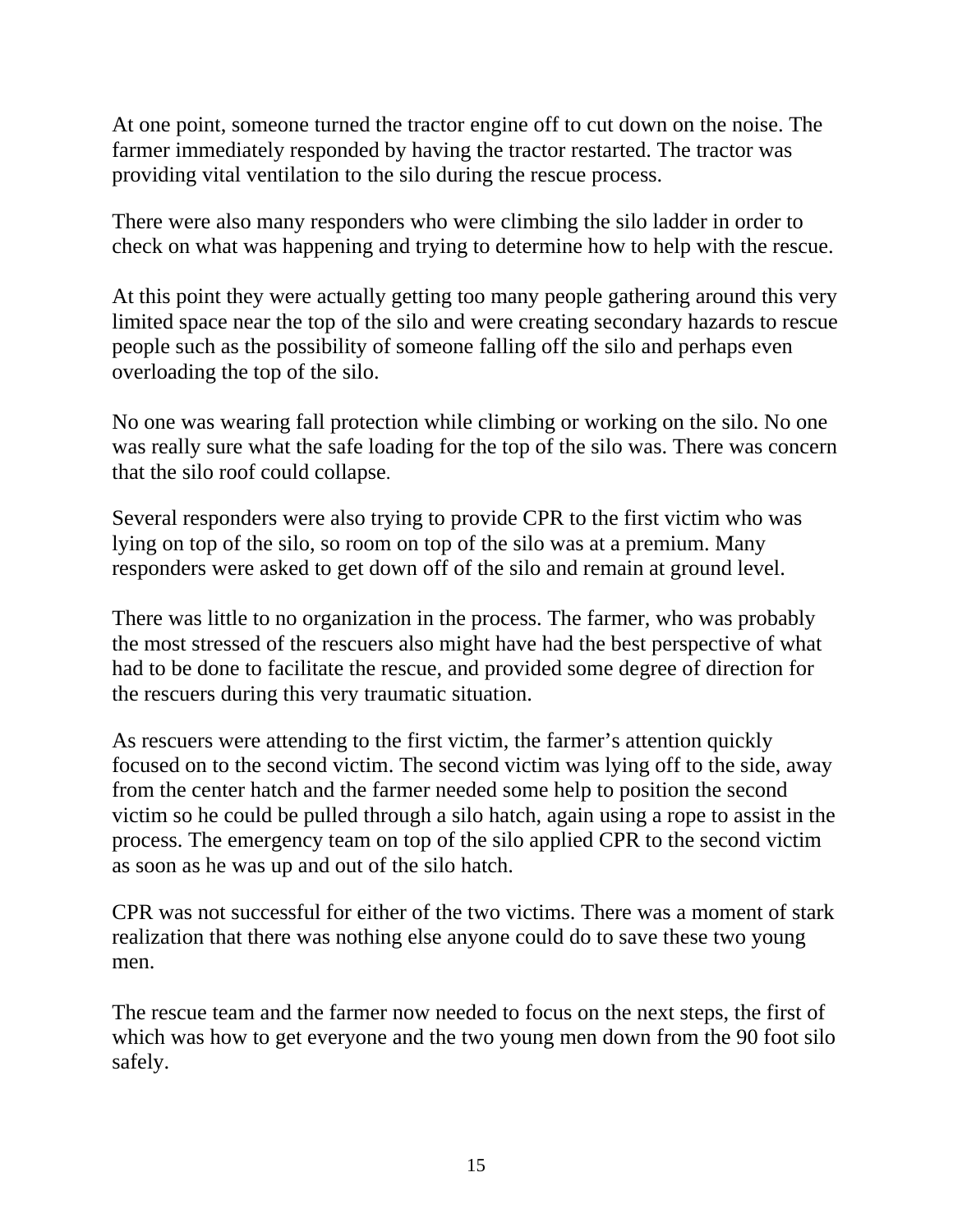A local business, situated only a couple of miles from the farm, provided a Stokes basket to help bring the boys down from the silo. They were also able to locate people with Nordic rescue expertise who helped with the rigging process.

The two young men, both 16 years of age, died in a very tragic and sobering confined space fatality incident on a family farm. The sad event not only strongly affected the local community, but it also affected many others throughout the state and beyond.

The farm owners, who were both family and friends of the victims most graciously agreed to assist the Washington FACE team help others, with the publication and communication of written safety materials designed to get the word out about the incident to the farm community, and to let them know how dangerous confined spaces can be and how unforgiving those spaces can be without taking extraordinary precautions for those who have a need to enter those spaces. The help from the farm owners is greatly appreciated.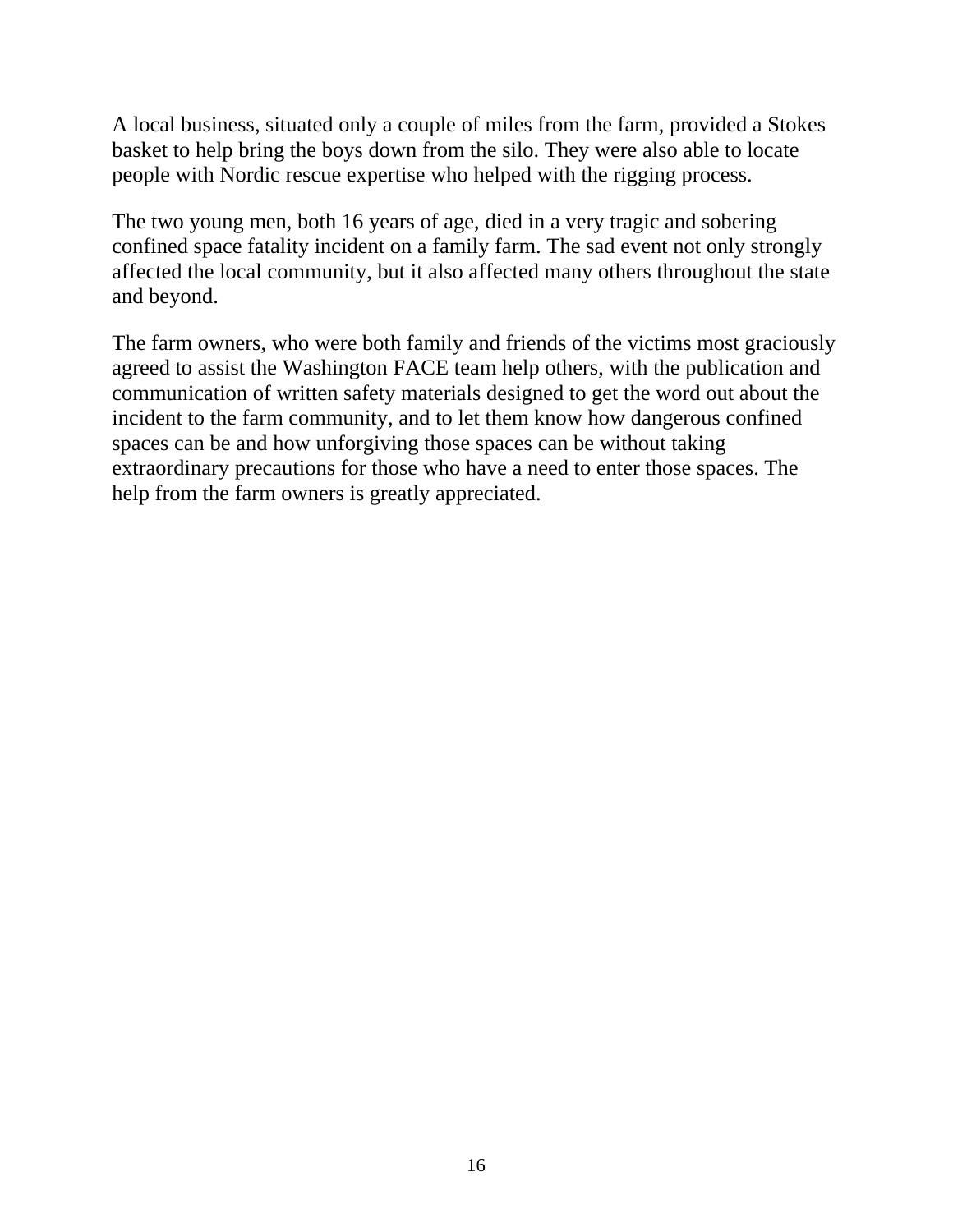#### **CAUSE OF DEATH**

The coroner listed the cause of death (for both victims), as the result of asphyxia due to suffocating gases and chemicals in a silo.

**\_\_\_\_\_\_\_\_\_\_\_\_\_\_\_\_\_\_\_\_\_\_\_\_\_\_\_\_\_\_\_\_\_\_\_\_\_\_\_\_\_\_\_\_\_\_\_\_\_\_\_\_\_\_\_\_\_\_\_\_\_\_\_\_\_\_\_\_\_\_\_\_** 

#### **RECOMMENDATIONS / DISCUSSION**

### **Recommendation #1: Employers should have a detailed confined space entry plan in place for all confined spaces.**

A typical farm can have a multitude of silos, storage structures, tanks, bins, pits and a variety of other compartments that could be classified as permitrequired confined spaces.

Permit-required confined spaces have a long history of being involved in many serious injuries, illness, and deaths.

A **permit-required confined space or permit space** is a confined space that has one or more of the following characteristics capable of causing death or serious physical harm:

- Contains or has a potential to contain a hazardous atmosphere.
- Contains a material with the potential for engulfing someone who enters the space.
- Has an internal configuration that could allow someone entering to be trapped or asphyxiated by inwardly converging walls or by a floor, which slopes downward and tapers to a smaller cross-section.
- Contains any physical hazard. This includes any recognized health or safety hazards including engulfment in solid or liquid material, electrical shock, or moving parts.
- Contains any other recognized safety or health hazard that could either: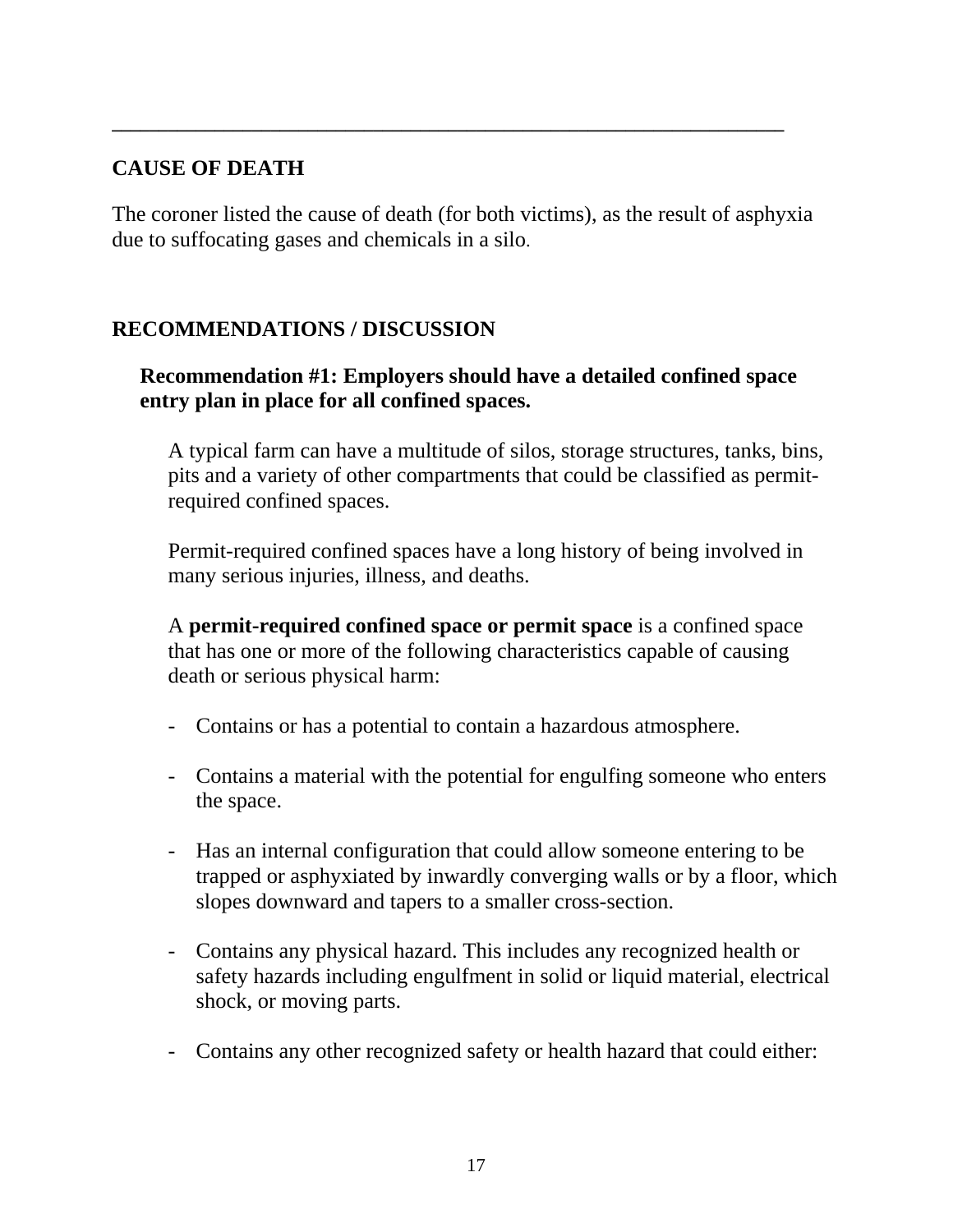- Impair the ability to self rescue **or**
- Result in a situation that presents an immediate danger to life or health.

The silo involved in this incident was a good example of a permit-required confined space. Because of the known and recognized hazards related to feed storage silos and in particular oxygen deficient silos, it is imperative that employers have a written and well defined confined space entry plan and entry process in place that utilize permit-required procedures. The permit process has to insure the safety of all entrants that may have a need to go into the confined space. The plan needs to be well orchestrated and have enough detail describing all elements of the entry procedure and permit process so that it is clearly understood by workers, contractors and service and maintenance people who have a need to work on, in, or around a confined space.

As an employer:

# **You must**

• Develop a written program, before employees enter, that describes the means, procedures, and practices you use for the safe entry of permitrequired confined spaces.

Include the following when applicable to your confined space entry program:

- Documentation of permit entry procedures.
- Documentation used for alternate entry procedures.
- How to reclassify permit-required confined spaces to non-permit spaces.
- Designation of employee roles, such as entrants, attendants, entry supervisors, rescuers, or those who test or monitor the atmosphere in a permit-required space.
- Identification of designated employee duties.
- Training employees on their designated roles.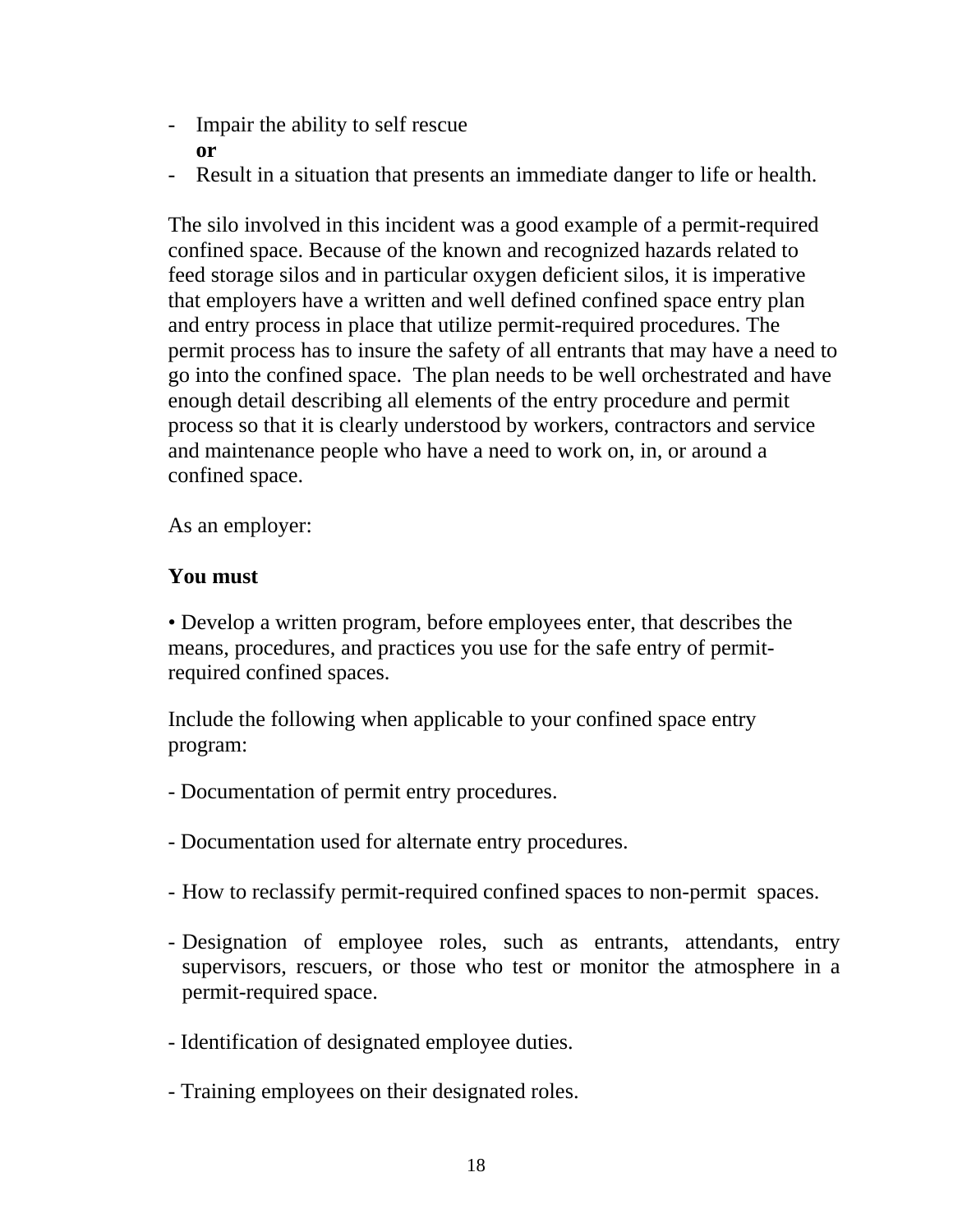- How to identify and evaluate hazards.
- Use and maintenance of equipment.
- How to prevent unauthorized entry.
- How to coordinate entry with another employer.
- How to rescue entrants.

# **Training**

Training is an essential element in helping recognize hazards associated with confined spaces. Not knowing the required elements of a permit-required confined space and not knowing the hazards of the confined space can lead to serious injury or even death.

- o Provide training for each employee involved in permit-required confined space activities, so that they can acquire the understanding, knowledge and skills necessary to safely perform their assigned duties.
- o All contractors and maintenance representatives need to be fully trained in confined space activities.
- o Site specific training also must be done at the employer's/customer's site.
- o Training might have helped prevent the loss of two young lives in this silo incident.

### **Monitoring**

Testing and monitoring of a permit-required confined space atmosphere is a critical part of any confined space entry plan.

o The employer / contractor needs to have a process and equipment to evaluate the confined space prior to every entry.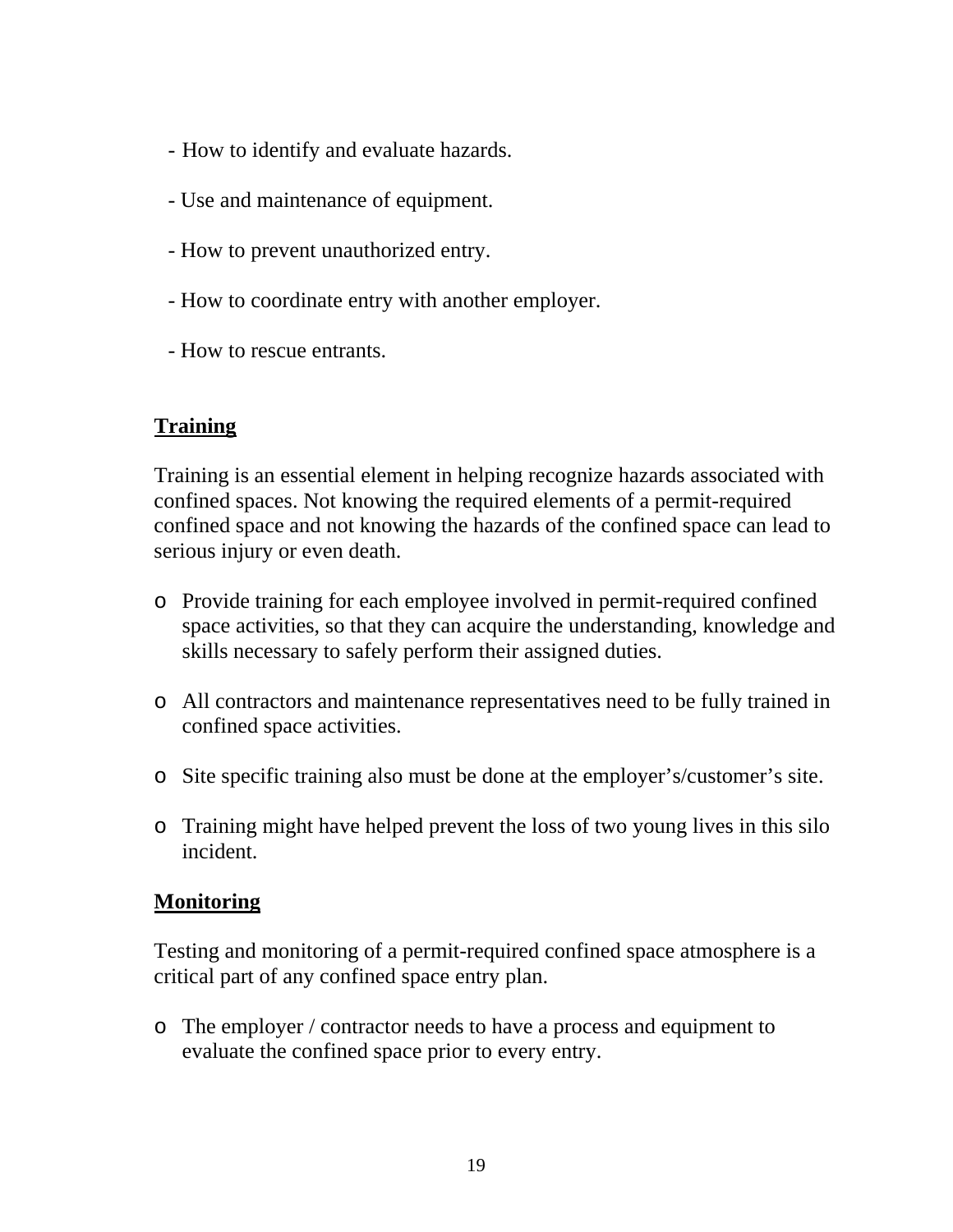- o Testing should ensure that testing and monitoring is consistent with the hazards of the confined space.
- o The evaluation of the confined space requires testing for the oxygen content, concentration of flammable contaminants and concentration of other potential harmful contaminants in the confined space.
- o Entry into the space must not happen until monitoring has been completed and entry has been approved via the permit process.
- o The silo manufacturer has a permanent warning on their silo hatches telling entrants to "Test Air Before Entering".
- o The space must have a safe level of oxygen before entry can be made into the confined space.
- o Oxygen-limiting silos are designed to keep oxygen out of the silo to reduce the degradation of the feed stored in them and in doing so, create an oxygen deficient atmosphere.
- o The two young men died in the silo from asphyxiation. A permit confined space entry process that required the monitoring and ventilation of the space would most likely have helped prevented this tragic event.
- o NIOSH sets minimum safe oxygen levels at 19.5 % (see paragraph and table below\*).
- o Carbon dioxide is a natural product of the haylage fermentation process and displaces oxygen in the silo. In a sealed oxygen-limiting silo, the atmosphere would mostly be carbon dioxide.
- o Nitrogen oxides are another fermentation product that could be present and create a serious exposure for the entrants. (see FACE Fatal Facts discussion about Silo Filler's Disease) (see paragraph below∗∗)
- o Carbon monoxide can be another hazard in the silo confined space. Carbon monoxide is most likely introduced into the silo head space via the tractor exhaust during the operation of the blower motor. Caution should be used during this process to minimize or eliminate this source of exposure.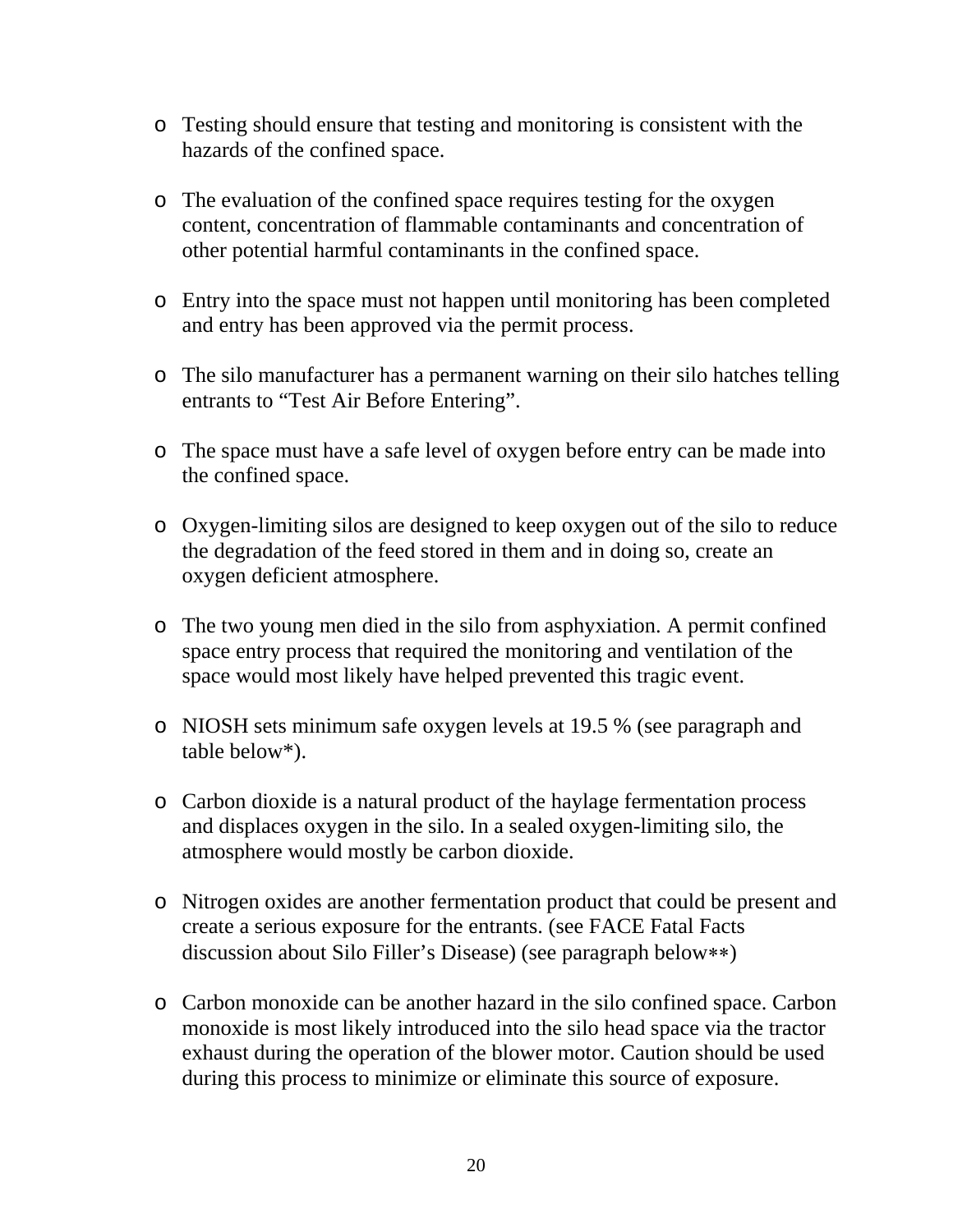(∗The National Institute for Occupational Safety and Health (NIOSH) defines an oxygendeficient atmosphere as any atmosphere containing oxygen at a concentration below 19.5% at sea level. NIOSH certification of air-line or air-purifying respirators is limited to those respirators used in atmospheres containing at least 19.5% oxygen, except for those air-line respirators equipped with auxiliary self-contained breathing apparatus (SCBA).

The minimum requirement of 19.5% oxygen at sea level provides an adequate amount of oxygen for most work assignments and includes a safety factor. The safety factor is needed because oxygen-deficient atmospheres offer little warning of the danger, and the continuous measurement of an oxygen-deficient atmosphere is difficult.

At oxygen concentrations below 16% at sea level, decreased mental effectiveness, visual acuity, and muscular coordination occur. At oxygen concentrations below 10%, loss of consciousness may occur, and below 6% oxygen, death will result. Often only mild subjective changes are noted by individuals exposed to low concentrations of oxygen, and collapse can occur without warning.)

#### *Effects of Lack of Oxygen*

Normal air is about 21% oxygen, 79% nitrogen and 0.03% carbon dioxide. The human body can sustain life at oxygen levels below 21%. Table 1 describes the human response to differing levels of oxygen in the atmosphere.

|                      | Table 1. Effects of Lowered Oxygen Levels                                                                                                                           |
|----------------------|---------------------------------------------------------------------------------------------------------------------------------------------------------------------|
| Oxygen Level<br>(% ) | Symptoms                                                                                                                                                            |
| $12 - 16$            | Breathing and pulse rate increased, muscular coordination<br>slightly disturbed                                                                                     |
| $10-14$              | Consciousness continues, emotional upsets, abnormal fatigue<br>upon exertion, disturbed respiration                                                                 |
| $6 - 10$             | Nausea and vomiting, inability to move freely, loss of<br>consciousness may occur, may collapse and although aware of<br>circumstances be unable to move or cry out |
| Below 6              | Convulsive movements, gasping respiration, respiration stops<br>and a few minutes later heart action ceases                                                         |

(source: Patty's Industrial Hygiene and Toxicology, Vol. 2C, 3rd edition)

(∗∗ Nitrogen oxides (NOx) are produced as a result of the nitrate (NO3) content of the plant material. During the fermentation process, the plant nitrogen is released as nitric oxide (NO). Nitric oxide can mix with any oxygen in or around the silo forming nitrogen dioxide  $(NO_2)$ . When  $NO_2$  is inhaled, it dissolves with the moisture in your lungs and forms nitric acid, which "burns" your lungs.  $NO<sub>2</sub>$  gas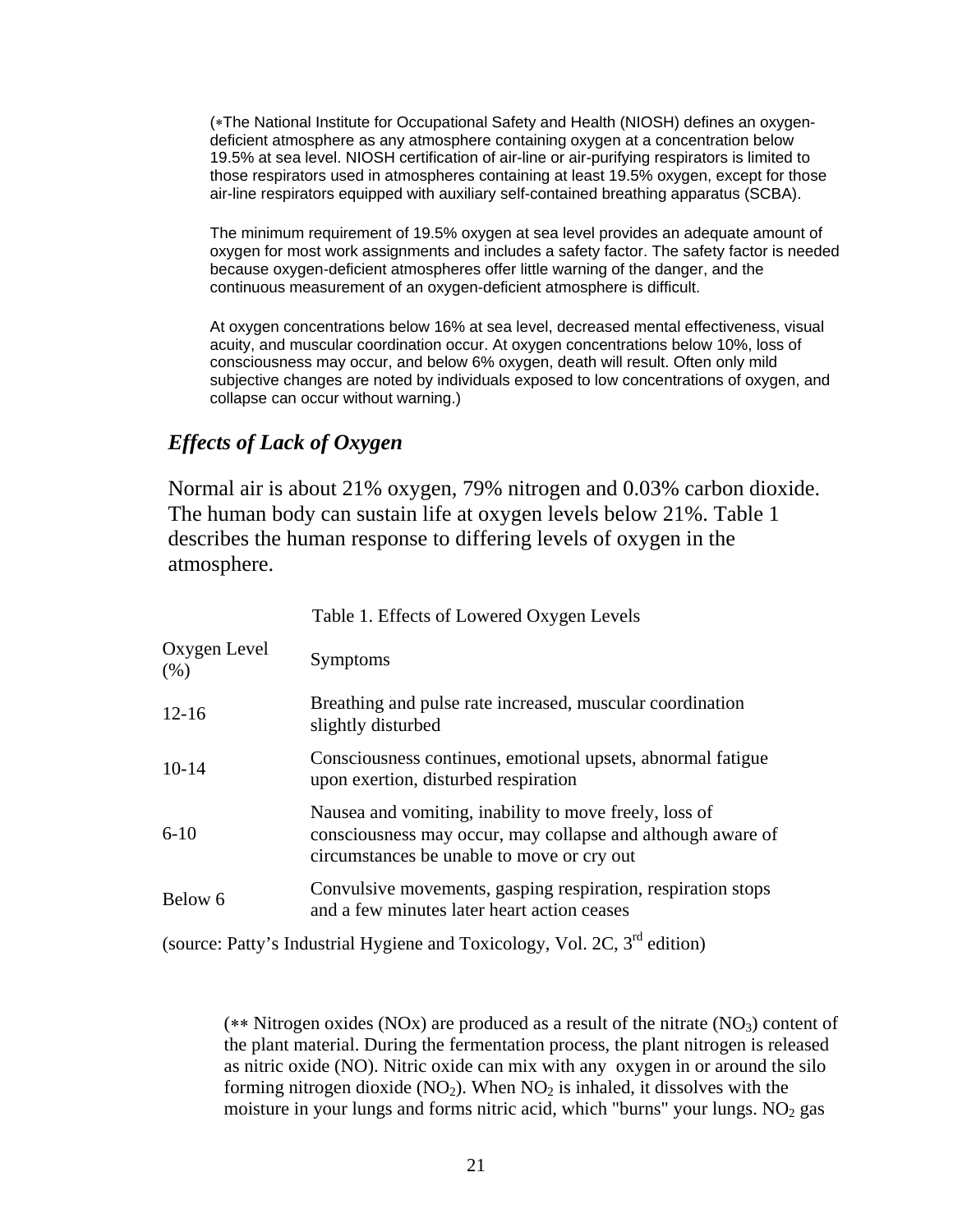is reddish to yellowish brown and can have a bleach-like odor, however, visual and/or odor cues may not present themselves inside upright silos.)

#### **Ventilation**

In order to establish a "safe" atmosphere in a permit-required confined space it is recommended that "forced air" ventilation be used.

- o The employer must ensure that a permit-required confined space has a ventilation system available for use for a confined space entry.
- o The blower unit used and designed to deliver hay in the silo appeared to provide a reasonable level of forced air into the silo over time (see Appendix for ventilation testing results).
- o Monitoring of the space is critical for safe entry, as discussed in the section above.
- o Each confined space is different and ventilation effectiveness should be determined by testing the system and air flow.
- o Persons should not enter a confined space until the testing and monitoring system says it is safe to do so.
- o Continuous ventilation is recommended at all times during the entry.
- o It is also important that the ventilation system effectively provides air to all areas of the confined space. Carbon dioxide and nitrogen oxides are heavier than air and can be present at high concentrations low on the surface of the stored feed and in pockets within the silo and thus continue to be a hazard for the entrants.
- o Sometimes, depending on the source of the hazard and the effectiveness of the ventilation system, entrants might still need to wear "air-supplied" respirators for their personal safety while working in the confined space.
- o The manufacturer, in their breather bag replacement process, instructs entrants to wear air-supplied respirators during the entry.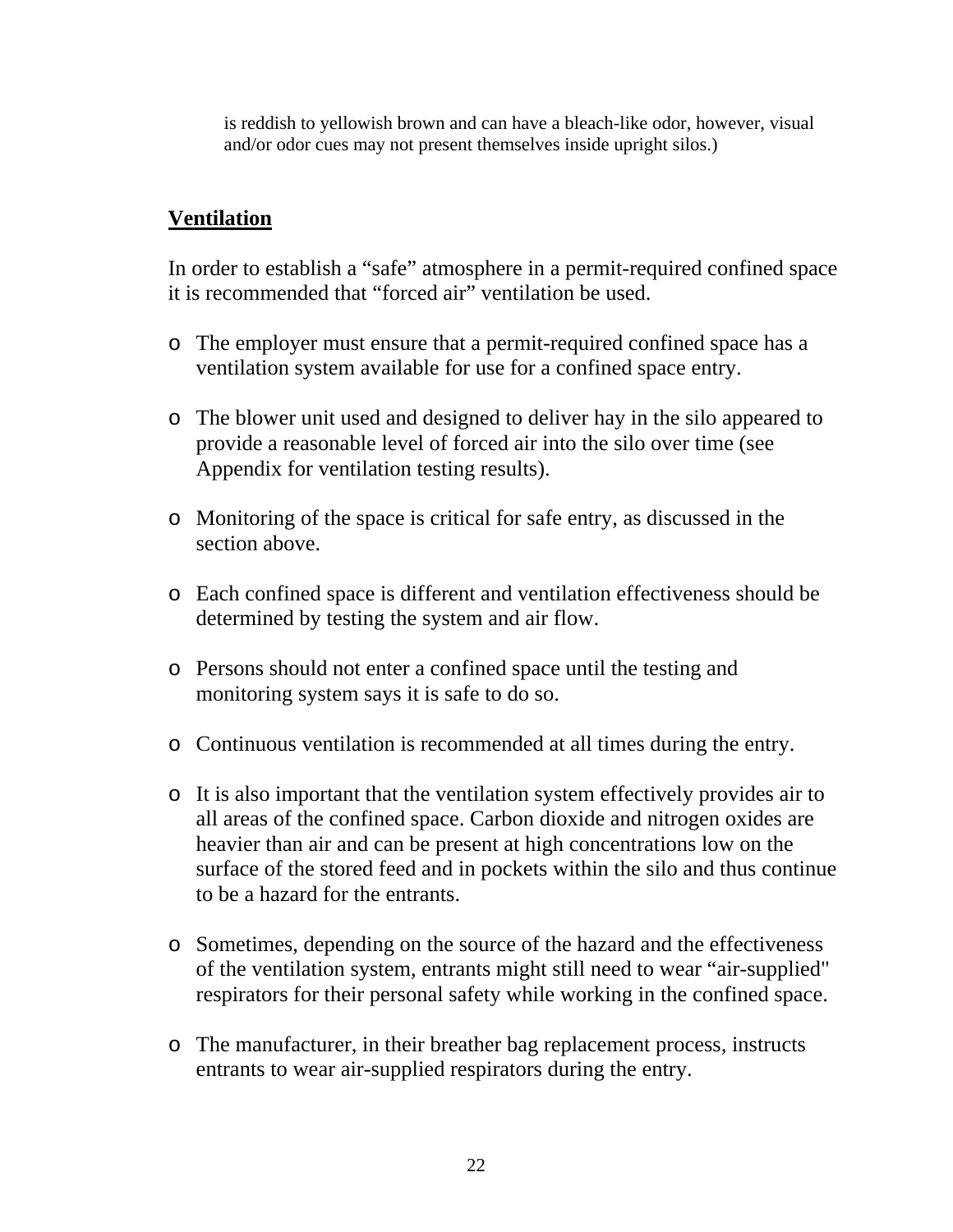### **Communication**

Another critical component of an effective and safe permit-required confined space entry is a good communication process.

- o The communication process starts within the project planning stage and doesn't end until the project is safely completed.
- o Part of the communication process is to ask questions.
- o Ask lots of questions, since this project has a recognized serious risk associated with a process that deals with an oxygen-limiting silo confined space entry.
- o Questions need to be answered at the onset of the project, that describe the who, what, where, when, and how the project would be safely completed.
- o If possible, contact several service or dealer representatives to learn about the process and the safest way to get the job done
- o Do not rely on one source for a permit-entry confined space entry project.
- o Contact the manufacturer to get the latest information and their recommendations on how to get the job done.
- o It also would be a good idea to contact the Farm Bureau, farm extension service groups and DOSH/OSHA consultation to get information.
- o Contact the local emergency team to discuss emergency processes.
- o Contact other specialty service folks who can provide confined entry services to help with the project.
- o Once the project plan has been decided upon and after some research on determining best practices, communicate the plan with the service representative/dealer and all workers that will participate in the project.
- o Make sure all questions are answered and the project detail is clear for all parties.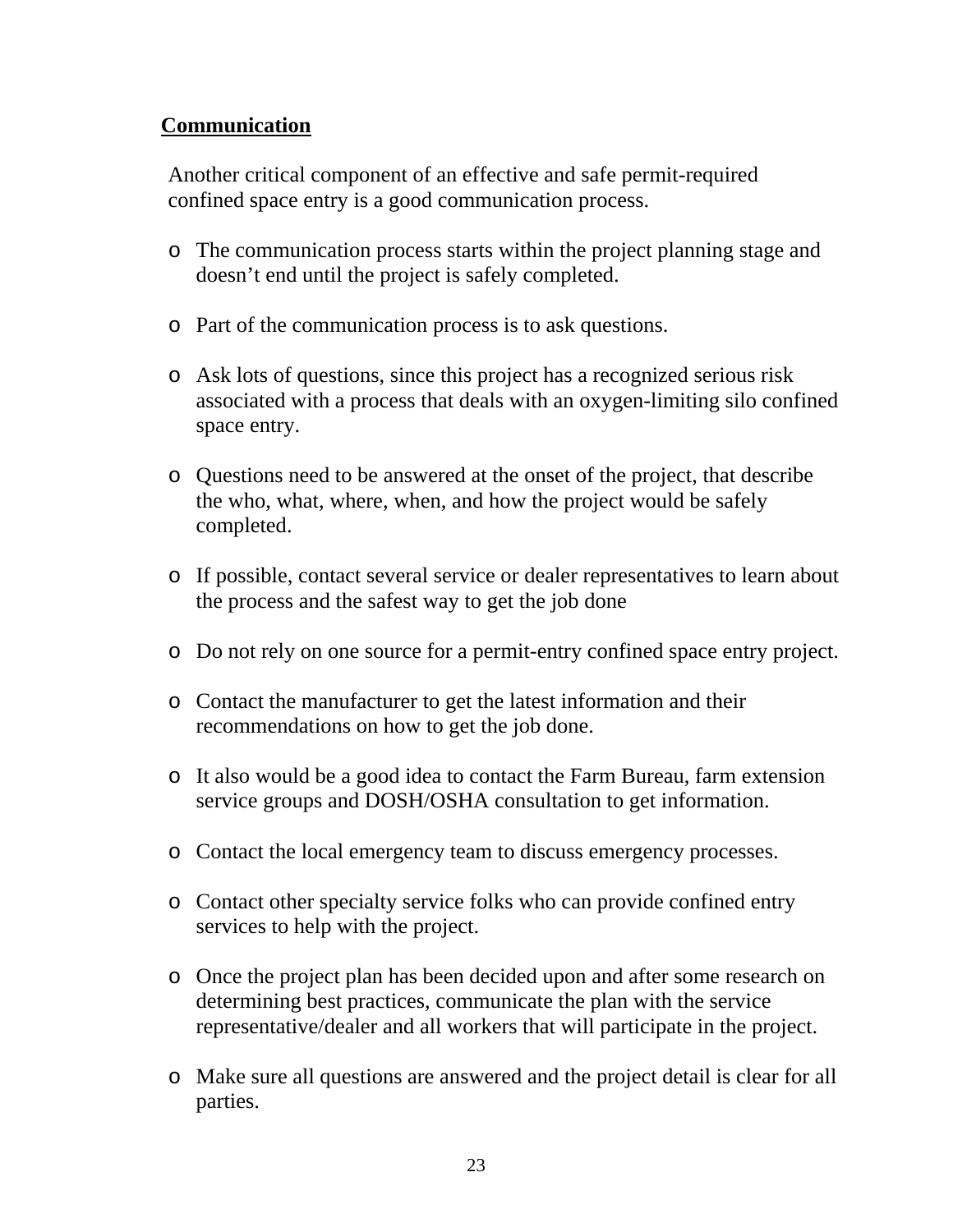#### **Recommendation #2: Employers should review and use alternative methods so that confined space entry is not required.**

An important part of the focus for work being done within a permit-required confined space project should be how to safely perform routine and nonroutine work and other activities that need to be done within the overall aspects of the operation, servicing and maintenance of the confined space.

The best plan is to have alternative processes and methods in place or available to accomplish maintenance or other work activities without requiring entry into the confined space. If the silo needs to be worked on or in, the employer should try to find a way of getting the work done without entering the silo. Get help from the silo manufacturer and other sources to develop a no-entry plan.

The manufacturer of the Harvestore® silo has an option for an external breather bag system. The external breather bag system is housed outside of the silo at ground level, making it logistically easier to maintain, service and replace the breather bags. The significant advantage here would be that one would not have to enter the silo to change out the breather bags.

The Harvestore® manufacturer also has an automatic fill system available. The fill system is designed to replace the need for climbing to the top of the silo and having to manually open and close the center fill and air exhaust hatches on the silo.

Entry into the silo could also be accomplished after the silo has been emptied of the feed (haylage). This would require a bit more planning by the farmer so that they would still be able to provide the required feed to the dairy cattle during the breather bag replacement process. Even though challenging, it would certainly be possible to plan the breather bag replacement using this method, given the fact that the farmer had two large capacity Harvestore® silos and other feed storage capability. Change-out of the breather bags after the silo had been emptied and properly ventilated would be done with the reduced atmospheric hazards created by the feed stock fermentation process.

The breather bag replacement process should follow the manufacturer's recommended process using the safety cage device developed by the manufacturer.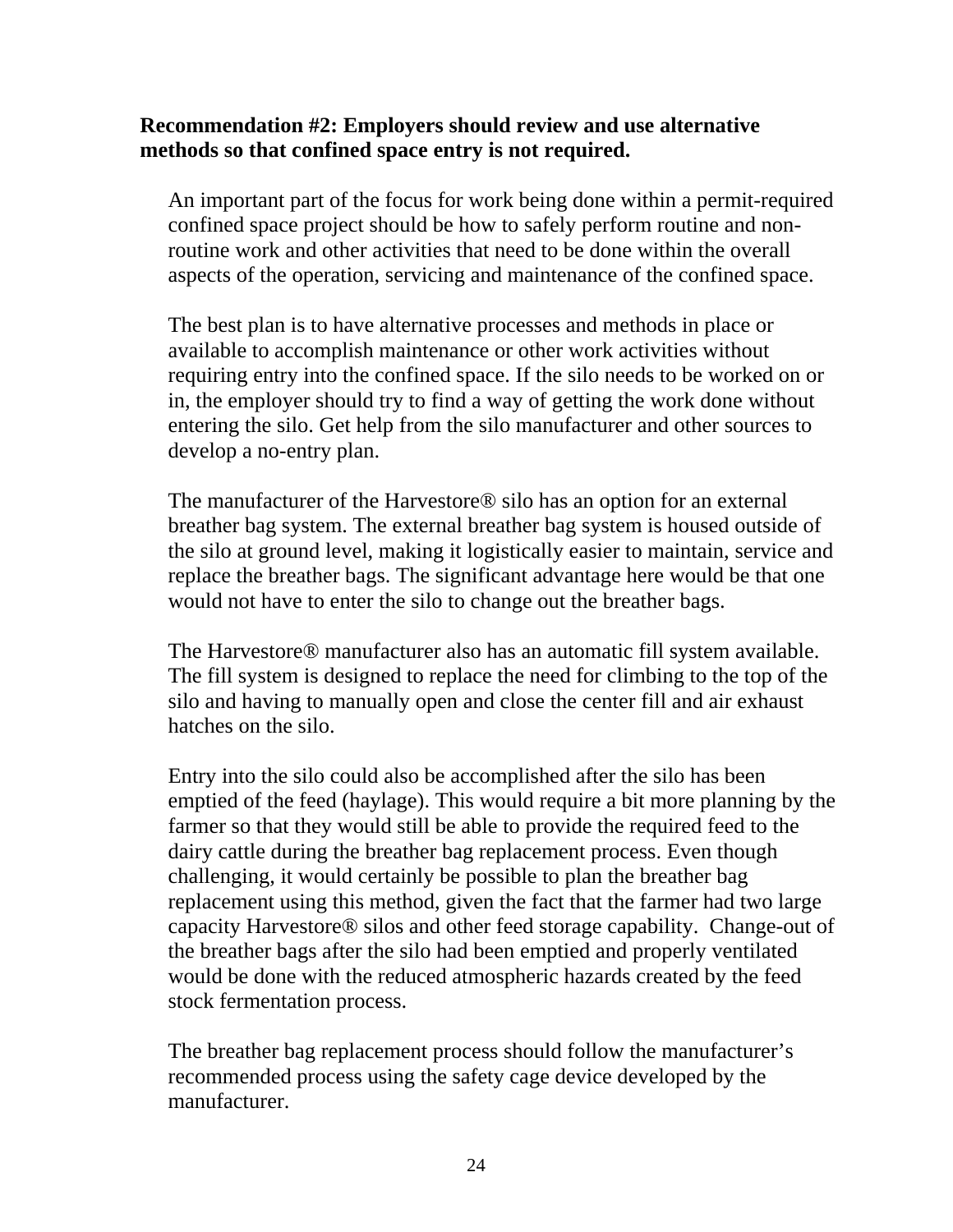Note: All required confined space procedures still need to be followed to include atmospheric testing and monitoring of the space to ensure it is safe for entry. Proper respiratory protection and fall prevention methods should be incorporated into the process when working on and in the silo.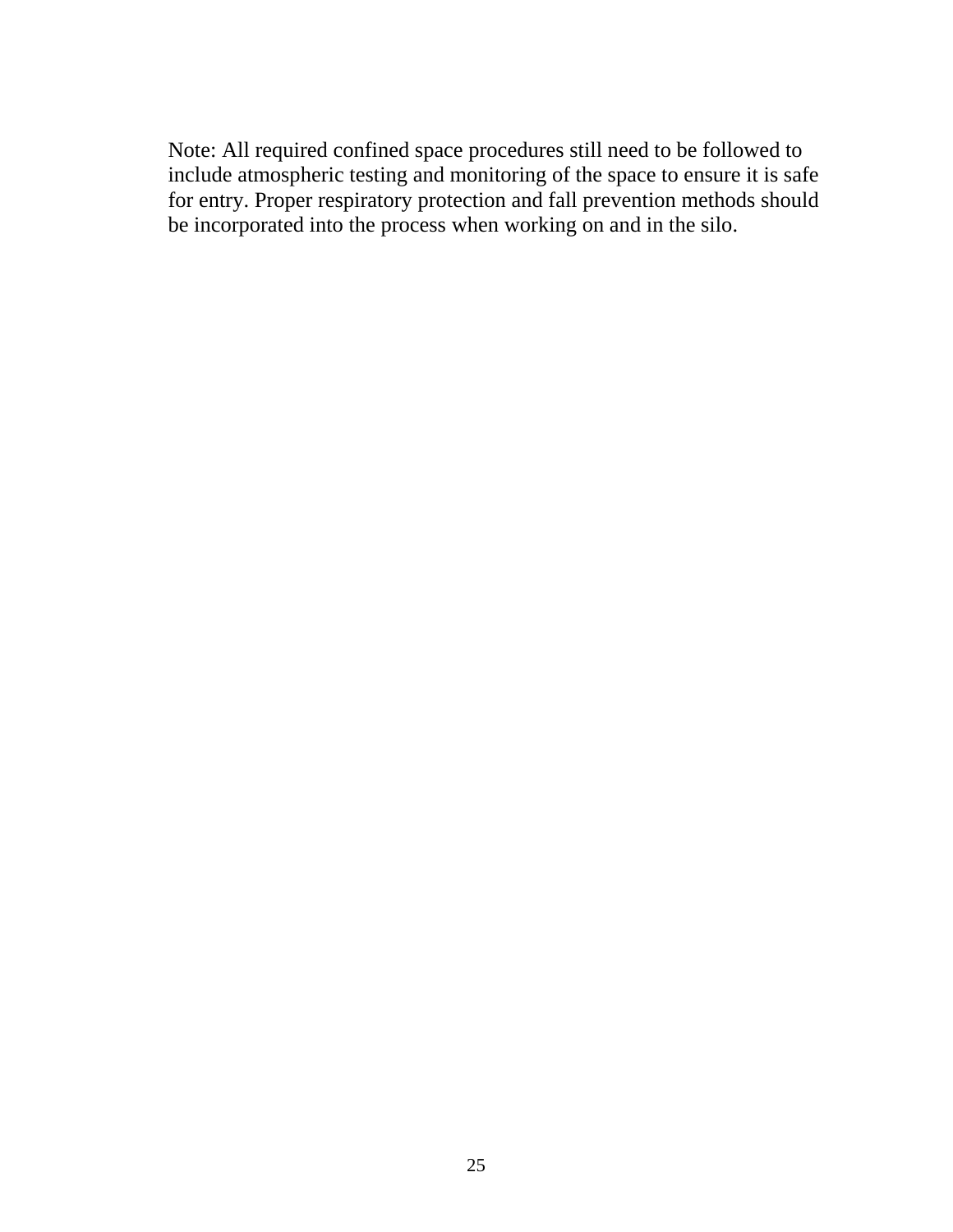#### **Recommendation #3: Employers should consider contacting external expert consultants/contractors to help with confined space management and confined space entry process.**

A good way to develop a permit-required confined space entry plan, and maybe the best way, is to use external consultants who have the expertise and the qualifications to put together this critical element of providing a safe entry process for work that needs to be done in a confined space.

Outside consultants from organizations such as the DOSH/OSHA Consultation group, the Farm Bureau, and many independent consulting groups can help put together a comprehensive confined space risk evaluation and permit-required entry plan for not just silos but for all the various confined spaces on the farm.

A permit-required confined space needs to be tested and monitored by a qualified person prior to entry to determine if it is safe to enter the confined space. External consultants can provide the expertise and the proper equipment to help facilitate the confined space monitoring process.

Outside consultants can provide not only advice on the identification of confined spaces but can also help with training. Consultants may also help with the control mechanisms needed to deal with identified hazards, putting together a permit system for permit-required confined spaces, and with an emergency plan that needs to be established with each permit-required confined space.

Respirators might be needed for specific permit-required confined space entries. Outside consultants can help with this element of the confined space process as well.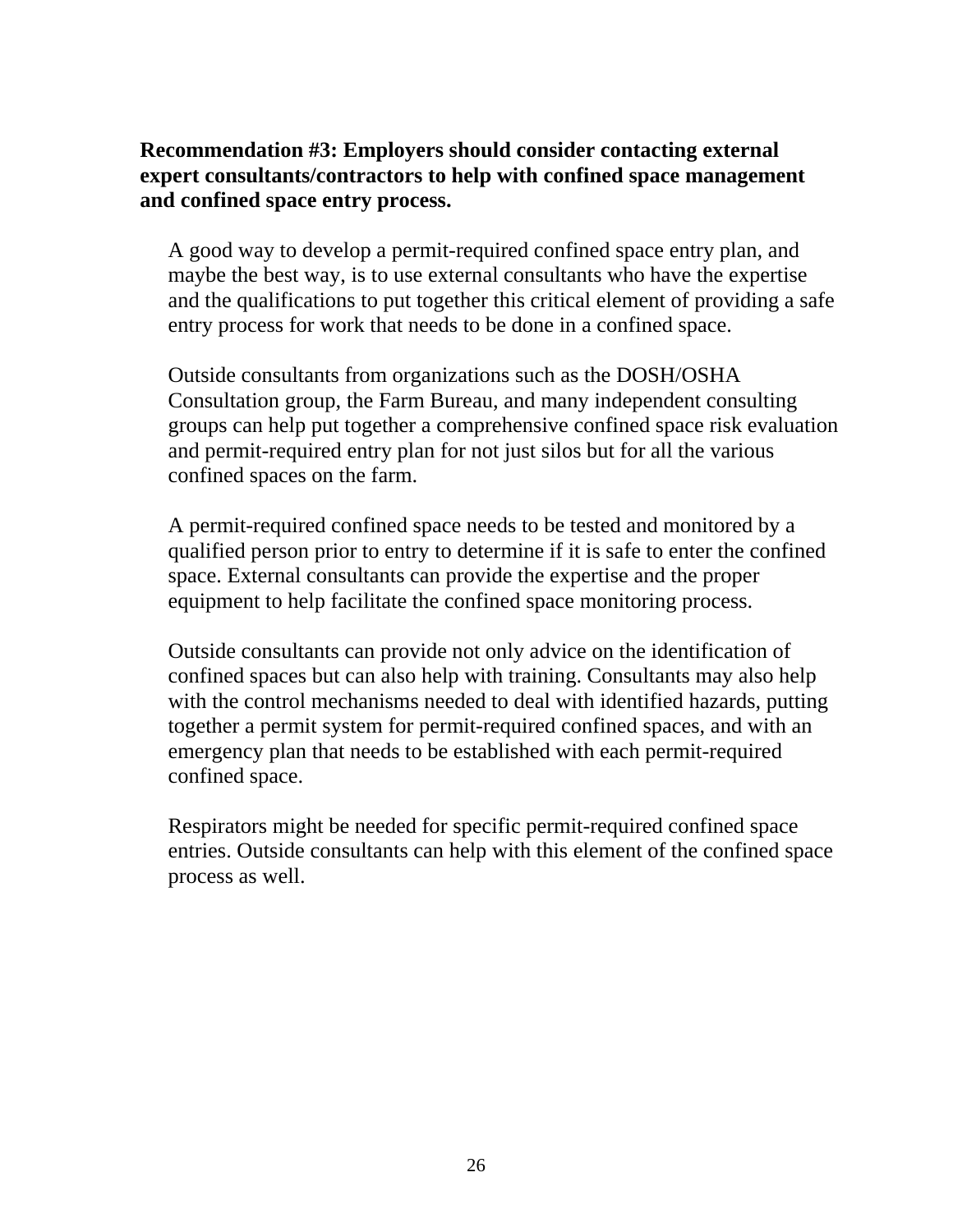#### **Recommendation #4: Employers and contractors need to follow manufacturers' recommended maintenance procedures.**

We strongly recommend that employers and contractors be very familiar with the manufacturer's recommended service and maintenance guidance procedures. The employer or contractor needs to have the latest versions of manufacturer's guidelines that contain the newest information that the manufacturer has available.

They should contact the manufacturer prior to any critical maintenance service or repair dealing with the manufacturer's equipment to discuss key elements of the process. This is one part of a maintenance process that is often missed or ignored by employers, workers, contractors and maintenance people.

The manufacturer has a cage that is inserted into the silo hatch that they recommend to be used when replacing internal breather bags. If the cage apparatus had been used then the two 16-year-olds might have had to wait and help the service representative in the installation of the cage before they did any prep work without the service representative.

Manufacturers need to train all authorized dealers and their service personnel on how to safely and effectively repair, maintain and service their products. This is especially important when dealing with high hazard operations such as confined space entry.

The manufacturer should keep a record of this training and provide follow up information or additional training regarding new processes as needed. Even though the dealer or service representative may not be a part of the manufacturer's operation, as was the case in this incident, they do reflect and represent the integrity of the manufacturer through their interaction with customers when they are working with the manufacturer's product. Often the employer or owner is either untrained or has minimal knowledge and also often has very little experience on non-routine maintenance and service and will count on the service representative to provide expert advice.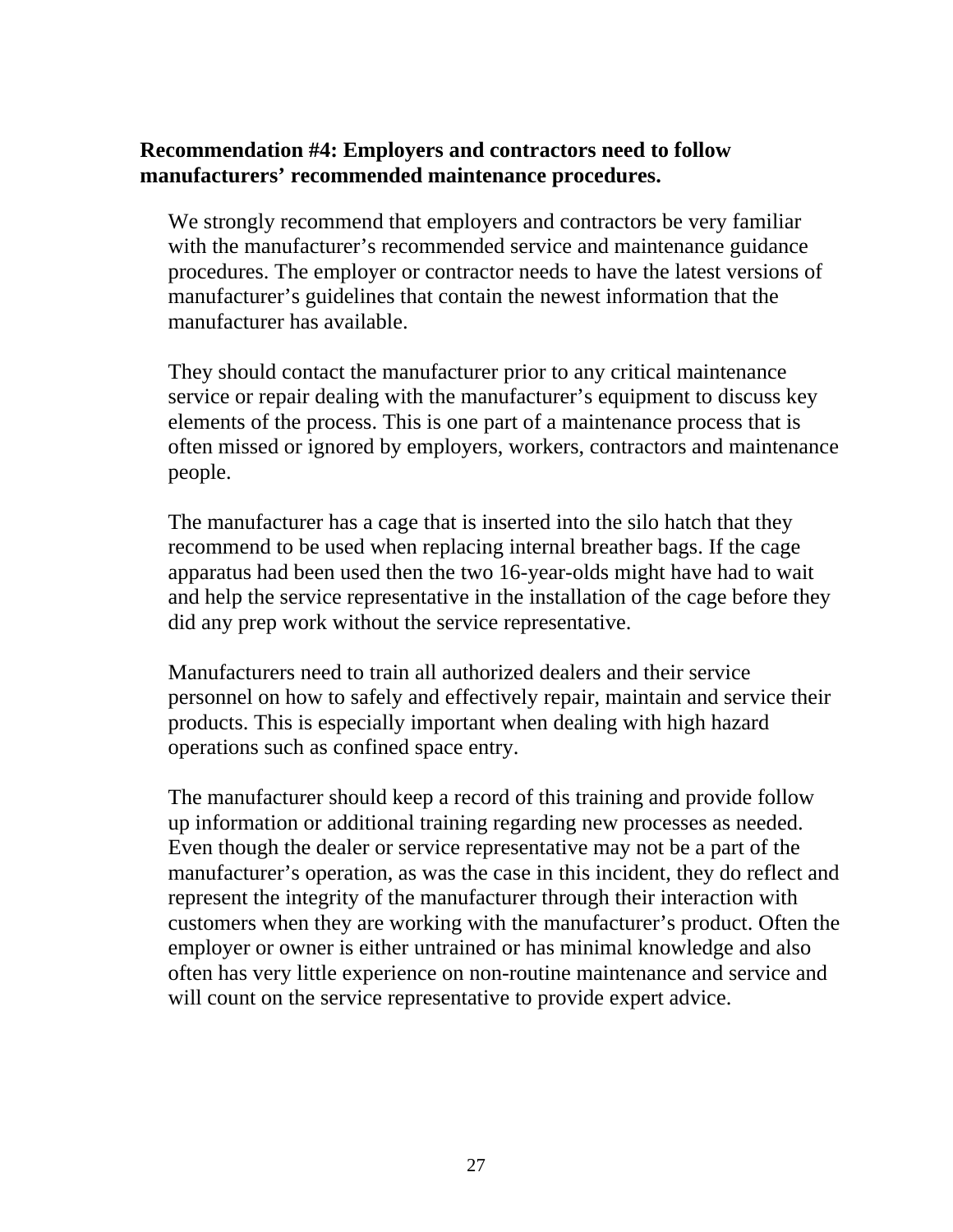#### **Recommendation #5: Employers need to have processes in place that prevent unauthorized entry.**

When dealing with any permit-required confined space, the employer needs to have processes and mechanisms in place that prevent unauthorized entry into a confined space. One of the basic control mechanisms is the "permit" requirement portion of the permit-required confined space entry process.

When a space has been determined to be a permit-required confined space, no-one is allowed to enter the space until the safe entry requirements on the permit are met. A confined space permit can also function as a confined space safety check list that must be completed by authorized entry personnel.

It is also recommended that physical barriers be put in to help prevent unauthorized persons from entering or inadvertently falling into a confined space. The barriers need to be controlled by the employer using mechanisms such as a "lock out program" along with locking devices to help secure the barriers. The locking devices located near entry points to the silos and other confined spaces can prevent unauthorized access to those spaces.

The manufacturer of the Harvestore® silo indicated that they have available and install a safety device on their relatively more recent vintage silos to help prevent entry through open hatches. The device is a red bar that is installed directly across the silo hatch opening. The bar is designed to prevent direct and inadvertent entry into the space and can be used as a reminder to follow proper entry procedures prior to entry.

Although it was not determined by the investigation, it is not beyond the realm of possibility that the first young man might have fallen through the hatch into the silo as he was checking the level of hay in the silo. The second victim quite likely entered to help the first victim. The farm owner conducting his own investigation demonstrated that it was possible that a person the size of the two victims could fall through the silo hatches.

Another scenario that might have taken place was that one of the boys jumped into the silo to prepare it for the breather replacement, thinking that the hay was still near 3 feet from the top as they had left it the past Saturday.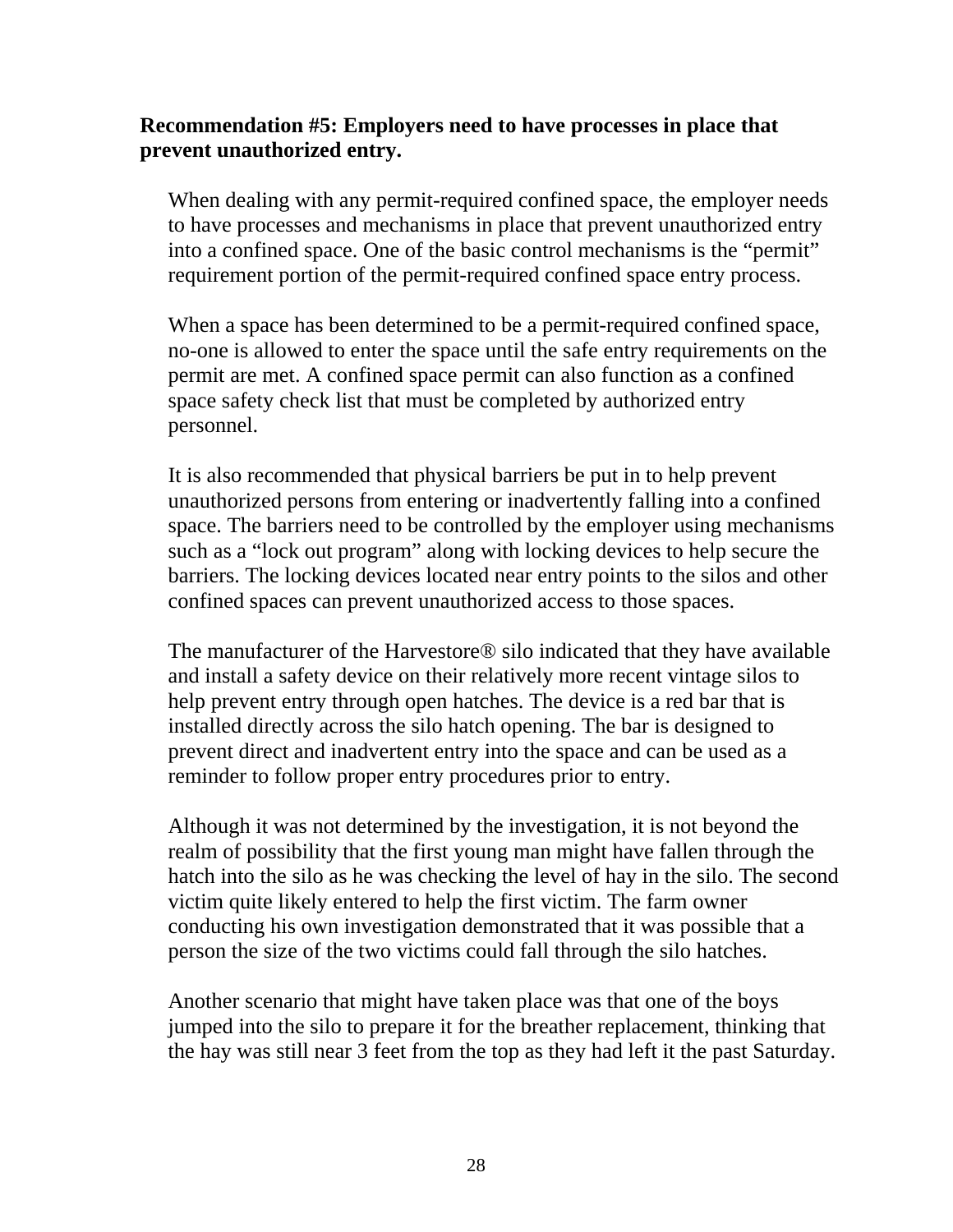The problem on that incident morning was the farm had continued to draw haylage from the bottom of this silo (silo #1) as silo #2's unloader was still not working. The hay was 12 feet from the top of the silo and not three feet as the first victim might have remembered. The other young man again probably went in to help his friend in this scenario. There was no ladder for either of the young men to use to get out of the silo.

The manufacturer had warning signs on each of the hatch openings indicating the oxygen-deficient danger in the silo. A lock out system could have been used so that only authorized persons could have entered the permit-required confined space (i.e., silo) and only under an employer controlled access (i.e., permit) process that ensured the entry was safe and all hazardous elements of the confined space were addressed prior to entry.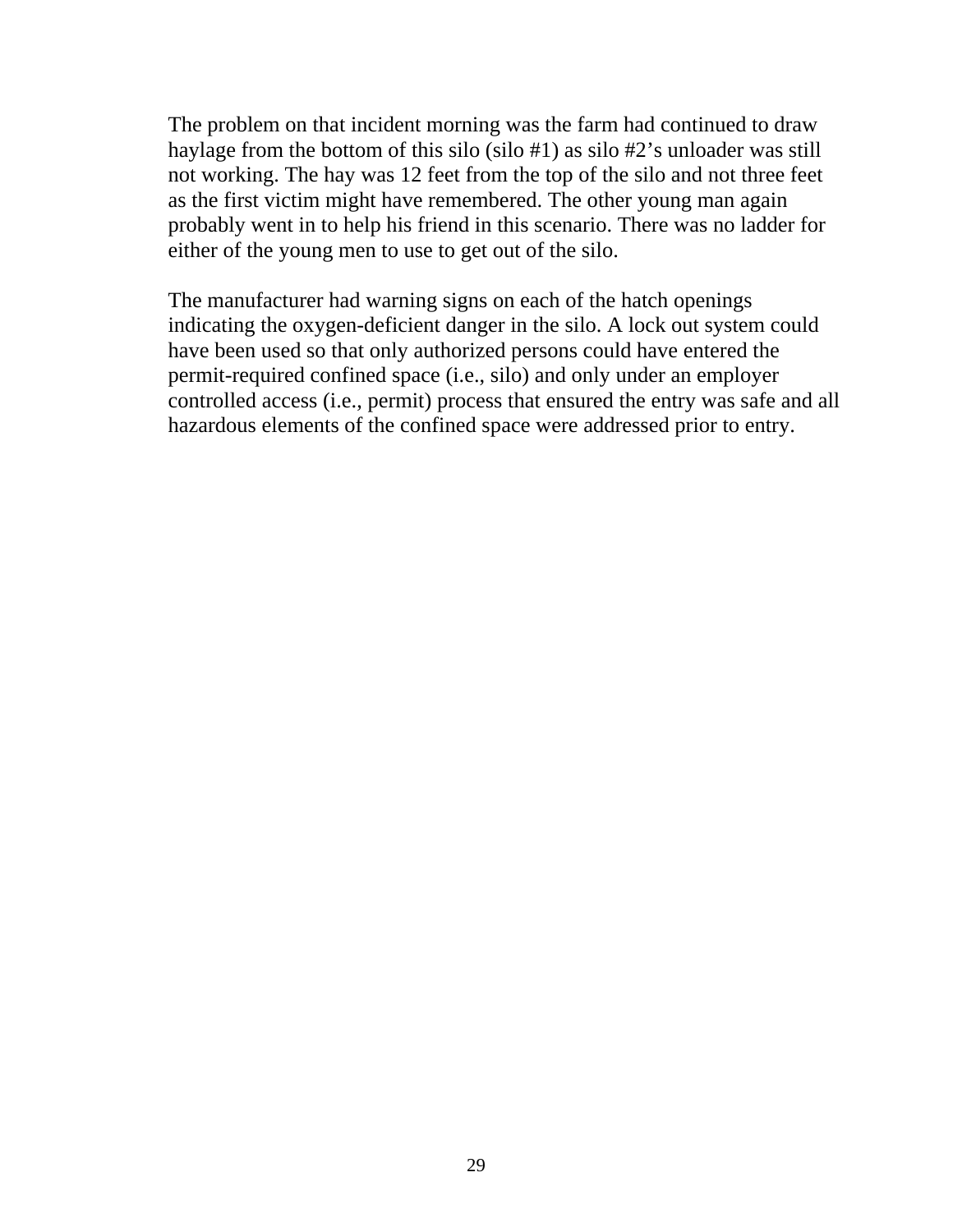#### **Recommendation #6: Employers need to maintain close supervision of all teen employees and contractors**

Young workers often are at increased risk for injury in the work place according to NIOSH.

NIOSH indicates that factors for this increased risk include:

- Young workers commonly perform tasks without question for which they have not received proper training in order to display responsibility, maturity, or independence in the eyes of the employer.
- Young workers often lack the experience and physical maturity needed for certain tasks.
- Young workers' continuing rapid growth of organ and musculoskeletal systems can make them more likely to be harmed by hazardous substances or develop cumulative trauma.

Employers must take an active role in the supervision of young workers. They must recognize the hazards that young workers are exposed to, provide all necessary training needed to do their jobs, provide constant reminders of what jobs or tasks they can do and not do, and provide the necessary oversight and supervision needed so that the young workers can, within limits and proper controls, perform only the jobs and tasks that they are asked and expected to do.

Permit–required confined space entries can be very unforgiving places to work. Persons 18 and under should never be part of a permit-required confined space entry process on the farm or any other occupational setting. Make sure that you check Washington State Labor and Industries employment requirements for teen workers.

Do not assume that any contractor or representative is current on manufacturer recommendations or knows appropriate safety procedures for your workplace. Make sure that anyone working on your site has been trained and follows safe procedures for any hazardous work such as in confined spaces.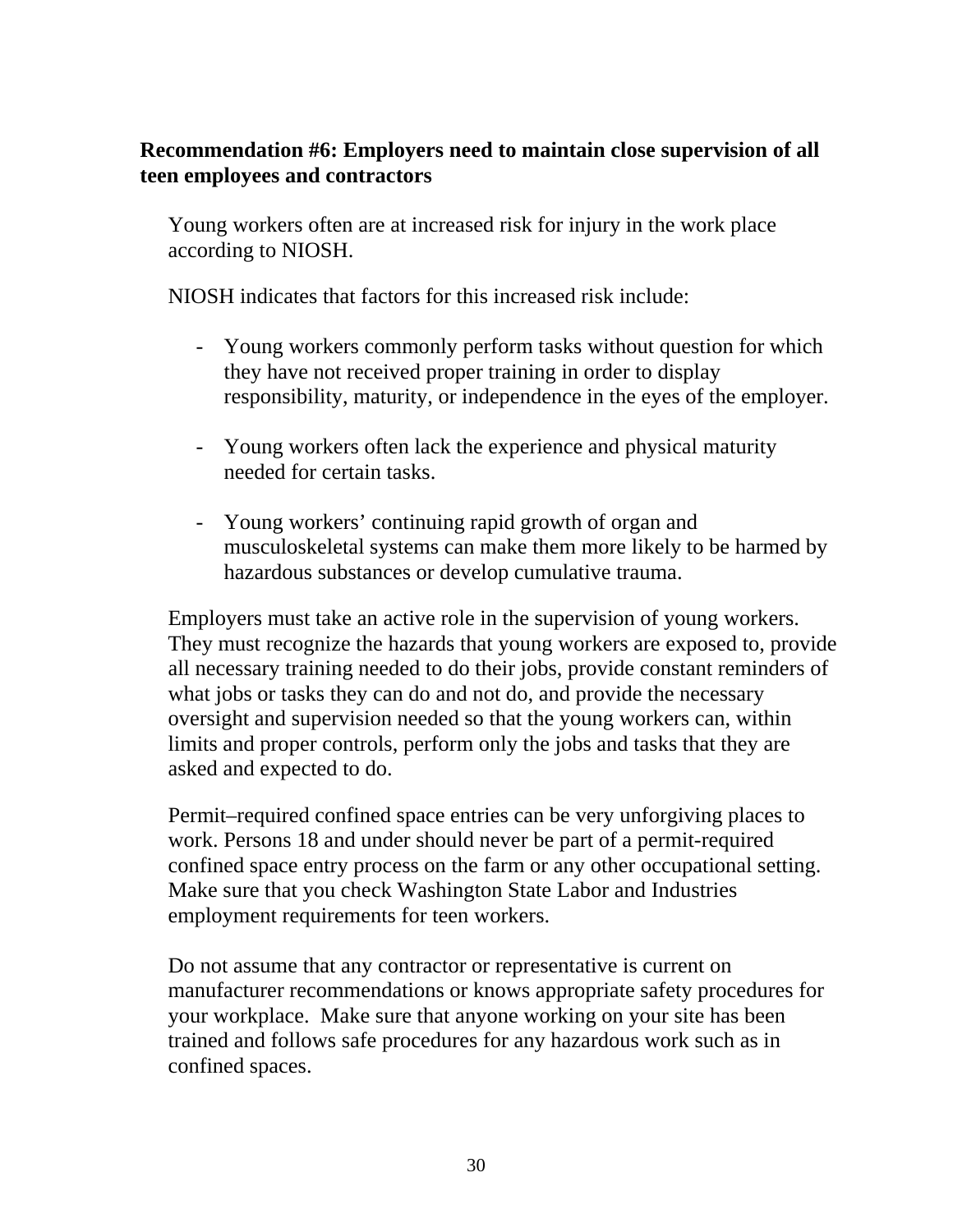#### **Recommendation #7: All permit-required confined spaces must have detailed rescue processes and personnel in place.**

Rescue procedures need to be established for every permit-required confined space. Confined space rescues are technically challenging for any situation and especially challenging from a 90-foot tall silo. Both of these situations combined together can be very risky for the rescuer.

It is critical for the safety of confined space entrants and potential rescuers that a well defined rescue plan and process be in place before any permitrequired confined space entry takes place. History shows that a high percentage of would-be rescuers die from uncontrolled rescue attempts. Rescuers need to be properly trained and equipped for rescue so that they do not become victims of the confined space.

Any permit-required confined space can necessitate a hazardous rescue process, but with proper training, and with a clear recognition of the hazards, the rescue process can be safely performed with reduced risk for the rescuers. The goal of any rescue attempt is to successfully extract a victim and the rescuer out of a harmful situation as quickly as possible.

If a permit process was in place which would have helped reduce the risk for the entrants, and if the plan included a confined space attendant and rescue plan, then the fatalities in this incident might have been prevented. The best rescue process is to have a plan in place where the rescuer does not have to enter the confined space to perform the rescue. If a confined space entry can be set up with the entrant wearing a harness and retrieval line attached to a mechanical retrieval device, the rescue process can greatly reduce the hazard to the rescuer and often can help facilitate a much quicker rescue of the entrant/victim.

Proper training and planning will make any permit-required confined space entry much, much safer. Planning and training are critical parts of a safe and successful confined space entry. This is especially true for rural communities with volunteer emergency rescue response teams, like the one described in this incident. Not having the proper training can possibly cost the lives of the confined space entrants and the rescuers.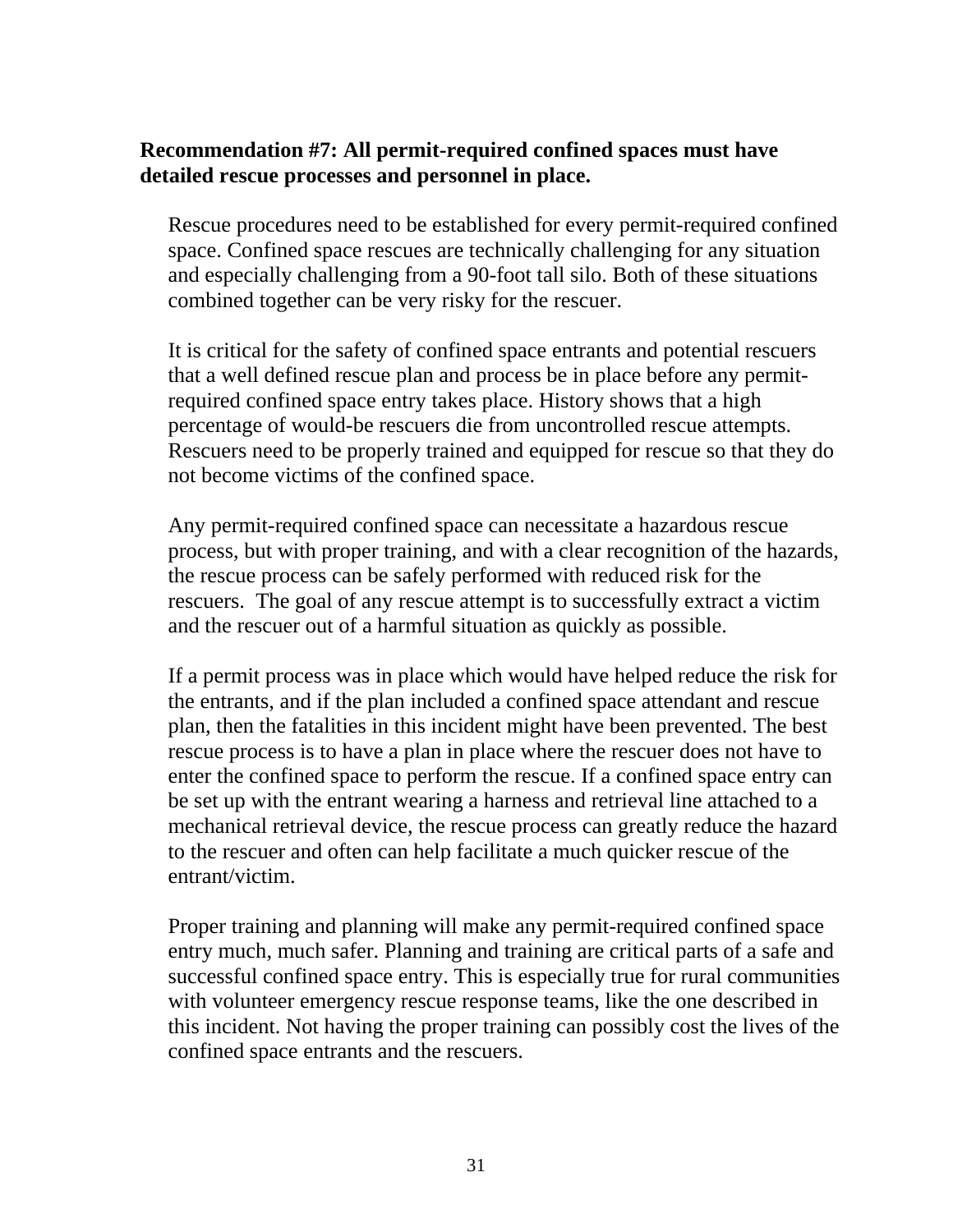Local businesses should set up communication and planning sessions with area emergency rescue services to plan and even practice confined rescue if possible. Information about the types and hazards associated with each farm and farm activities located in the community rescue radius can help expedite a rescue process.

Valuable information that the rescue teams need to have in advance of a silo emergency, for example, would be to know the name of the manufacturer, the type and brand of the silo and the unloader. They should know what is normally stored in the silo; the dimensions and age of the silo; and any special characteristics of the silo such as is it an oxygen-limiting silo, or a conventional silo and what other hazards should they be aware of when dealing with the farm's silo in an emergency response. The silo manufacturer should also be considered as a resource and be consulted in developing an emergency plan.

Local emergency teams need to know the logistics of the farm operations and other important information related to any confined spaces that they might have a need to respond to and provide emergency services. They need to be trained, prepared and equipped to deal with a variety of farm rescue situations and/or know of other resources that might be available in the area to provide additional and, perhaps, specialized assistance.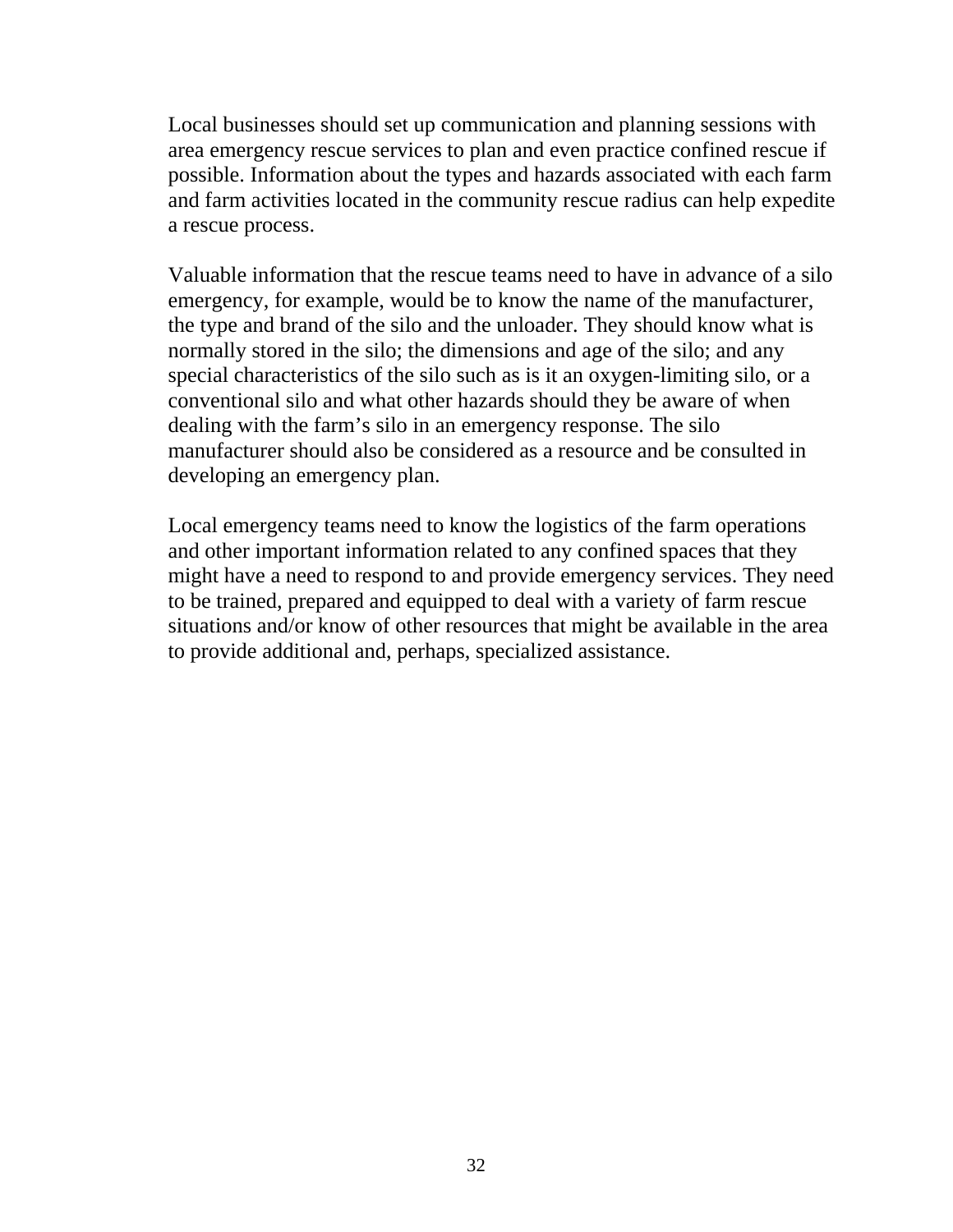# **ACKNOWLEDGEMENTS**

Though we are not able to acknowledge specific individuals for their invaluable input into this document, we would like to recognize the following for their help and support to the FACE process:

- The Farm Family
- DOSH Enforcement
- DOSH Policy & Technical Services staff
- Federal Face Program Management (NIOSH)
- Safety & Health Assessment & Research for Prevention (SHARP)
- Washington State Farm Bureau
- Silo Manufacturer
- Washington State Attorney Generals Office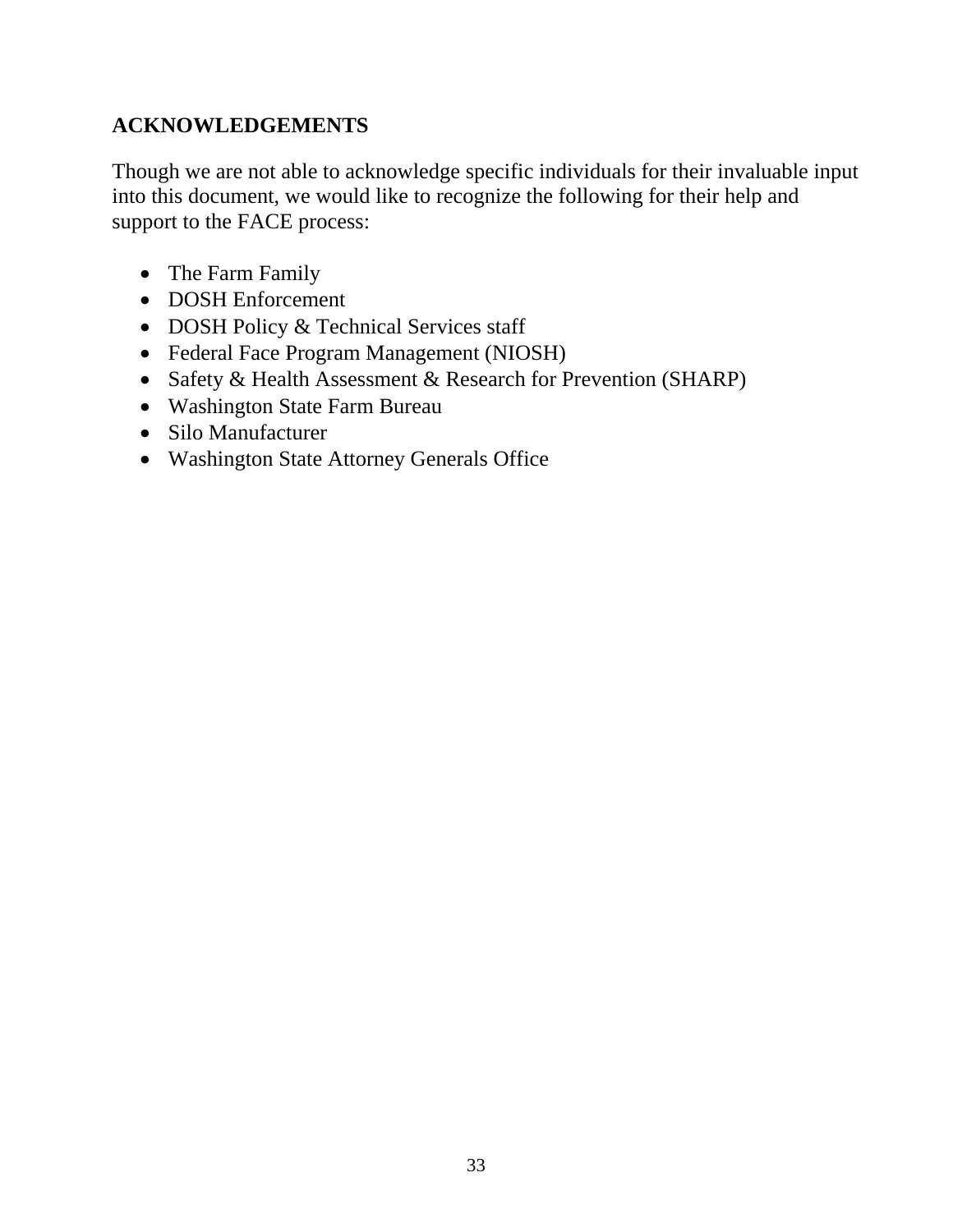# **PHOTOGRAPHS**



Photograph 1. A view of the top of the silo with ladder cage and chute extended after filling.



Photograph 2. The silo access hatch on the top of the silo.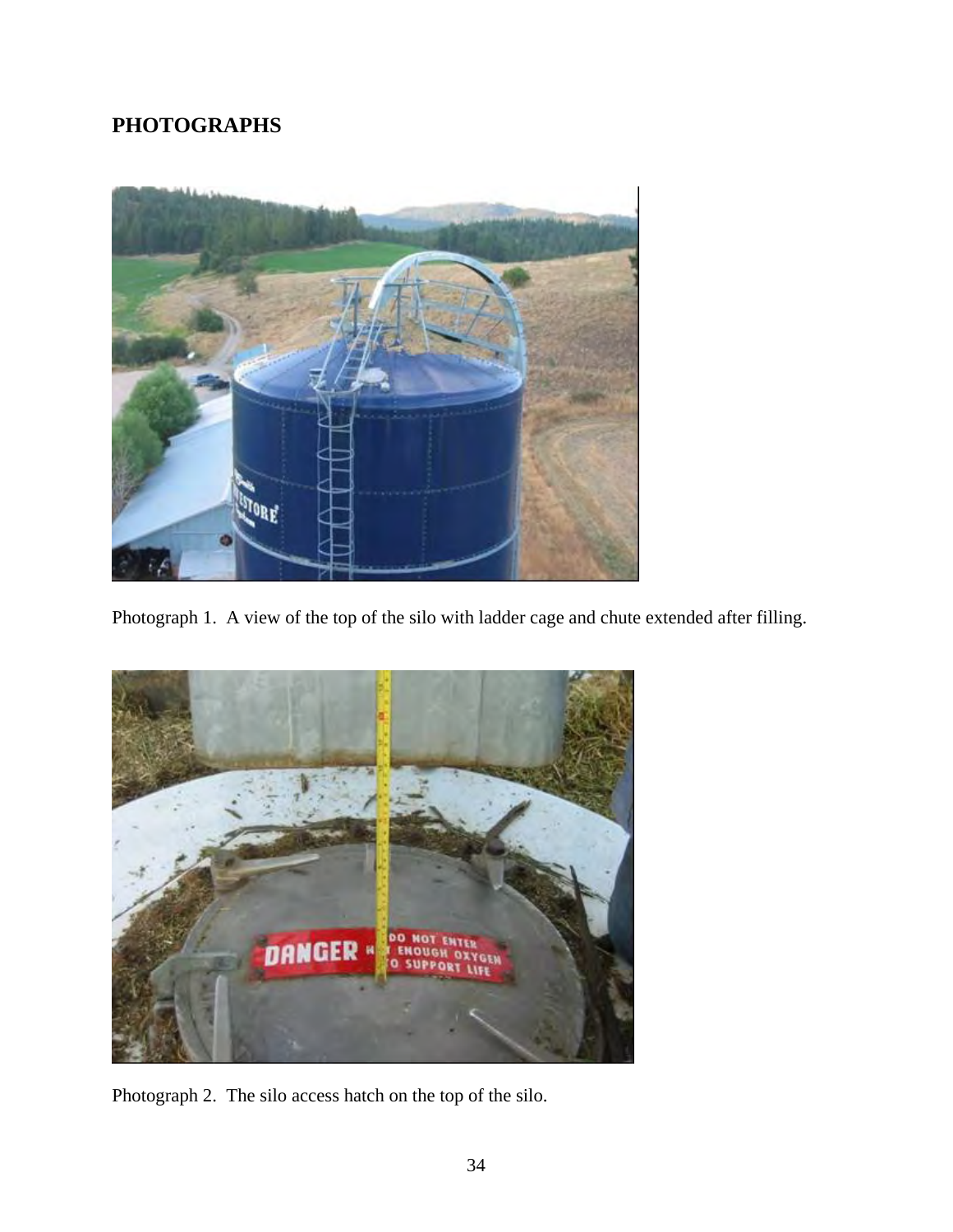

Photograph 3. A view of the silo from ground-level.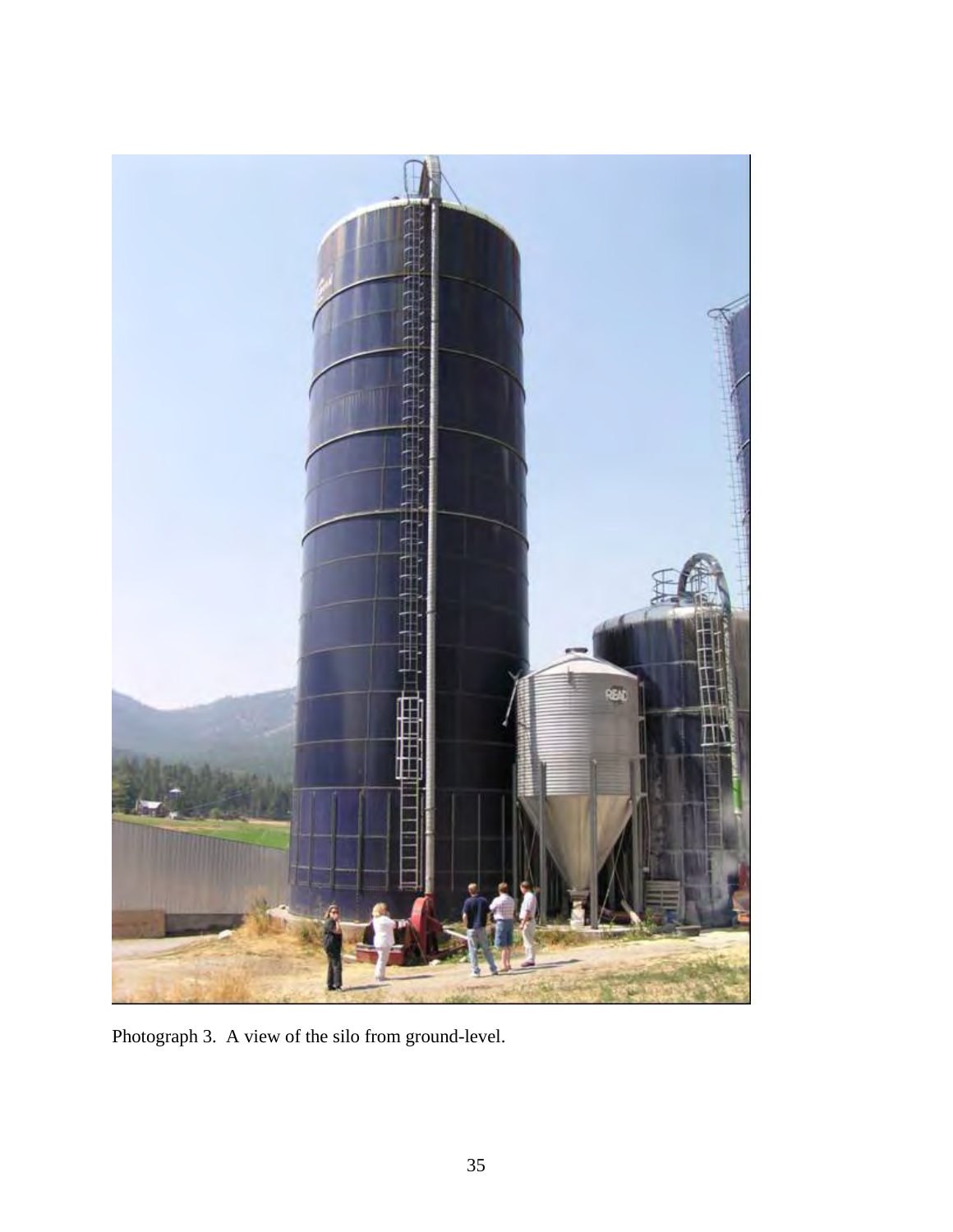# **APPENDIX**

- [A. Air Sampling Results from the Silo Under Similar Conditions to the Incident](#page-37-0)
- [B. DOSH Guidance on Controlling Confined Space Hazards](#page-49-0)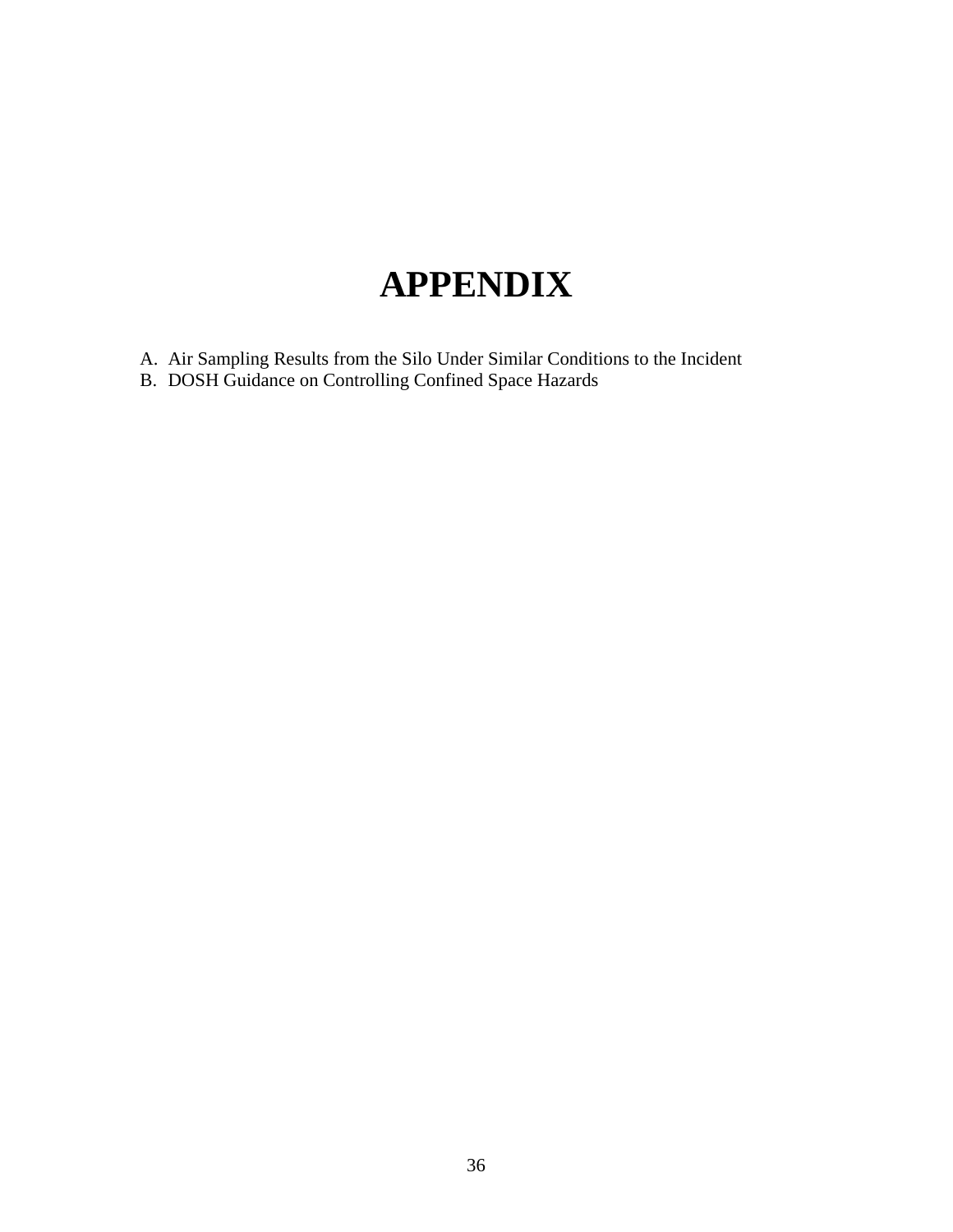## **APPENDIX A**

## <span id="page-37-0"></span>**Field Investigation Report**

**Hay Silo Headspace Air Testing**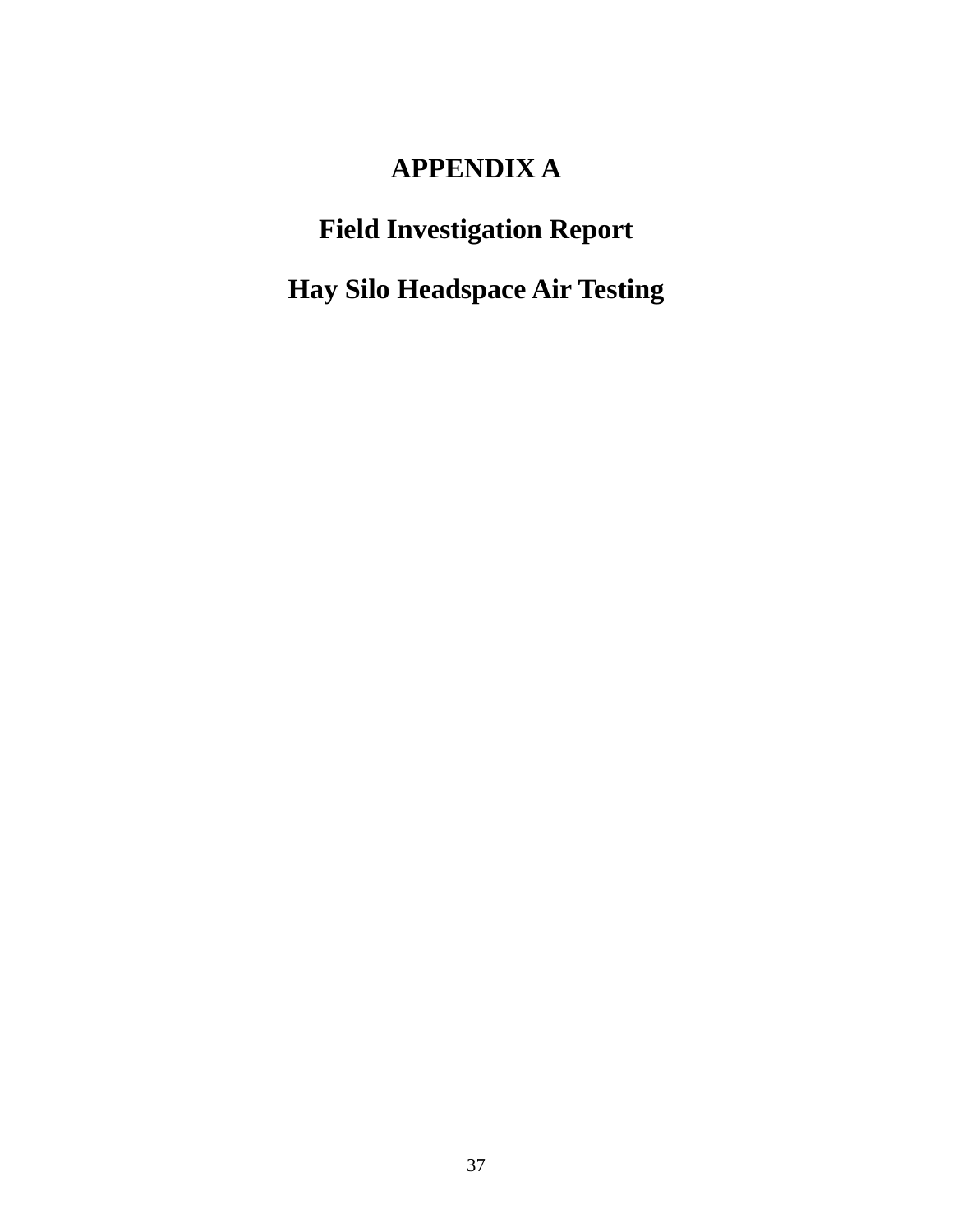### **Abstract**

In tower silos containing stored haylage, production of hazardous atmospheres is a known occupational hazard. Forced ventilation using a blower (normally used to blow cut hay into a silo) is a common method used by farmers to decrease concentrations of both hazardous and simple asphyxiant gases and increase the oxygen content within a silo headspace prior to worker entry.

Two oxygen-limited hay silos in Eastern Washington were monitored for concentrations of nitrogen dioxide  $(NO_2)$ , oxygen  $(O_2)$ , and carbon dioxide  $(CO<sub>2</sub>)$  within six days of their most recent haylage filling. Sensors were also in place for carbon monoxide and the percent lower explosive limit (LEL). Atmospheres which would not maintain life were found in all areas of both silo headspaces. Oxygen levels returned to normal ambient levels within 8–20 minutes from the start of ventilation. Oxygen levels returned to acceptable levels more rapidly in the silo in which the discharge duct extended into the hatch despite having a greater headspace volume. Nitrogen dioxide levels, which were only detected at elevated levels in Silo 2, decreased to below the short term exposure limits (STEL) within 16 minutes of starting ventilation in that silo. Carbon dioxide, which was only tested in one of the silos at levels up to 2% appeared to have cleared to  $\langle 1\% \rangle$  within three minutes of starting ventilation.

Although not part of the scope of study, sensors for carbon monoxide (CO) and lower explosive limit (LEL) were in place in the multi-gas monitors. Unexpectedly, the electrochemical carbon monoxide sensors indicated elevated concentrations of this compound or, more likely, an interfering compound within the headspace of both hay silos. Readings of up to 10% of the LEL were detected by the catalytic platinum bead LEL sensor. Both of these readings decreased to below the instrumentation limit of detection within nine minutes of beginning ventilation in both silos. The CO and LEL sensor readings may have resulted from interferents from other gases or elevated relative humidity within the silo. Further investigation would be necessary to identify other gases which may have been present.

This investigation was funded by the Washington State Department of Labor and Industries (L&I) under a NIOSH Fatality Assessment and Control Evaluation (FACE) grant and was conducted in August, 2005.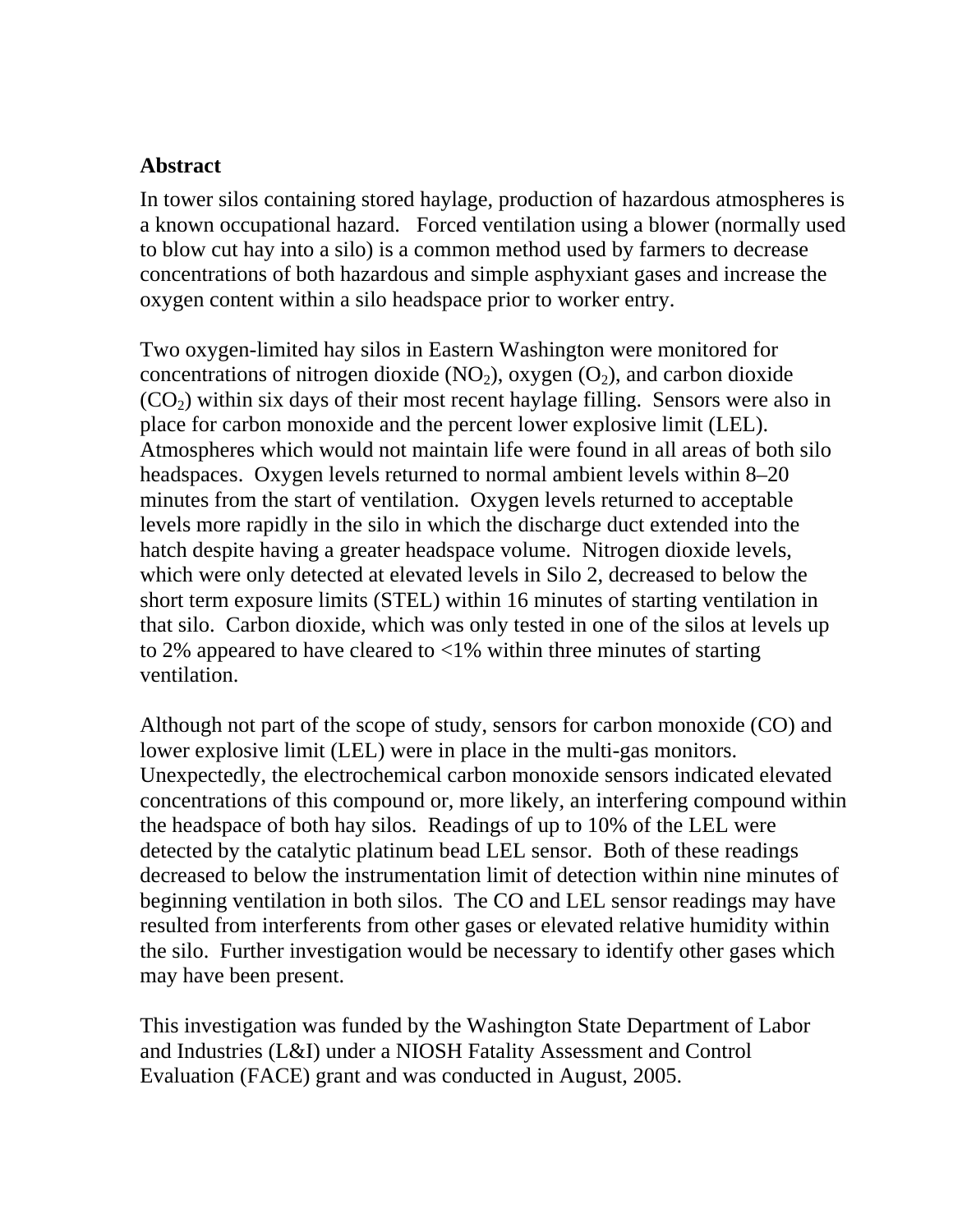## **Introduction**

This objective of this investigation was to characterize gases within hay silos, particularly oxygen-limiting designs Previous investigations have characterized gases produced within forage tower silos and reported dangerous conditions within the silo headspace resulting from low oxygen levels, as well as elevated carbon dioxide and nitrogen dioxide levels (Groves et al., 1989, Reid et al., 1985) Groves *et al*., 1989 studied 11 silos of varying characteristics and reported gas concentrations at different locations within the headspace and under different ventilation scenarios. Reid *et al*. (1985) investigated the effects of ventilation on gas concentrations in the silo headspace. Among the findings reported by Reid *et al*., was that poor mixing occurred when the headspace exceeded 11 m in height (a tower silo is typically 20' to 25' in diameter). Reid et al., concluded that using forage blowers as a means of returning the air concentrations to ambient levels, was preferable to exhausting (unmixed silo air) in part because many farmers already own forage blowers, whereas exhaust fans were reported to be overly awkward and expensive. In silos where forage blowers were used, the addition of a 5m droptube or gooseneck attachment decreased ventilation time by diverting air further down into the silo headspace. Documented health effects resulting from exposure to hazardous environments in silo headspace include "silo fillers' disease," a potentially fatal condition characterized by symptoms including cough, dyspnea, weakness and headache. An estimated incidence of 5 cases per 100,000 silo-associated farm workers was reported by Zwemer, *et al*., 1992. It should be noted that the authors state that "this figure likely underestimates the actual incidence (of silo fillers' disease) for several reasons."

In this present investigation, potential inhalation hazards to individuals working on top of and inside the headspace of a oxygen-limited haylage tower silo were evaluated. Gas concentrations both within the silo headspace and at the hatch face were measured both before and after ventilation.

### **2.0 Description of Silos**

The silos that were the subject of this study were adjacent to each other at a dairy farm in Eastern Washington. They both stand 90' in height, and are constructed of rolled sheet steel. The larger volume silo (Silo #1) is 25' in diameter. Silo #2 is 20' in diameter and lies about 15' northwest of Silo#1. Both silos were built in place in the 1980s. Characteristics of each silo are provided in Table 3.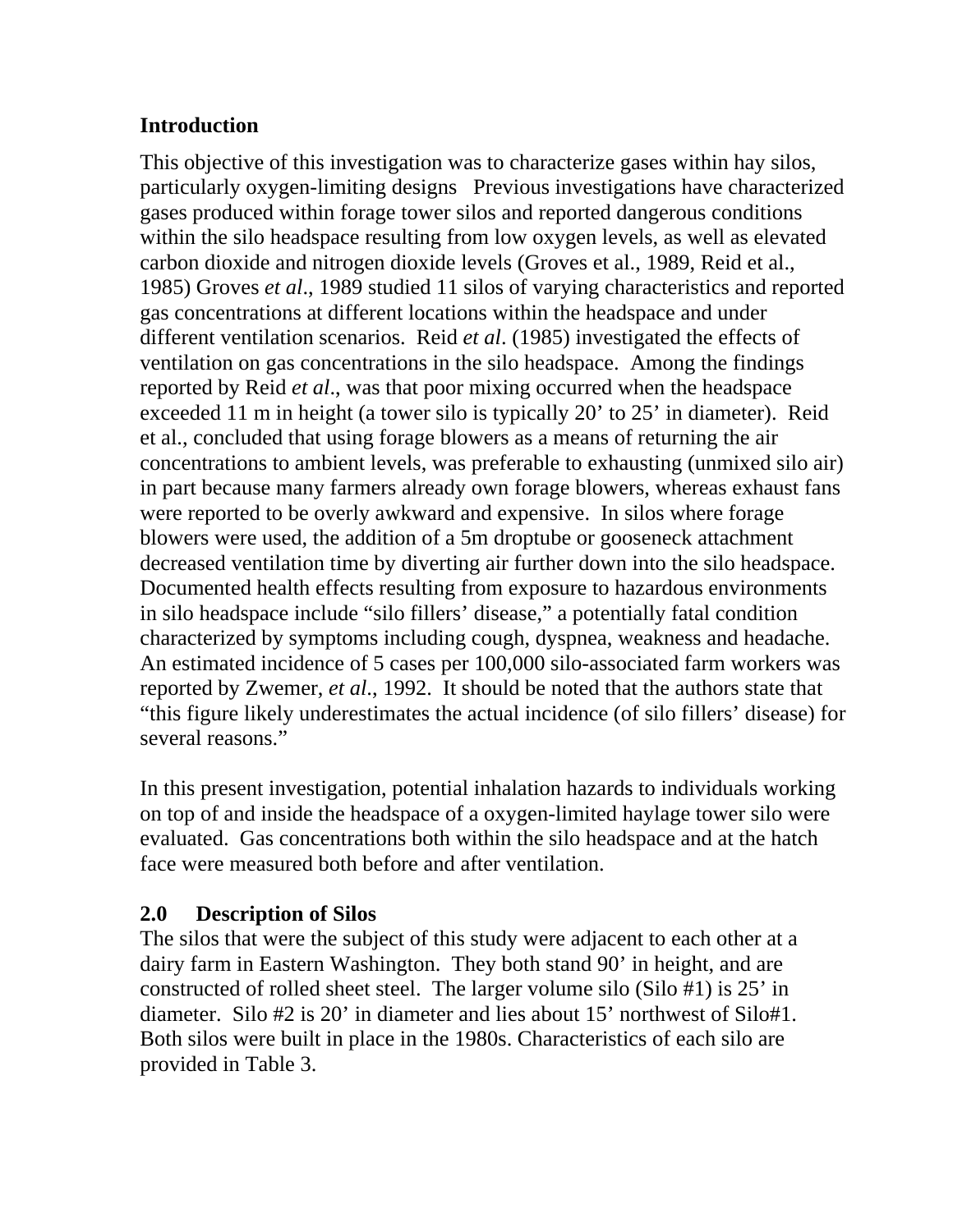It was reported to the sampling team that the silos are manufactured by Harvestore®, who also services these silos through dealerships. One maintenance requirement of Harvestore® silos is periodic change-out of the "breather bags," The silo design is intentionally oxygen-limiting to minimize haylage losses due to biological decay.

After alfalfa hay is harvested and allowed to dry to the optimal water content, it is shredded into a container. A tractor is moved to the power transfer unit (PTO), and the haylage is blown up an enclosed galvanized chute. This chute extends up the side of the silos and arches halfway over the top, depositing the haylage in the middle of silo. In Silo 1, the hay chute ended approximately four feet above the center hatch. In Silo 2, the hay chute extended into the center hatch. thus hay and air would be more directly blown into the silo.

As haylage builds up, a "cone" shape is formed, with more haylage in the middle and less at the edges. As haylage is removed from the bottom of the silo, this profile flattens out. The arch of the chute is not enclosed. Although efficient in delivering haylage, the air velocity (without haylage) drops to less than one half of the air velocity at the end of the enclosed portion of the chute.

Each silo has three access hatches on its roof, one in the center and two at opposite edges. Each hatch was reported to be of identical 17 ½" diameter. The hatch closest to the ladder and landing platform was accessed for collecting headspace readings. A metal bar bisects the hatch opening. This allowed for the lowest part of the silage to be sampled more easily. The middle hatch served as the inlet for the hay feeding chute. The third hatch, located at the other side of the silo roof is reportedly only accessed on rare and specific occasions for servicing the breather bags within the silo.

An enclosed (cage) fixed ladder is attached to both silos. The silo roofs have guard rail systems and one has an expanded metal walking surface. However, the ladders and guardrails do not meet of WISHA requirements in several areas. Therefore, the testing team was in full body fall protection harnesses, tied off 100% of the time, including ascending and descending the ladder.

## **Methods**

Direct reading, data logging instrumentation were used to monitor gas concentrations within Silo #1 and Silo#2. Air sampling was conducted during early to late afternoon on August 18, 2005. It was reported by the owner of the farm that the first silo (#1) had been last "topped off" four days earlier and that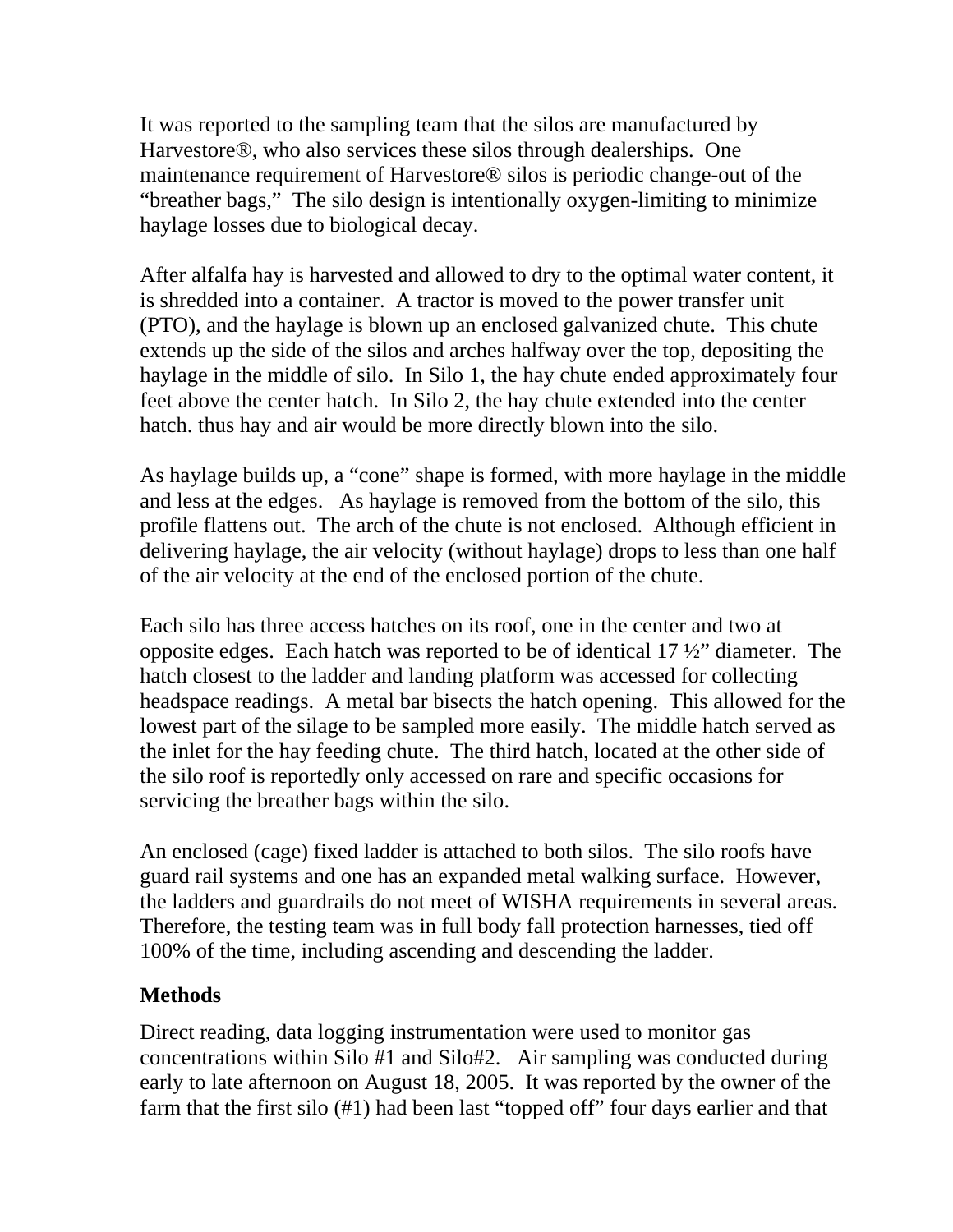the second silo had been topped off five days prior to this investigation. Readings were taken both at the top of the silo (personal measures) and from within the silo headspace. Direct reading instrumentation that was used is listed in Table 1. The instrumentation selected for this investigation were the  $QRAE^{\circledast}$ Plus 4-gas monitor, equipped with oxygen, nitrogen dioxide, carbon monoxide and LEL sensors, and the Gas Tech<sup>®</sup> GT-208, equipped with carbon dioxide and oxygen sensors. All of the instrumentation were calibrated prior to being received by the sampling team.

Potential stratification of gases prior to ventilation was assessed by measuring gas concentrations at gradated levels within the silo headspace. Gas concentration readings were taken at 1 foot below the hatch opening, and at 4–5 foot increments until the top of the haylage was reached.

One monitor pair (one GT and one QRAE) was fitted with approximately 20' of extension tubing and moisture filters. One quarter-inch Tygon<sup>®</sup> tubing was used for the Gas Tech monitor; and  $3/16^{th}$  inch Teflon<sup>®</sup> was used for the QRAE monitor. This "silo" pair was secured in place near the hatch with its tubing available for insertion into the silo. The second monitor pair was used to approximate personal exposure. The QRAE was worn as a personal monitor, but due to its size, the GT was secured in a representative breathing zone. Measurements from within the silo headspace were conducted by lowering the two tubes simultaneously into the headspace. The first measurement was taken at 1 foot through a crack in the hatch. The hatch was opened a minimal amount, the tubes quickly inserted, and the hatch put back in place without crushing the tubes. For subsequent measurements, the tubing was secured to a 1/2-inch diameter by 5-foot aluminum pole section which was lowered to the desired height within the silo headspace. The aluminum pole sections were connected to each other using compression fittings. A plastic pan approximately 14" in diameter was secured to the bottom of the aluminum poles to prevent the pole and the tubing from penetrating the hay silage. All instrumentation remained in secure bags at the silo roof level.

After the silo gas concentrations were measured at gradated levels within the silo headspace the tubing for each of the two instruments was left at the bottom of the silo headspace  $(\sim 0.3 \text{ m}$  above the lowest point of the haylage) and ventilation was commenced. Coordination of start and stop time for ventilation was facilitated with a farmer on the ground level through the use of hand held radios. Ventilation was run for  $20 - 25$  minutes in each silo, per the results from previous investigations (Reid *et al*., 1985; Groves *et al*., 1989). After verifying a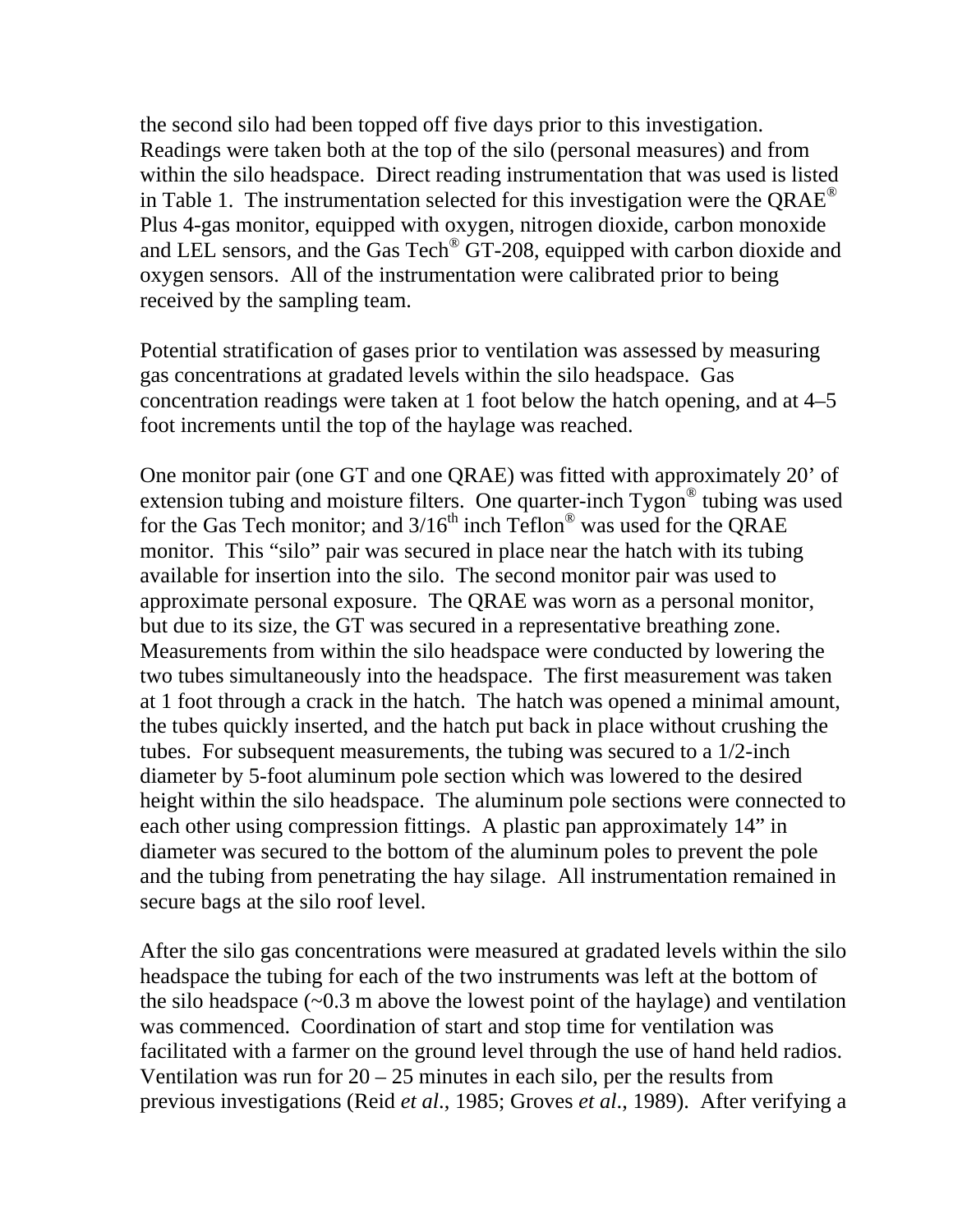return to normal atmosphere concentrations within the silo headspace, ventilation was stopped by shutting off the PTU. Readings from within the silo headspace continued to be collected for approximately 10 minutes after ventilation was stopped in order to assess the potential for a rapid return to hazardous conditions post-ventilation.

Instruments were programmed to log averaged data every 10 seconds. Data were downloaded using proprietary software from each of the gas monitor manufacturers. These data were then imported into MS Excel™ for analysis. Meteorological data, including temperature, wind speed and relative humidity, were collected at the ground level and at each silo roof. During ventilation, air velocity was measured from the opening of the forced ventilation outlet and across the receiving center hatch.

Instrumentation was transferred between the ground and the silo by raising and lowering canvas bags secured to a low stretch climbing rope. A ratcheting device was employed to prevent the loads from slipping while being raised.

| <b>Measurement</b>       | <b>Sampling Device</b>      | <b>Detection Range (resolution)</b>       |
|--------------------------|-----------------------------|-------------------------------------------|
| NO <sub>2</sub>          | Q-RAE Plus Four-gas monitor | 0 - 20 ppm $(1/10^{th}$ ppm)              |
| O <sub>2</sub>           | Q-RAE Plus Four-gas monitor | $0 - 30\%$ by volume $(1/10^{th}\%)$      |
| O <sub>2</sub>           | Gas Tech GT-208 O2/CO2      | $0 - 30\%$ by volume $(1/10^{th}\%)$      |
| CO <sub>2</sub>          | Gas Tech GT-208 O2/CO2      | $0 - 20\%$ by volume                      |
| CO.                      | Q-RAE Plus Four-gas monitor | $0 - 500$ (1 ppm)                         |
| Wind speed               | TSI 8330 Air velocity meter | $50 - 6,000$ ft/min $(0.25 - 30$ m/sec)   |
| Temperature              | TSI 8330 Air velocity meter | $-18\ ^{0}C - 93\ ^{0}C (0 - 200\ ^{0}F)$ |
| <b>Relative Humidity</b> | Protimeter Hygromaster      | $30 - 100\%$                              |

**Table 1. List of Instrumentation.** 

### **Results**

Both silos were sampled on the same day under clear skies. Sampling was delayed by one day from the original planned date due to heavy rain. Meteorological conditions for the sampling event are summarized in Table 2. In Silo 1, the hay chute ended approximately four feet above the center hatch. In Silo 2, the hay chute extended into the center hatch. thus hay and air would be more directly blown into the silo.

Pre-ventilation data and data collected by personal monitoring are provided in Appendix A and summarized in Figures 1 and 2. For the personal monitors no significant differences in gas concentrations were found during different activities (*e.g.*, opening hatch, ventilation)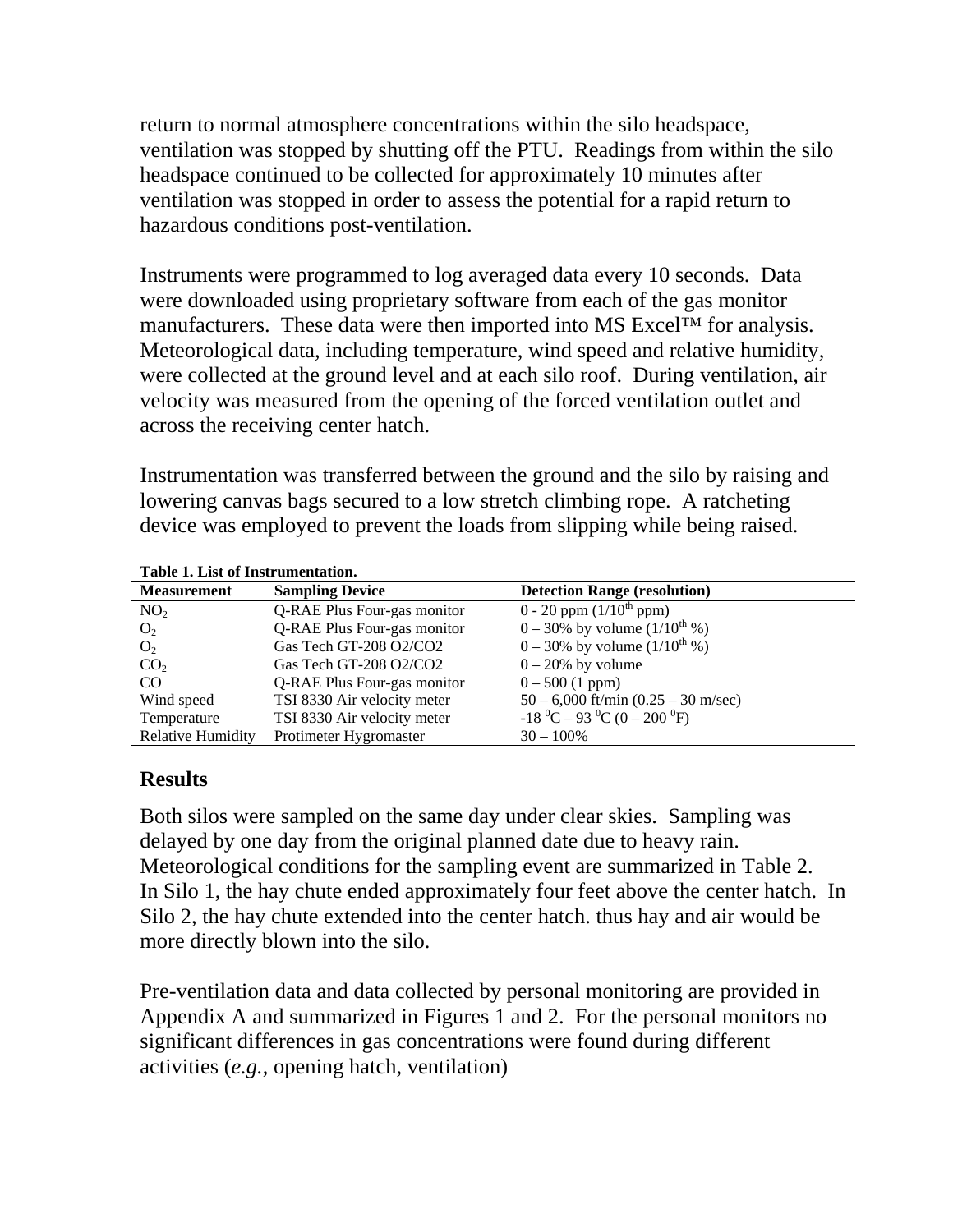Gas concentration data during and after ventilation are presented in Figures 3 and 4.

#### **Table 2. Sampling conditions**

| <b>Table 2. Sampling conditions</b> |                                     |                                   |                                      |
|-------------------------------------|-------------------------------------|-----------------------------------|--------------------------------------|
|                                     | <b>Ground Level</b>                 | Silo 1                            | Silo 2                               |
| Temperature                         | $17.8^{\circ}$ C (64 $^{\circ}$ F)  | $22^{\circ}$ C (72 $^{\circ}$ F)  | $26.7^{\circ}$ C (80 <sup>°</sup> F) |
| Windspeed                           | 108-335 $f$ pm<br>$(1.2 - 3.8$ mph) | 330-600 fpm $(3.8 - 6.8)$<br>mph) | 140-380 fpm (1.6)<br>$-4.3$ mph)     |
| Relative humidity                   | 50% @ 21.3 <sup>0</sup> C           |                                   |                                      |

|  |  |  | Table 3. Comparison of Silo characteristics |
|--|--|--|---------------------------------------------|
|--|--|--|---------------------------------------------|

| Table 3. Comparison of Silo characteristics |                            |                         |  |  |
|---------------------------------------------|----------------------------|-------------------------|--|--|
|                                             | Silo 1                     | Silo 2                  |  |  |
| Height                                      | $\sim 90$ feet             | $\sim 90$ feet          |  |  |
| Diameter                                    | $\sim$ 25 feet             | $\sim$ 20 feet          |  |  |
| Measured air Velocity                       | 3400-4600 fpm at chute     | 3400-4000 fpm at chute  |  |  |
| during ventilation                          | 1240-1400 fpm at hatch     | 1400-1700 fpm at hatch  |  |  |
| Days since most recent                      | 4                          | 6                       |  |  |
| filling                                     |                            |                         |  |  |
| Approximate headspace                       | $3.05$ m $(12 \text{ ft})$ | $5.8 \text{ m}$ (19 ft) |  |  |
| height                                      |                            |                         |  |  |
|                                             |                            |                         |  |  |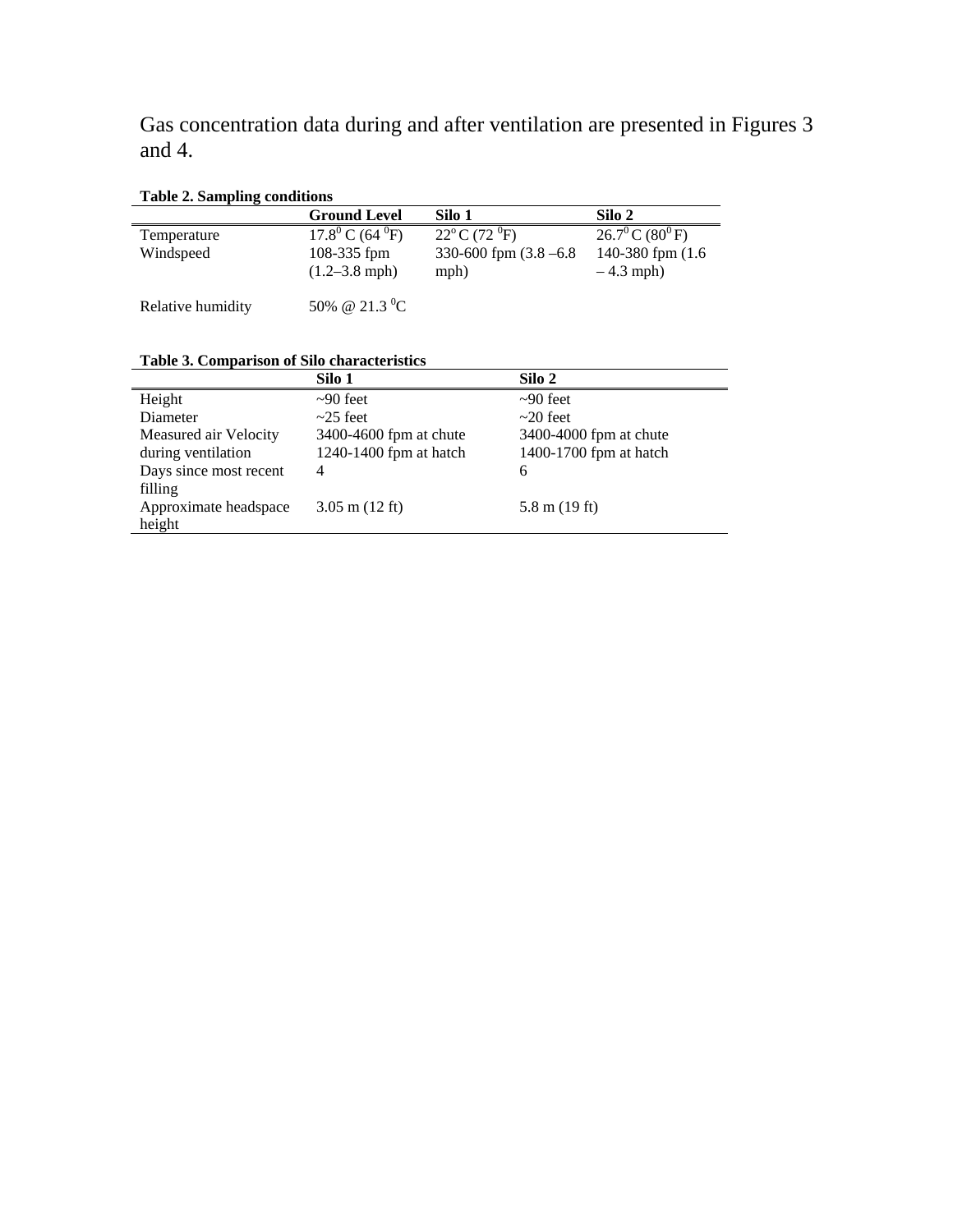

Figure 1. Hay Silo 1 gas concentrations prior to ventilation 20<br>20



Figure 2. Hay Silo 2 gas concentrations prior to ventilation



Figure 3. Oxygen concentration during ventilation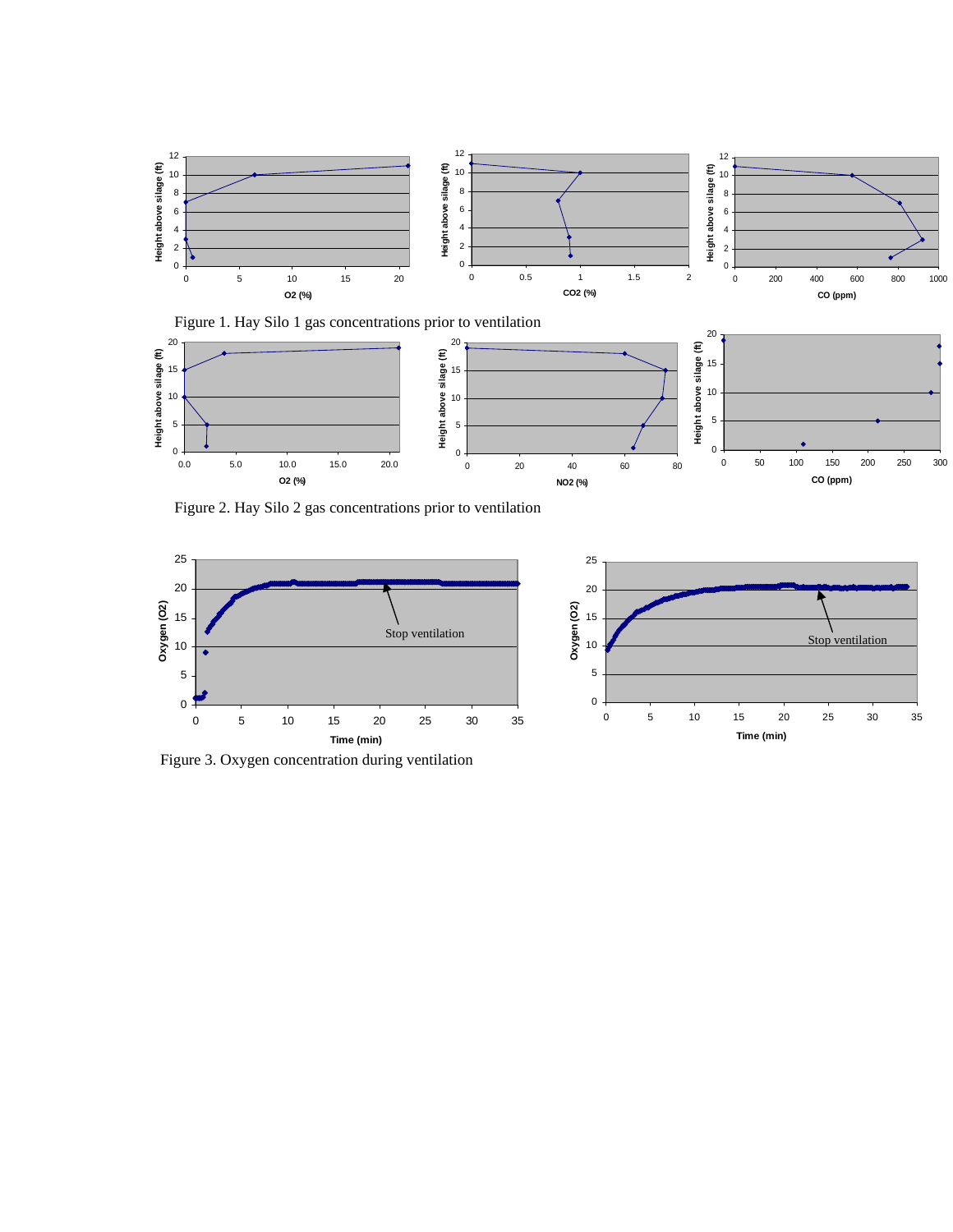

Figure 4. Carbon dioxide concentration during ventilation (Hay Silo 1 only, ventilation continued for additional 20 min).



Figure 5. Effects of ventilation on CO and LEL readings in Silo 1.



This study differed from other literature reviews in that it focused exclusively on oxygen-limited tower silos containing hay. These silos are designed to minimize maintenance that requires entrance into the headspace. When entrance cannot be avoided,, the data from this investigation confirm that extreme caution must be exercised. As described in the results, insufficient oxygen to sustain life exists within one foot of the hatch. This investigation was limited to two silos, and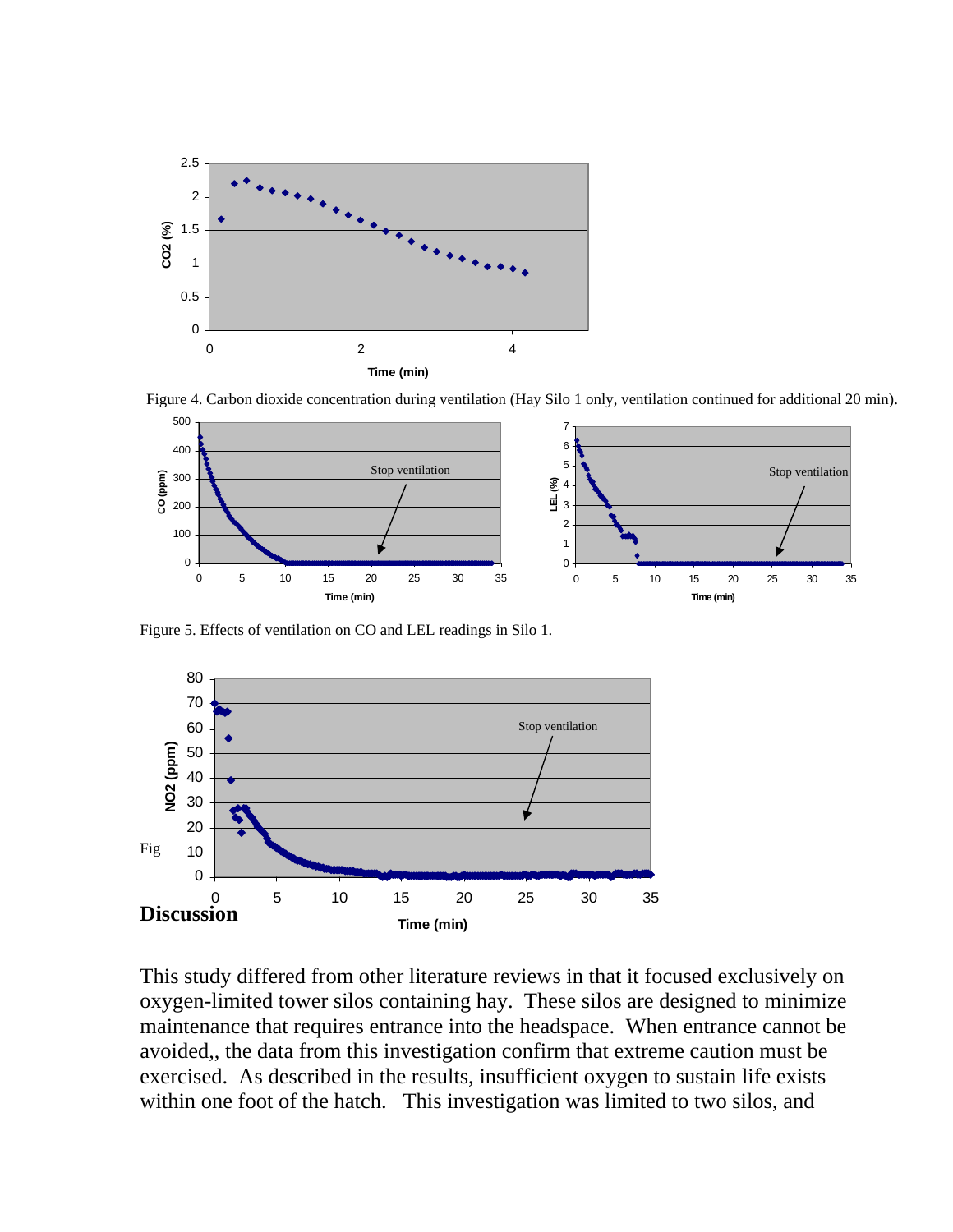some of the data were incomplete due to instrumentation logging malfunction. However, there were some interesting differences between the two silos as well as some unexpected findings that may merit follow up investigation.

As expected, oxygen concentrations dropped significantly just below the face of the silo hatch at a depth of 1 foot and remained at very low levels throughout the silo headspace. The oxygen concentrations detected by the QRAE and the GT differed, however, adding uncertainty about actual levels.

Although stratification of gases was observed within the headspace, a clear pattern was not observed. Differences in  $NO<sub>2</sub>$  concentrations observed between the two silos were unexpected. Peterson *et al.* (1958) reported decreasing  $NO<sub>2</sub>$ concentrations over time. Within the headspace of Silo 1, which had been filled four days earlier, only trace levels of  $NO<sub>2</sub>$  were detected, while in Silo 2, which had been filled six days earlier,  $NO<sub>2</sub>$  levels in excess of the WISHA short term exposure limit (STEL) were found at all depths of the headspace where readings were collected.

Return to normal atmospheric concentrations via ventilation occurred in a shorter time in Silo 2 than in Silo 1 despite the fact that the head space in Silo 2 was of a greater volume. This suggests that the relationship of the hay chute to the center hatch may be an important variable. No significant increases in measured gases were observed within ten minutes following the cessation of ventilation. This was inconsistent with Reid, et al. (1985) who found significant increases in both CO2 and NO2 levels within five minutes after ventilation was stopped.

An additional unexpected finding from this investigation was the elevated readings on the carbon monoxide (CO) and the lower explosive limit (LEL) sensors within the headspace of both silos. Electrochemical sensors are used for the detection of carbon monoxide in the QRAE units. These sensors typically use platinum as a catalyst and acid as an electrolyte to break down carbon monoxide gas and release electrons. The electrons induce a small current which creates a change in potential at external measurement points. Alarms utilizing this type of sensor use external circuitry to monitor the changes in potential and use this information to calculate the concentration of carbon monoxide gas. The sampling plan did not call for measurement of carbon monoxide, but sensors were in place in the QRAE units to ensure consistent air flow patterns, and data of potential interest were logged. It is unlikely that carbon monoxide was actually present in the quantities indicated by the QRAE in both silos.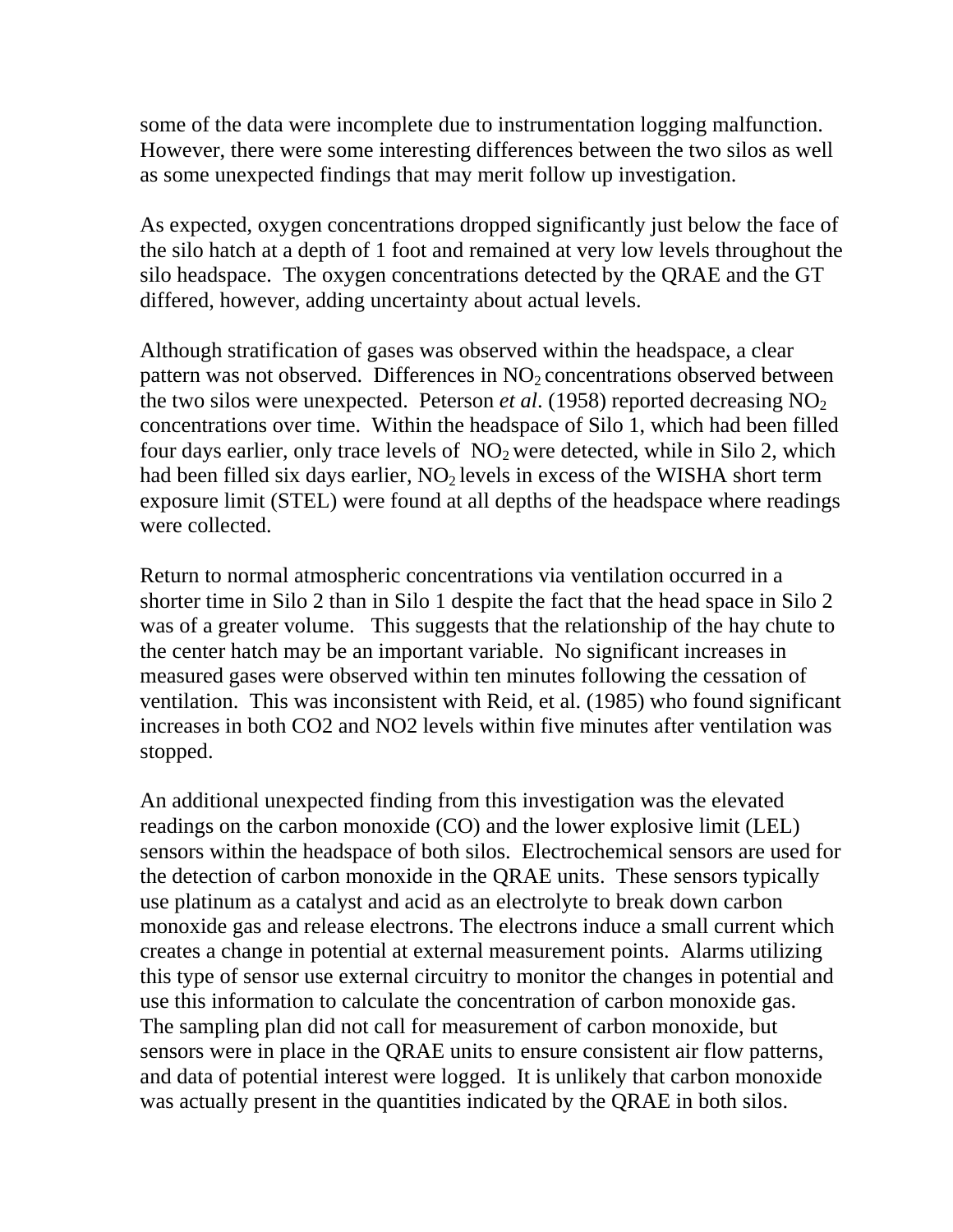Carbon monoxide is a by-product of incomplete combustion, produced when flammable fuels such as natural gas, propane gas, heating oil, kerosene, coal, charcoal, gasoline or wood burn with insufficient oxygen.

Electrochemical sensors have several interferents, mostly positive (i.e., additive to the number displayed). The QRAE publication, Sensor Specifications and Cross Sensitivities (Technical Note TN-114) lists gases that have been tested by QRAE, and their response to the electrochemical sensor used to monitor carbon monoxide, both with and without an optional carbon fiber filter. Hydrogen gas is the most significant interferent listed. The QRAE Applications Chemist, Dr. Warren Haag, was contacted for input. Dr. Haag stated that volatile organic compounds can act as positive interferents, particularly if the charcoal disc filter in the sensor is "full", *i.e*., no adsorption sites within the charcoal are available. Information regarding the history of the charcoal filter on the sensor was not provided by the company from which the instrumentation was rented. Dr. Haag further stated that an electrochemical sensor that has encountered sufficient concentrations of carbon monoxide over its useful life may actually give a negative response to nitrogen dioxide.

Without additional testing, it cannot be hypothesized what interferents (to the carbon monoxide sensor) may have been present. A carbon monoxide detection tube, subject to fewer interferents than an electrochemical sensor, could be used to support or refute the presence of carbon monoxide. The presence of elevated relative humidity within the silos was sufficient to cause condensation (most significant in Silo 2) within both the Tygon® and Teflon® extension tubing. The impact of the condensation on the travel of analytes of interest through the extension tubing to the sensor, and the efficiency of absorption of water vapor on the filters of the monitors are unknown. The potential presence of nitric acid  $(4NO2 + 2H2O + 02 \rightarrow 4HNO3)$  may also be a factor.

Other means of further identification of gases in Silos 1 and 2 include collection of a gas sample for subsequent laboratory identification (tedlar® or Teflon® bag, thermosorb® tubes, charcoal tubes, other specialty tubes, etc.) and/or use of a portable instrumentation (infrared, photoionization, gas chromatography, etc.). Clear objectives would first have to be established, then a sampling plan researched and written.

An LEL (lower explosive limit) sensor was also in place in the QRAE units. The LEL sensors require oxygen to provide a reliable reading. The LEL is a measure of flammability of a given air mass. Flammability of silo gasses was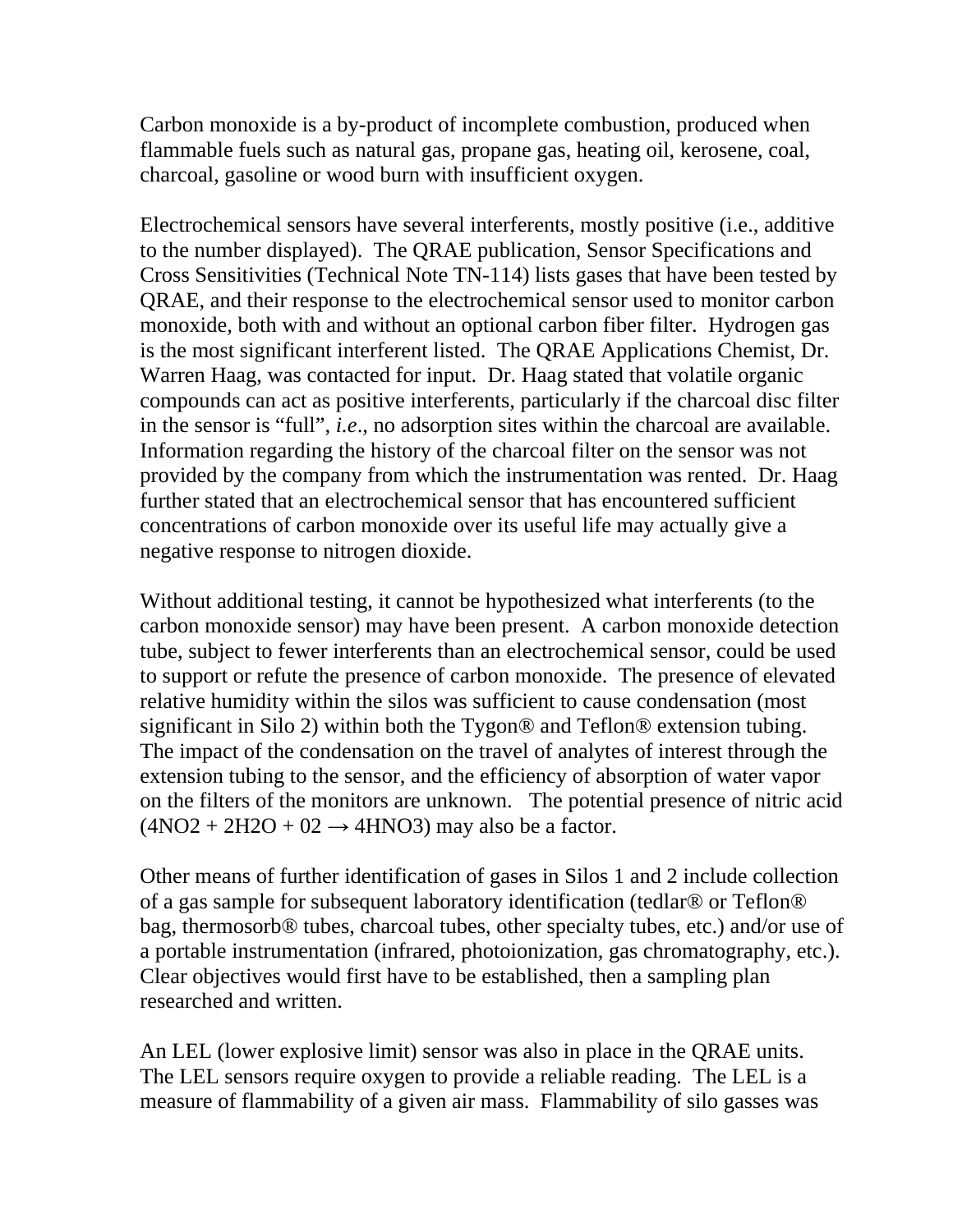not suspected and was not of particular interest in this investigation. However, all four sensors in the multi-gas QRAE were in place to assure controlled air flow over the sensor bank. LEL catalytic bead sensors require oxygen for combustion and are not reliable in environments that contain less than about 8 to 10% oxygen. Further, some LEL sensor-instrument combinations have a small humidity response and may read a few % LEL in air at or above 50% relative humidity (RH) if zeroed with dry air. The presence of an elevated RH was apparent in the silos in the form of condensate in the clear tubing introduced into the tanks through which silo gases were drawn. Therefore, silo gas LEL readings of 1 to 3% within this data set are not considered reliable. Further investigation into the identity of constituents within the hay silos may be of interest.

### **References**

Groves, JA and Ellwood, PA. 1989. Gases in Forage Tower Silos. *Annals of Occupational Health*, Vol. 33, No. 4, pp.519-535.

Reid, WS and Sabourin, HM. 1985. Silo Gas: Ventilation of Tower Silo Headspace. *Canadian Agricultural Engineering*, Vol. 27, No. 2.

Reid, W.S., Turnbull J.E. Sabourin H.M. and Inhat, M. 1984. Silo gas: production and detection. *Can Agric. Eng* 26, 197-207.

Peterson, W.H., Burris, R.H., Sant, R. and Little H.N. 1985. Production of toxic gas (nitrogen oxides) in silage making. *J Agric Food Chem* 6 121-126

Schrottmaier J, 1982. Protection from silo gas. *Ergonomics* 25:89-105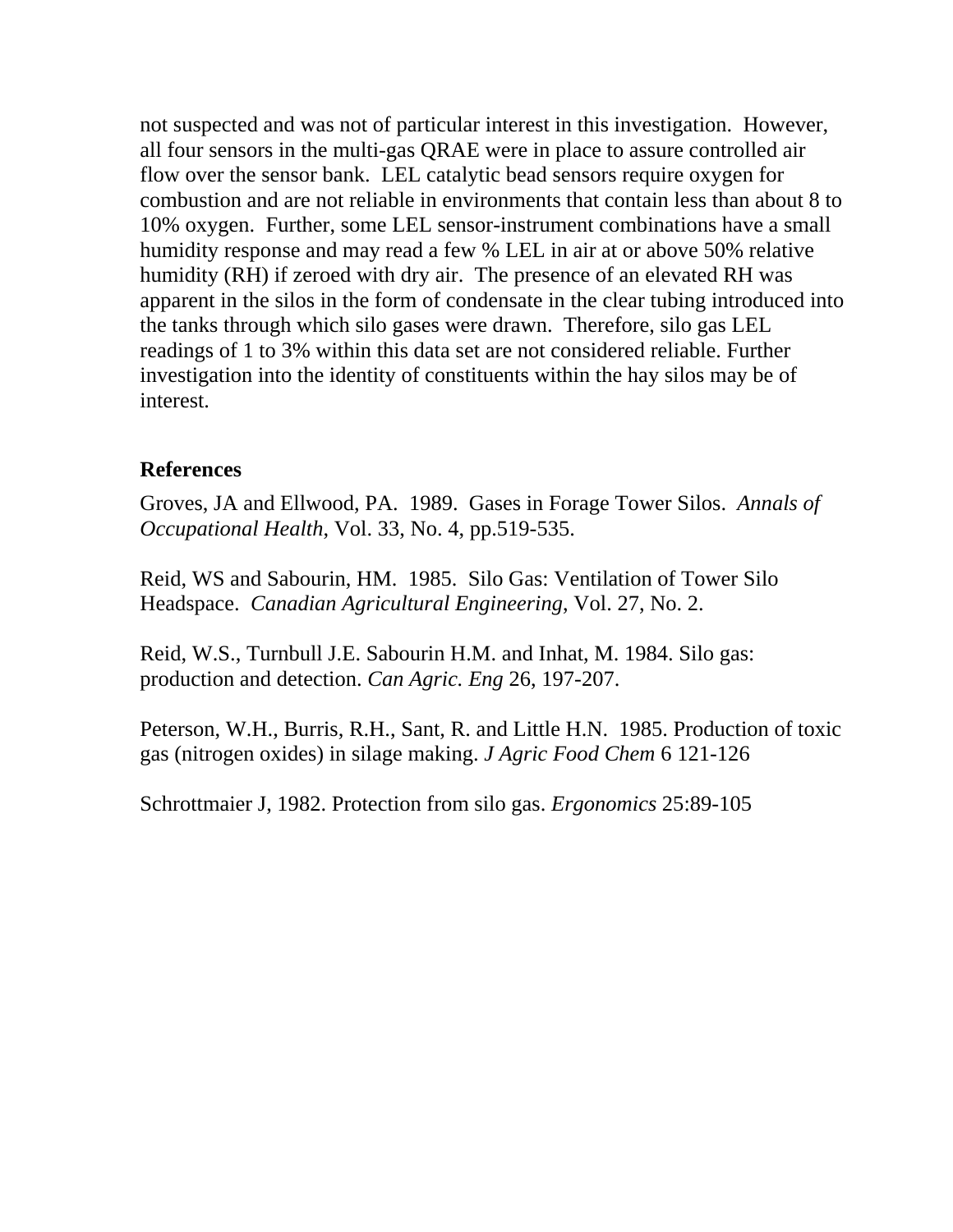## **APPENDIX B**

## <span id="page-49-0"></span>**DOSH Guidance on Controlling Confined Space Hazards**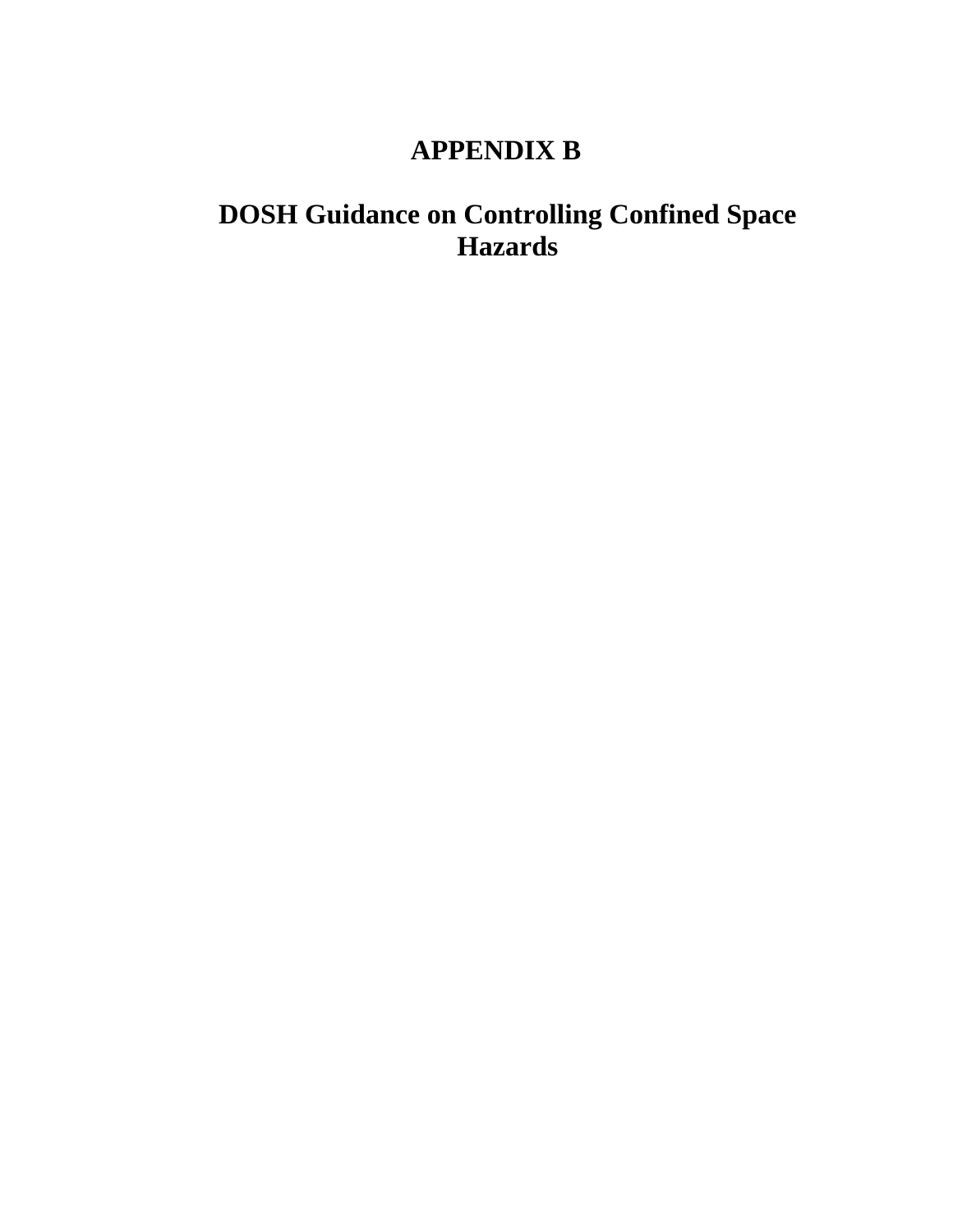#### **FILL-IN-THE-BLANK TEMPLATE**

#### **The following is a fill-in-the-blank template for a confined space entry program. You are responsible for:**

- Providing the actual content **and**
- Implementing and maintaining your written program.

Complete this document by adding your specific information to meet the requirements of WAC 296-809-30002, *Develop a written permit-required confined space program.* 

#### *\_\_(Insert company name)\_*

## **CONFINED SPACE ENTRY PROGRAM**

#### **OVERVIEW**

This confined space entry program:

- **and** Identifies all permit-required confined spaces in our workplace
- Describes our procedures for worker safety and health in permit-required confined spaces

 $\_$  , and the set of the set of the set of the set of the set of the set of the set of the set of the set of the set of the set of the set of the set of the set of the set of the set of the set of the set of the set of th  $\_$  , and the set of the set of the set of the set of the set of the set of the set of the set of the set of the set of the set of the set of the set of the set of the set of the set of the set of the set of the set of th  $\_$  , and the set of the set of the set of the set of the set of the set of the set of the set of the set of the set of the set of the set of the set of the set of the set of the set of the set of the set of the set of th

Employees will participate in developing and implementing the program in the following ways:

\_\_*(Insert how your employees will participate ) \_\_\_\_\_\_\_\_\_\_\_\_\_\_\_\_\_\_\_\_\_\_\_\_\_\_\_\_\_\_\_\_\_\_* 

*(Insert company name*)\_\_\_\_\_\_\_\_\_\_\_\_\_ will treat all confined spaces as permit-required spaces until they have been evaluated **and** are documented to be nonpermit.

## **ROLES & RESPONSIBILITIES**

The following shows which employees are responsible for the tasks outlined:

#### **For information only Remove this box from your completed program**

In addition to the roles below, you may want to designate:

\_\_\_\_\_\_\_\_\_\_\_\_\_\_\_\_\_\_\_\_\_\_\_\_\_\_\_\_\_\_\_\_\_\_\_\_\_\_\_\_\_\_\_\_\_

- Someone with overall responsibilities for your program
- **or**
- One person with all the responsibilities.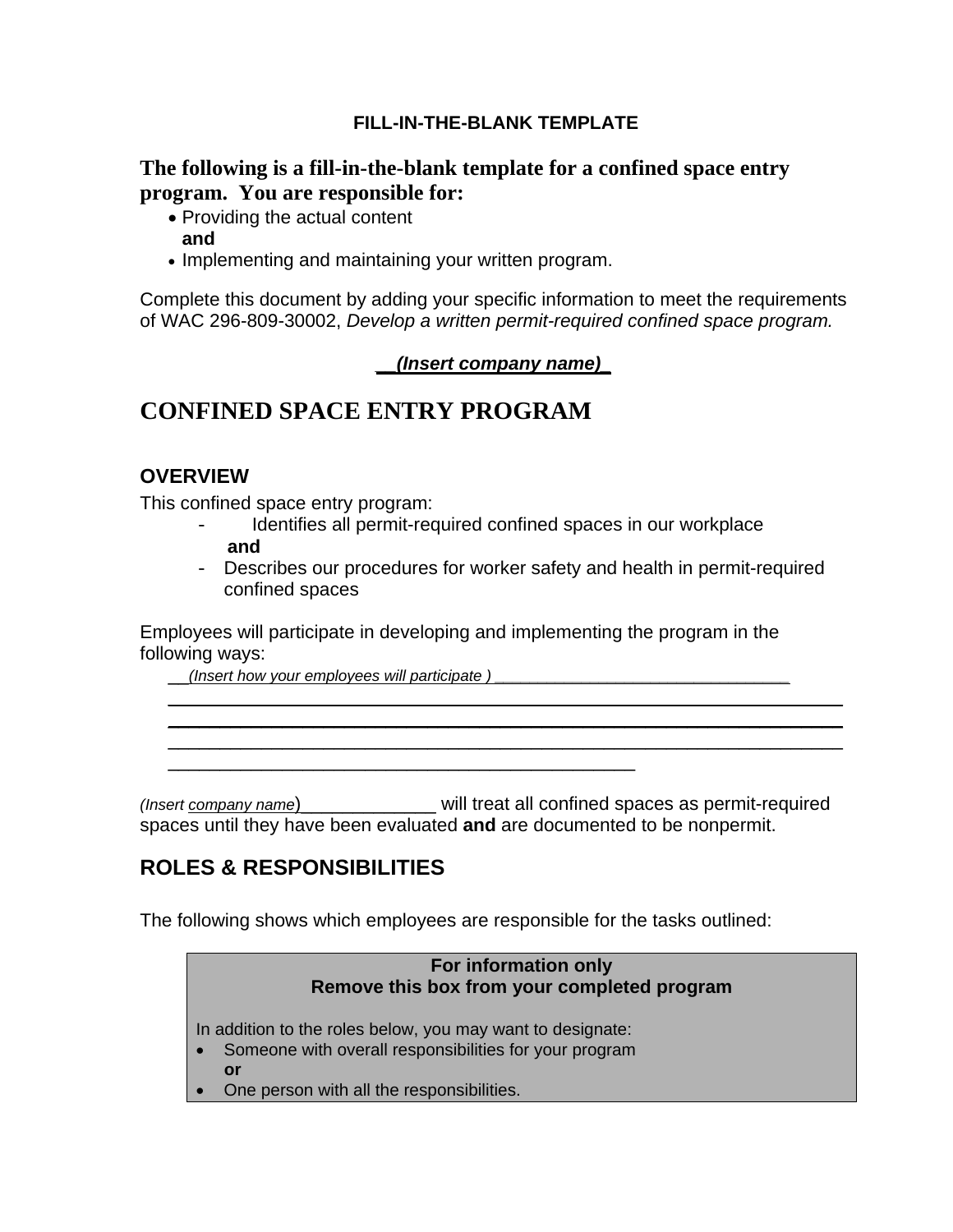| <b>Responsibility:</b>                                                                                                                                                                                                                                                                                                                                | <b>Person assigned this</b><br>responsibility: |
|-------------------------------------------------------------------------------------------------------------------------------------------------------------------------------------------------------------------------------------------------------------------------------------------------------------------------------------------------------|------------------------------------------------|
| Evaluate our work locations and determine:<br>✓<br>[Check appropriate box(es)]                                                                                                                                                                                                                                                                        |                                                |
| Confined space(s) exist at the worksite.<br>Permit-required confined space(s) exist at the<br>worksite.                                                                                                                                                                                                                                               |                                                |
| Evaluate the confined space(s) to determine<br>whether hazards are present.                                                                                                                                                                                                                                                                           |                                                |
| Evaluate hazards and determine the appropriate<br>entry procedure for the space.                                                                                                                                                                                                                                                                      |                                                |
| Note:                                                                                                                                                                                                                                                                                                                                                 |                                                |
| Until evaluated and documented otherwise, all<br>confined spaces will be considered permit-required<br>spaces.                                                                                                                                                                                                                                        |                                                |
| Alternate entry procedure may apply when the only<br>$\bullet$<br>hazard remaining in the space is a potential<br>hazardous atmosphere controlled by the use of<br>forced air ventilation.                                                                                                                                                            |                                                |
| Re-evaluate the space when the use,<br>configuration, or hazards of a confined space<br>change.                                                                                                                                                                                                                                                       |                                                |
| Monitoring and testing as follows:<br>Conduct initial monitoring to identify and<br>evaluate any potentially hazardous<br>atmospheres<br>Complete atmospheric testing in the<br>following order:<br>Oxygen<br>Combustible gases<br>Toxic gases and vapors<br>Record the data (specify location)<br>Keep these records on-site in (Specify<br>location |                                                |
| Inform exposed or potentially-exposed employees<br>of the existence and hazards of confined spaces<br>using the methods described below under "Control                                                                                                                                                                                                |                                                |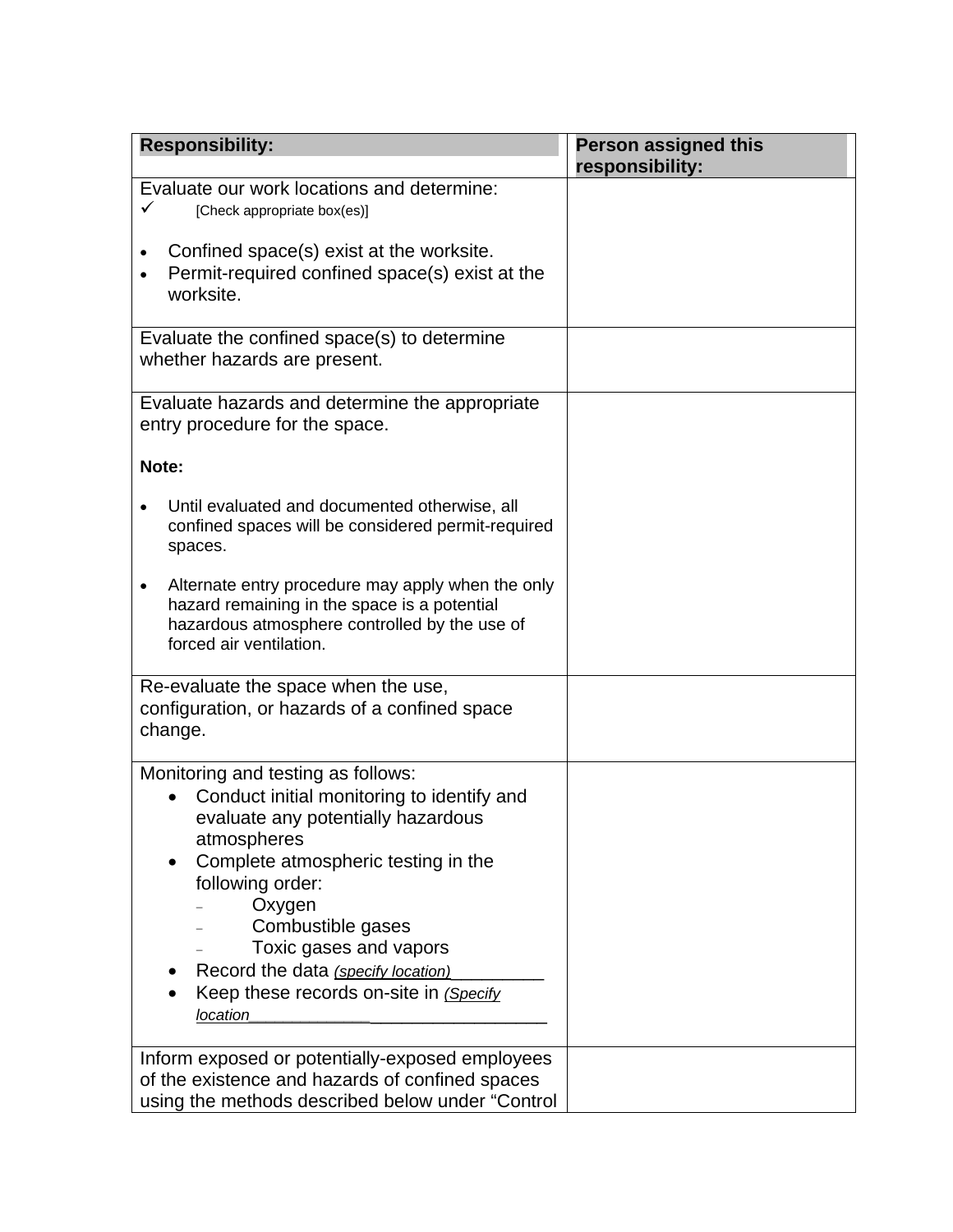| <b>Confined Space Entry."</b>                                                                                                                                    |  |
|------------------------------------------------------------------------------------------------------------------------------------------------------------------|--|
| Provide employees entering confined spaces, or<br>their designated representative, an opportunity to<br>observe pre-entry testing and any subsequent<br>testing. |  |
| All test results will be provided to the<br>entrants or their representatives upon<br>request.                                                                   |  |
| The space will be re-evaluated if entrants or<br>their representatives believe that the permit<br>space was inadequately tested.                                 |  |
| Make sure that all equipment needed for safe<br>entry into any confined space is available and in<br>proper working order.                                       |  |
| Conduct a review using the canceled entry permits<br>to identify and correct any deficiencies in our<br>program.                                                 |  |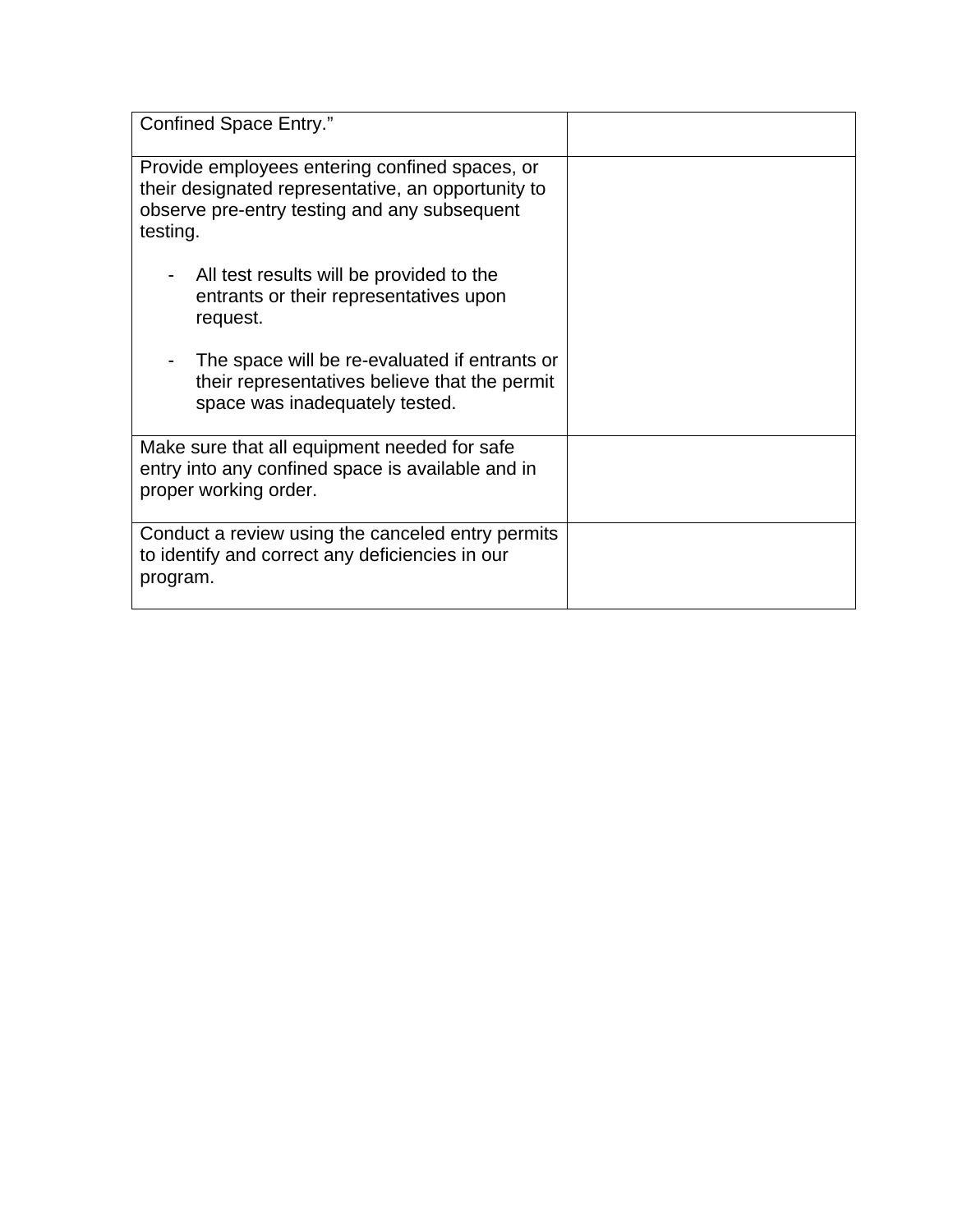## **IDENTIFY CONFINED SPACES AND HAZARDS**

The following table provides a list of our confined spaces and hazards:

#### **For information only Remove this box from your completed program.**

If you have a list of confined spaces and their hazards, you can attach it instead of

completing this table.

#### **Confined Spaces and Hazards**

| <b>Confined Space</b><br>(name or number)   | <b>Type of</b><br><b>Space</b> (tank,<br>hopper, sump, pit<br>$etc.$ ) | Location | <b>Hazards</b> |
|---------------------------------------------|------------------------------------------------------------------------|----------|----------------|
| (Insert your confined<br>space information) |                                                                        |          |                |
|                                             |                                                                        |          |                |
|                                             |                                                                        |          |                |
|                                             |                                                                        |          |                |

## **CONTROL OF CONFINED SPACE ENTRY**

We use the following method(s) to inform employees about the existence and hazards of confined spaces, and prevent unauthorized entry:

*\_\_\_\_\_\_\_\_\_\_\_\_\_\_\_\_\_\_\_\_\_\_\_\_\_\_\_\_\_\_\_\_\_\_\_\_\_\_\_\_\_\_\_\_\_\_\_\_\_\_* 

- $\checkmark$  (Check appropriate box(es))
- □ Posting danger signs at each permit space reading "Danger-Confined Space - Do Not Enter"

*(Insert additional means you use to prevent entry)* 

**For information only Remove this box from your completed program** 

*\_\_\_\_\_\_\_\_\_\_\_\_\_\_\_\_\_\_\_\_\_\_\_\_\_\_\_\_\_\_\_\_\_\_\_\_\_\_\_\_\_\_\_\_\_\_\_\_\_\_\_\_\_\_\_\_\_\_\_\_\_\_ \_\_\_\_\_\_\_\_\_\_\_\_\_\_\_\_\_\_\_\_\_\_\_\_\_\_\_\_\_\_\_\_\_\_\_\_\_\_\_\_\_\_\_\_\_\_\_\_\_\_\_\_\_\_\_\_\_\_\_\_\_\_ \_\_\_\_\_\_\_\_\_\_\_\_\_\_\_\_\_\_\_\_\_\_\_\_\_\_\_\_\_\_\_\_\_\_\_\_\_\_\_\_\_\_\_\_\_\_\_\_\_\_\_\_\_\_\_\_\_\_\_\_\_\_* 

The methods used to prevent entry must be effective. The following are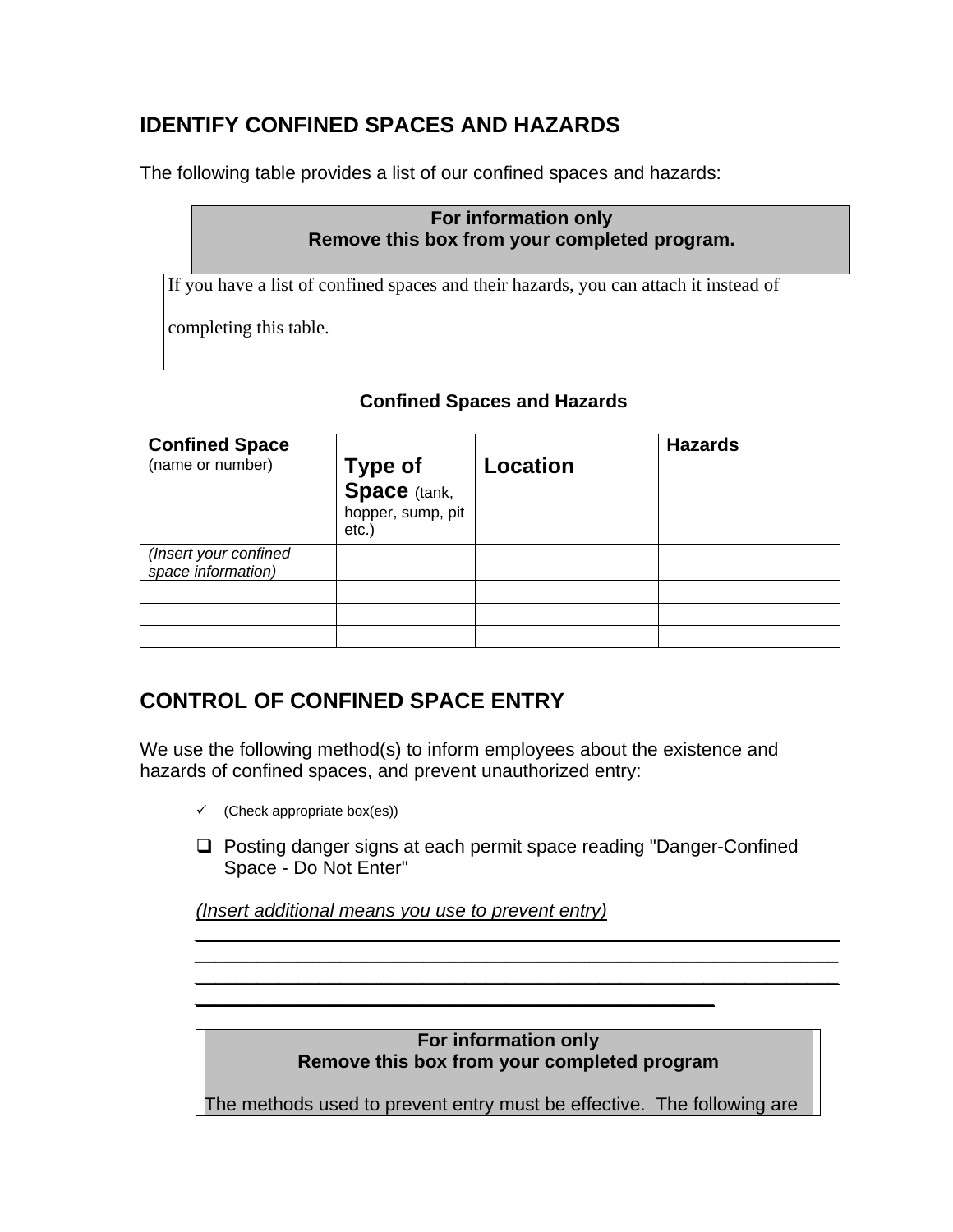examples of effective methods:

- Using barriers
- Specialized tools under management's control to open the space
- Supplementing these measures with training and signs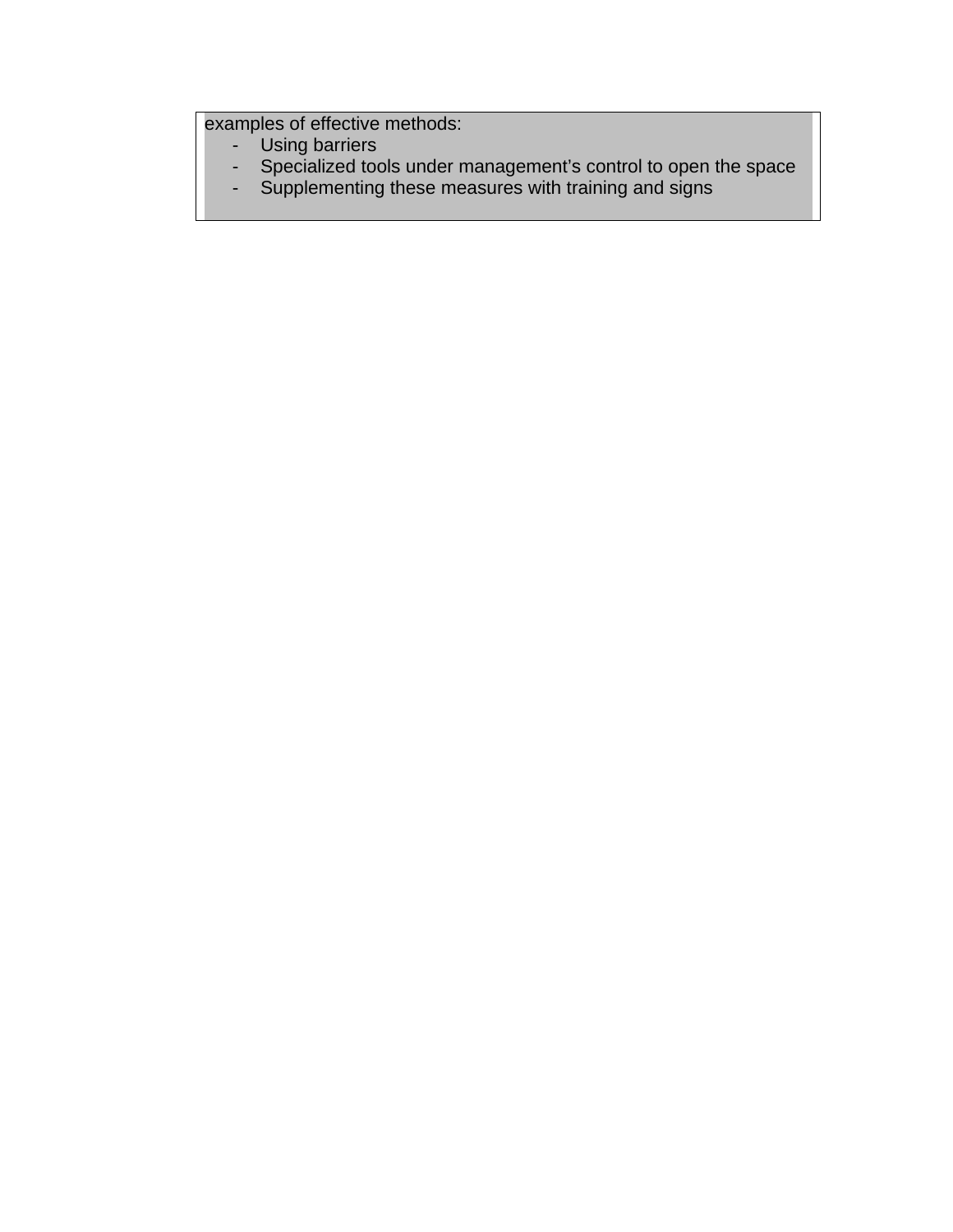## **PERMIT ENTRY PROCEDURES**

Our entry procedures for permit spaces include the following:

**For information only Remove this box from your completed program** 

Examples of entry permits are included in the resource section.

You may have multiple entry procedures. Specific examples of some of the procedures you may use to enter and complete work include the following:

-Procedure 001 Lockout/Tagout (LOTO) -Procedure 002 Atmospheric monitoring -Procedure 003 Job Hazard Analysis

## **ALTERNATE ENTRY PROCEDURES**

**For information only Remove this box from your completed program.** 

Complete this section **only** when using alternate entry.

Our permit spaces that have as their only hazard an actual or potential hazardous atmosphere may use alternate entry procedures. These alternate entry procedures do not require the use of an entry permit.

Alternate entry procedures can be used for the spaces listed in the following table:

| <b>Confined</b><br><b>Space Name or</b><br><b>Number</b> | <b>Hazards</b> | <b>Method of</b><br><b>Hazard</b><br><b>Elimination</b> | <b>Potential</b><br><b>Hazardous</b><br><b>Atmosphere</b> | <b>Ventilation</b><br><b>Equipment</b><br><b>Required</b> |
|----------------------------------------------------------|----------------|---------------------------------------------------------|-----------------------------------------------------------|-----------------------------------------------------------|
| insert your specific)<br><i>information</i> )            |                |                                                         |                                                           |                                                           |
|                                                          |                |                                                         |                                                           |                                                           |
|                                                          |                |                                                         |                                                           |                                                           |
|                                                          |                |                                                         |                                                           |                                                           |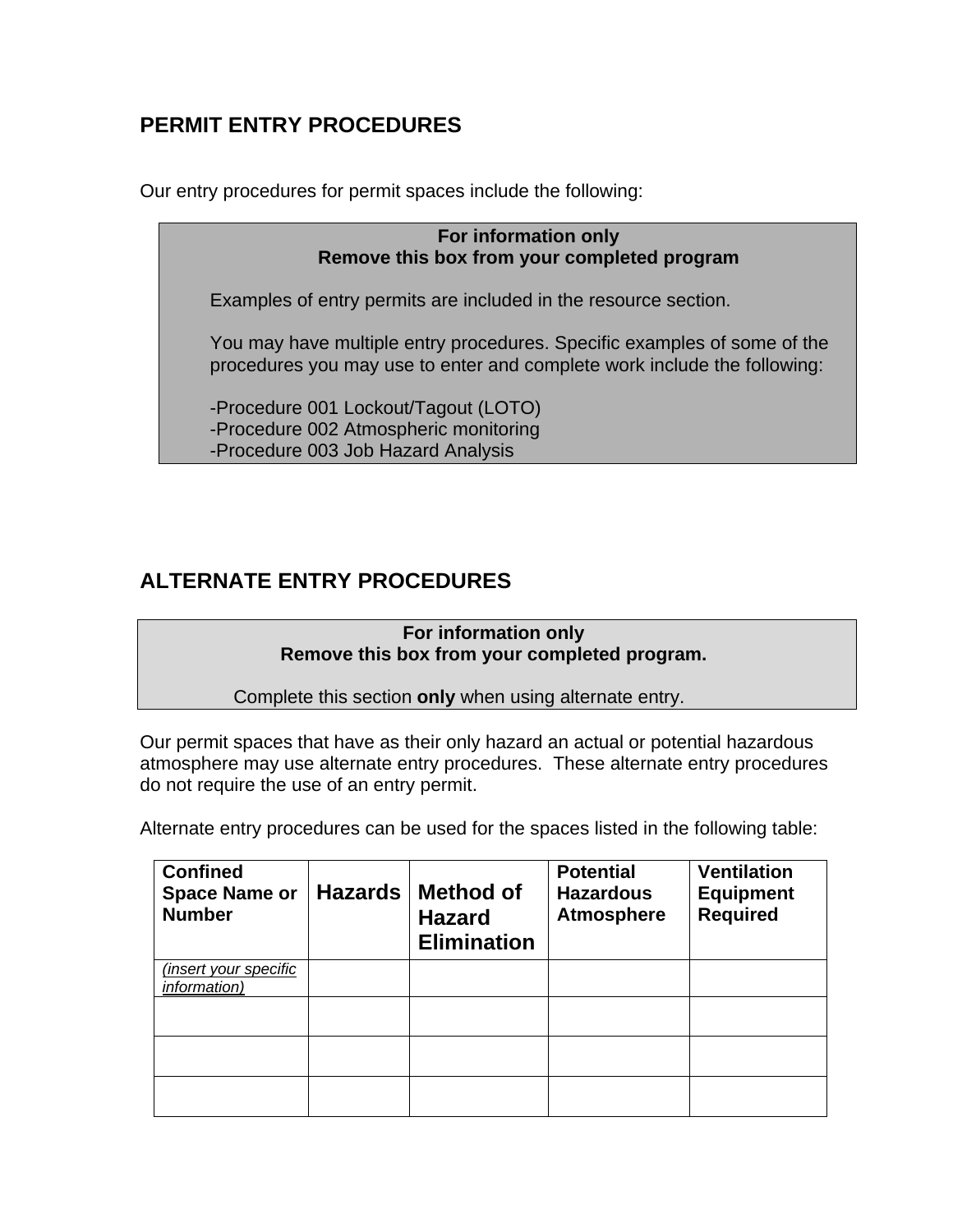We will do all of the following when using alternate entry procedures:

- Eliminate unsafe conditions before removing entrance covers.
	- After removing entrance covers, promptly guard the opening with a railing, temporary cover, or other temporary barrier to prevent accidental falls through the opening and protect entrants from objects falling into the space.
	- Certify that pre-entry measures have been taken (such as safe removal of the cover and having protection needed to gather pre-entry data), with the date, location of the space, and signature of the person certifying.
	- Make the pre-entry certification available to each entrant before entry.
- Before an employee enters the confined space, test the internal atmosphere with a calibrated, direct-reading instrument for all of the following, in this order:
	- 1. Oxygen content
	- 2. Flammable gases and vapors
	- 3. Potential toxic air contaminants.
- Provide entrants, or their authorized representatives, with an opportunity to observe the pre-entry and periodic testing.
	- Make sure the atmosphere within the space is not hazardous when entrants are present.
- Use continuous forced air ventilation, as follows:
	- Wait until the forced air ventilation has removed any hazardous atmosphere before allowing entrants into the space.
	- Direct forced air ventilation toward the immediate areas where employees are, or will be, and continue ventilation until all employees have left the space.
	- Provide the air supply from a clean source and make sure it does not increase hazards in the space.
- Test the atmosphere within the space as needed to make sure hazards do not accumulate.
- If a hazardous atmosphere is detected during entry, we will do all of the following:
	- Evacuate employees from the space immediately.
	- Evaluate the space to determine how the hazardous atmosphere developed.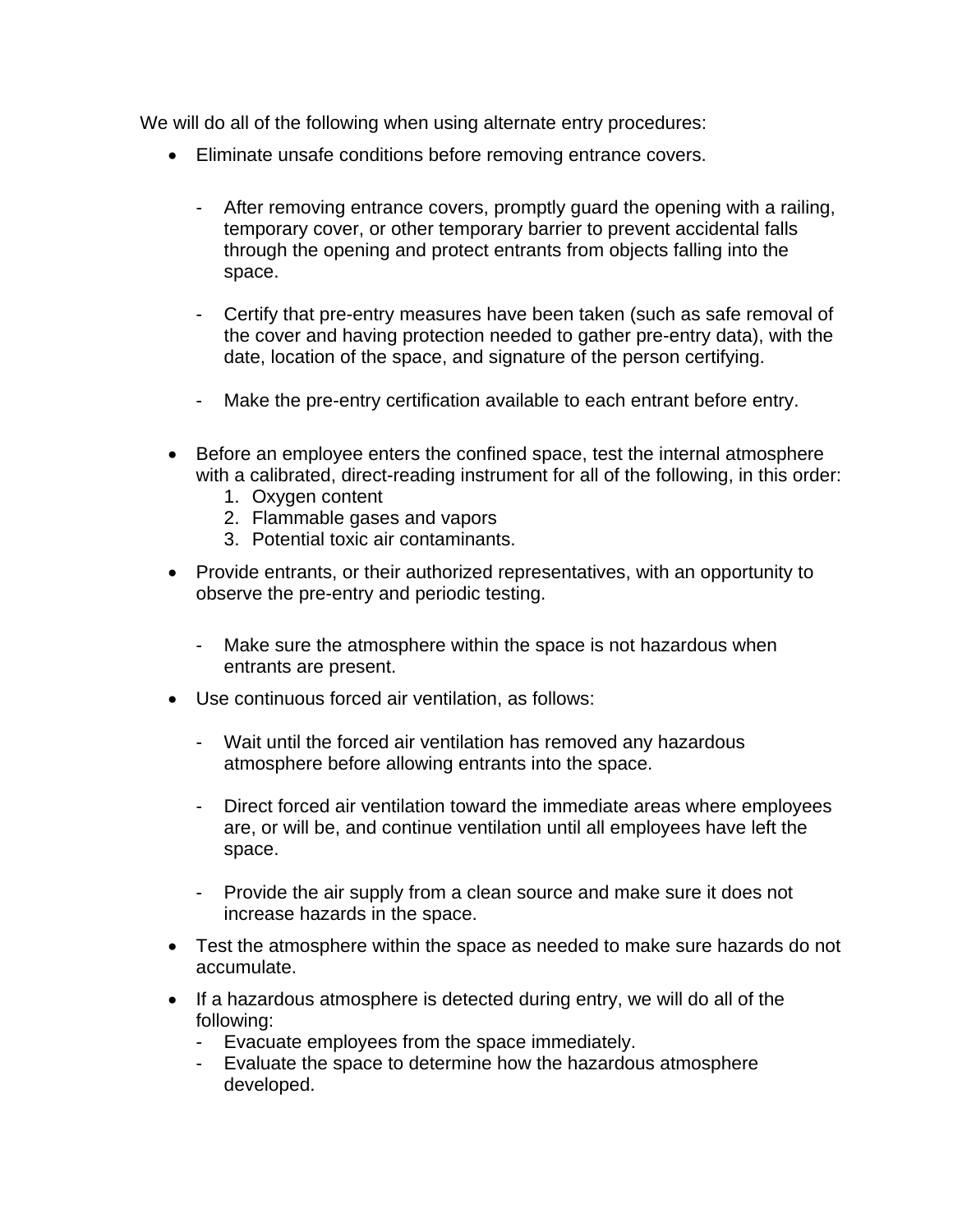- Implement measures to protect employees from the hazardous atmosphere before continuing the entry operation.
- Verify the space is safe for entry before continuing the entry operation.
- The written documentation is available to each employee entering the space or to that employee's representative at the confined space bulletin board.

## **CLASSIFY A CONFINED SPACE AS A NONPERMIT SPACE**

#### **For information only Remove this box from your completed program.**

Complete this section **only** when you classify a space as nonpermit. See Nonpermit Space Documentation Form in this section.

- A space will be classified nonpermit only for as long as all the hazards remain eliminated.
- If someone must enter the space to eliminate of any of the hazards, we will follow all the requirements listed under the permit entry procedures.
- Documentation that no permit-required confined space hazards exist will include the following:
	- The date, location, and signature of the person making the determination.
	- How we determined that no permit-required confined space hazards exist.
	- Documentation will be available to entrants or their authorized representatives by posting at the entry to the space.

The following spaces can be classified as nonpermit spaces by following the listed methods of hazard elimination:

| <b>Date</b>                          | <b>Location of</b><br><b>Confined</b><br><b>Space</b> | <b>Hazards</b> | <b>Method of Hazard</b><br><b>Elimination</b> |
|--------------------------------------|-------------------------------------------------------|----------------|-----------------------------------------------|
| (Input your specific<br>information) |                                                       |                |                                               |
|                                      |                                                       |                |                                               |
|                                      |                                                       |                |                                               |
|                                      |                                                       |                |                                               |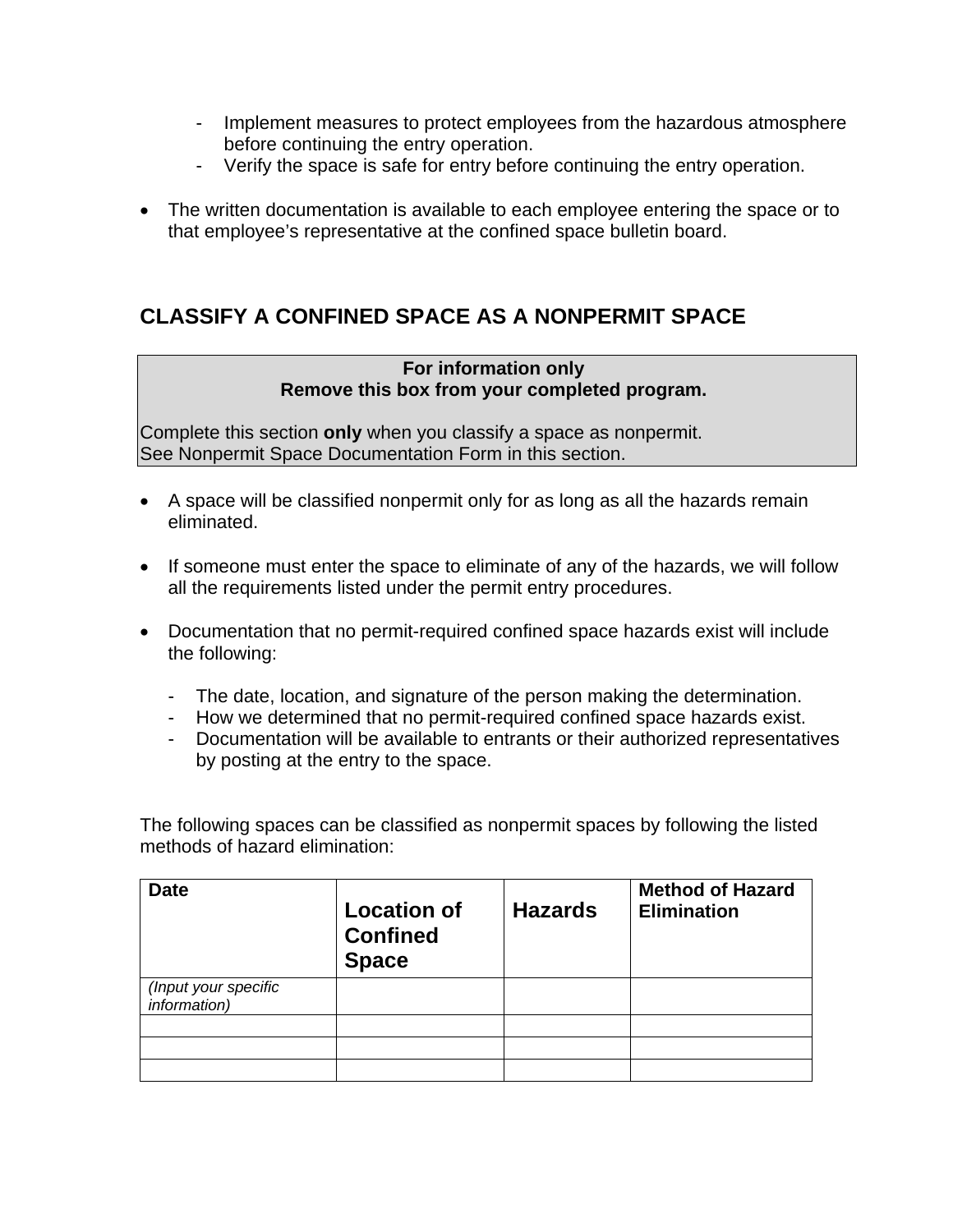## **NONPERMIT SPACE DOCUMENTATION FORM**

| <b>Nonpermit confined</b><br>space name or<br>number | (Insert your specific information here) |
|------------------------------------------------------|-----------------------------------------|
| <b>Location</b>                                      |                                         |
| <b>Documentation</b>                                 |                                         |
| <b>Date</b>                                          |                                         |
| <b>Signature</b>                                     |                                         |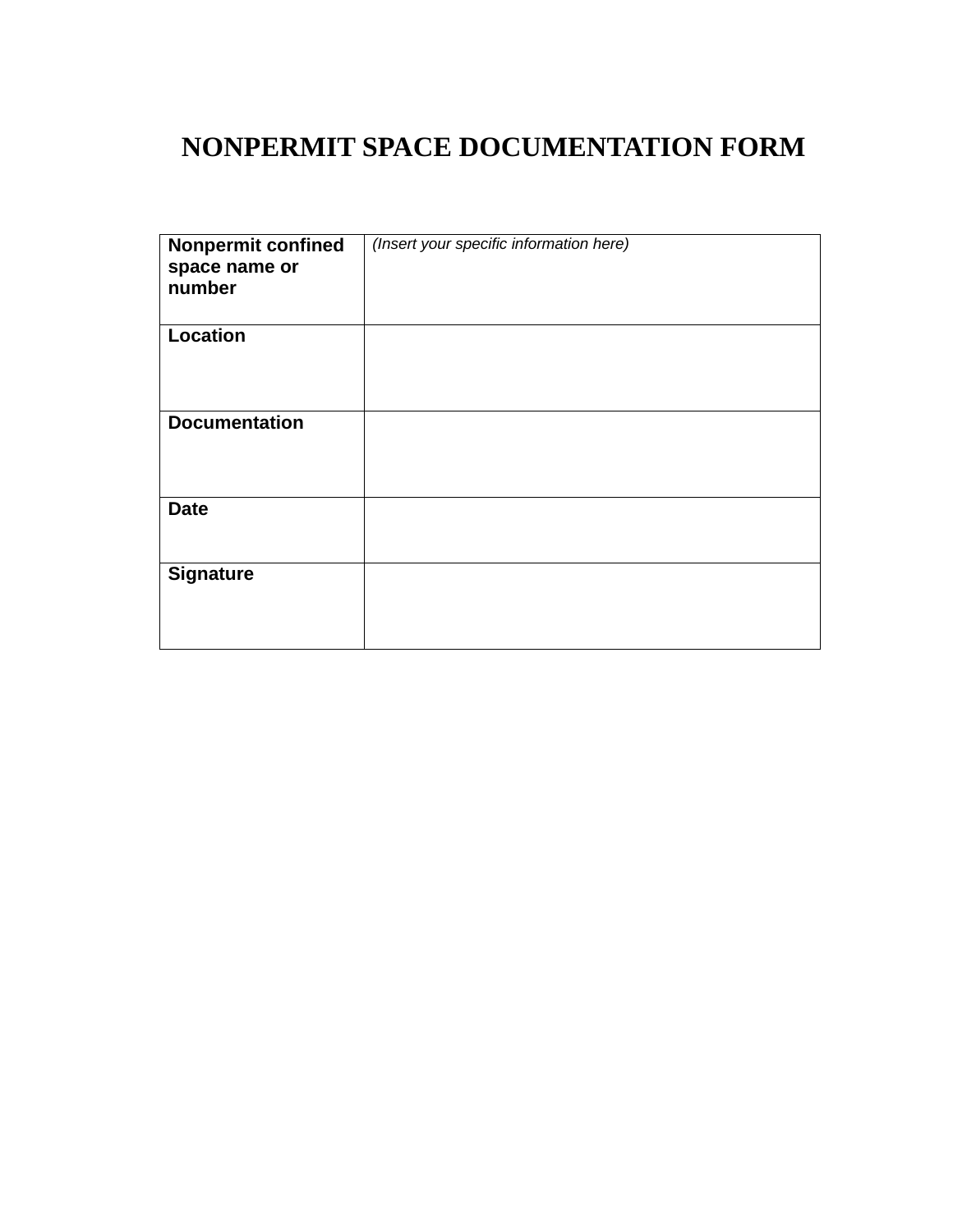#### **TRAINING**

- • **We will provide permit space training to employees at the following times:** 
	- **When hired, so new employees are aware of our confined spaces**
	- **Before they are assigned permit space entry duties**
	- **When their assigned duties change,** and
	- **When there is a change in a space that creates hazards for which they have not been trained.**

For information only Remove this box from your completed program.

**Following are 6 basic categories of training, based on duties and potential exposure:** 

1. Awareness training provided to all employees potentially exposed to permit spaces, covering the following:

- a. The location and hazard of each space
- b. The company program for confined spaces
- c. Emphasis on **not** entering the space for any reason.

2. Entry and exit training for the following team members:

- a. Entrants
- b. Attendants
- c. Supervisors
- d. Rescue team members

3. Training on how to manage confined space entries for entry supervisors.

4. Rescue training for rescue team members.

5.Pre-entry procedure training for all:

- a. entrants
- b. supervisors
- c. Attendants
- d. Rescue team members

6. Training on evaluating and testing confined spaces for:

- a. Entry supervisors
- b. Staff assigned to test and evaluate the space

7. Retraining for employees when you have any reason to believe they are not proficient at their confined space duties.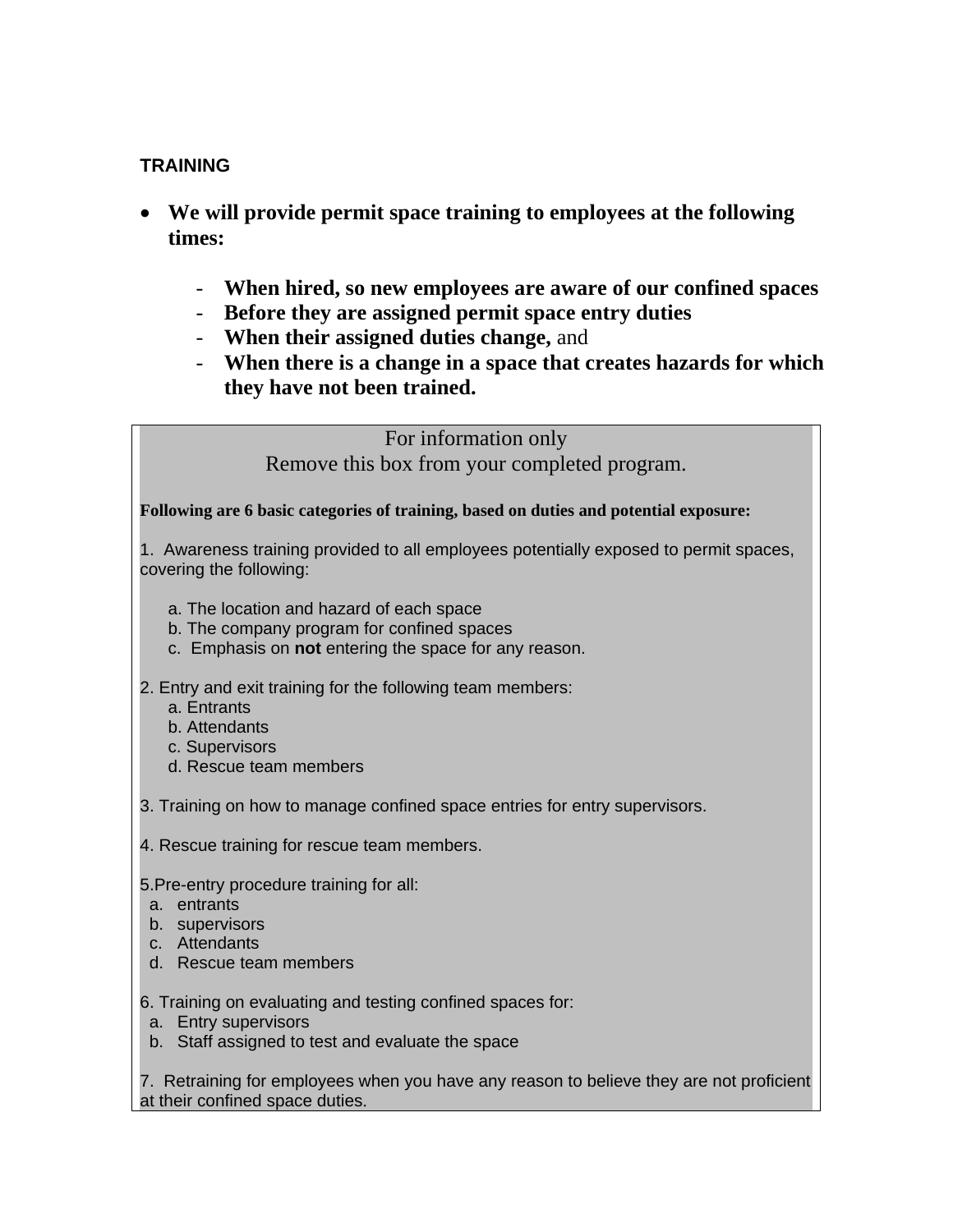## **OUR RESPONSIBILITIES FOR CONTRACTORS**

#### **For information only Remove this box from your completed program.**

Complete this section **only** when you hire a contractor to work in your confined space(s).

A copy of this Confined Space Entry Program will be provided to each contractor involved in permit space entry work at our company. Each contractor will be briefed on the following:

- The location of the permit spaces at our facility.
- Entry into permit spaces is only allowed by following the written entry program.
- The reasons for listing the space as a permit space, including both of the following:
	- The identified hazards
	- Our experience with the particular space.
- Precautions we have implemented to protect employees working in or near the space.
- Who will debrief the contractor at the completion of entry operations, or during entry if needed, on whether any hazards were confronted or created during their work.

### **OUR RESPONSIBILITIES WITH HOST EMPLOYERS**

#### **For information only Remove this box from your completed program.**

Complete this section **only** when you are a contractor working in someone else's confined space.

Our entry supervisor will do the following to make sure entry operations are coordinated with host employers:

- Obtain any information on the hazards of the permit space and information from previous entry operations
- Determine if other workers will be working in or near the space.
- Coordinate entry operations with other workers
- Inform the host employer of the permit space program that we follow.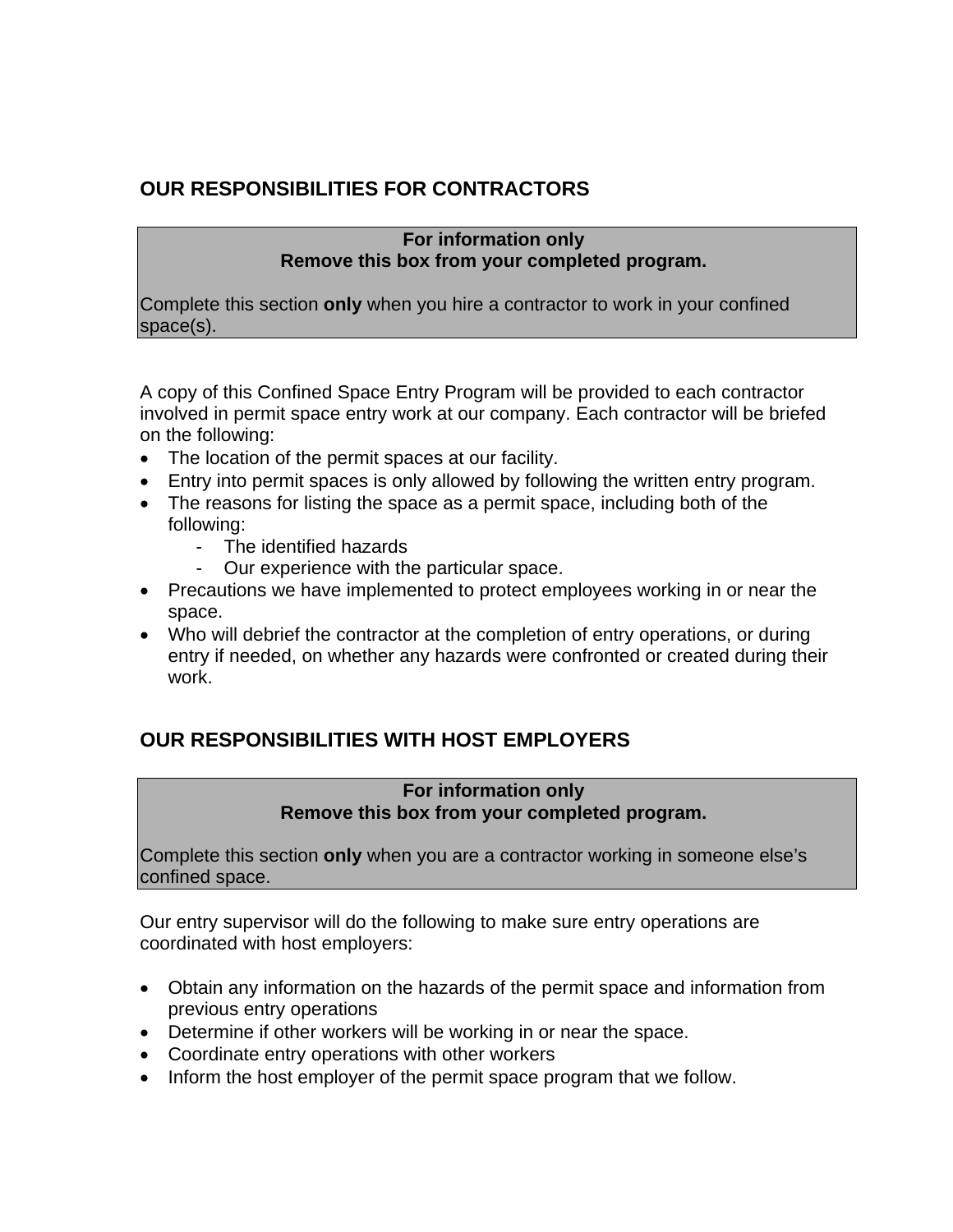• Hold a debriefing conference at the completion of the entry operation, or during the entry operation if needed, to inform the host employer of any hazards confronted or created during work in the space.

### **RESCUE AND EMERGENCY SERVICES**

We have developed the following rescue and emergency action plan:

#### **For information only Remove this box from your completed program.**

- 1. Insert your specific company rescue and emergency plan here.
- 2. For more information about rescue from confined spaces, see the Helpful Tool *Evaluating Rescue Teams or Services*.
- 3. You need to use non-entry rescue procedures and equipment, unless this would increase the risk of injury to the entrant or would be ineffective.
- 4. For entry rescue, see Entry Rescue Plans in this section.
- 5. This section is **not** required for the following confined space entries:
	- − Classified and documented nonpermit spaces.
	- − Proper use of alternate entry procedures.

## **ENTRY RESCUE PLANS**

Following are 3 options for you to consider when developing rescue plans as outlined in the helpful tool, Evaluating Rescue Teams or Services, which is located in the Resources section of the Confined Spaces book.

#### **Option 1**

The entry supervisor will contact \_*(name of rescue service)*\_\_\_\_\_\_\_\_\_\_\_\_\_ at \_*(phone number)*\_\_\_ to do both of the following:

- Coordinate entry
- Schedule an entry date and time.

#### **Option 2**

**Complete the following information.** 

**Train employees on the specific procedures for summoning the rescue and emergency services.**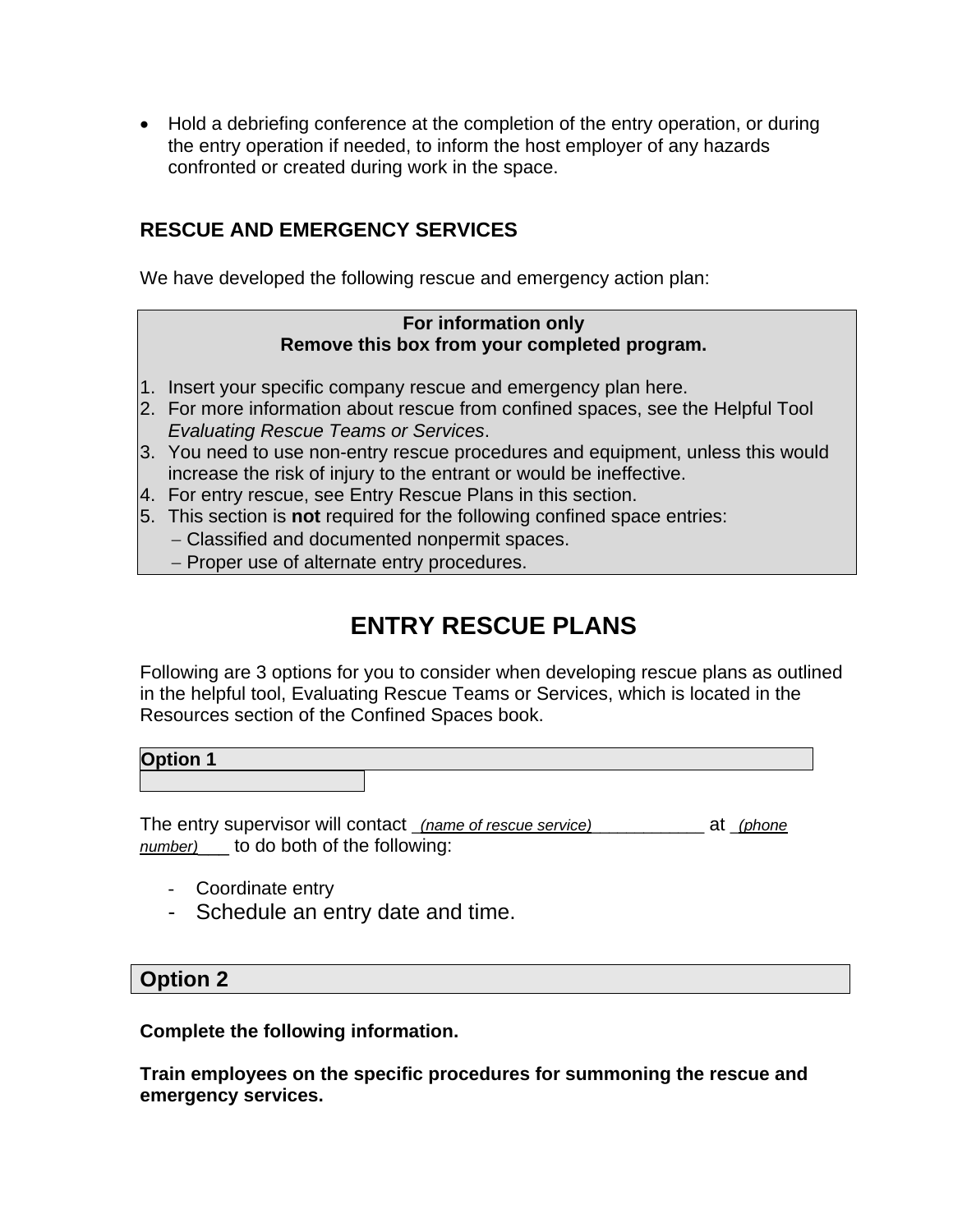## **Option 3**

The specific procedures for summoning rescue and emergency services for our workplace are:

\_\_\_\_\_\_\_\_\_\_\_\_\_\_\_\_\_\_\_\_\_\_\_\_\_\_\_\_\_\_\_\_\_\_\_\_\_\_\_\_\_\_\_\_

\_\_\_\_\_\_\_\_\_\_\_\_\_\_\_\_\_\_\_\_\_\_\_\_\_\_\_\_\_\_\_\_\_\_\_\_\_\_\_\_\_\_\_\_\_\_\_\_\_\_\_\_\_\_\_\_\_\_\_\_\_\_\_\_\_\_\_\_ \_\_\_\_\_\_\_\_\_\_\_\_\_\_\_\_\_\_\_\_\_\_\_\_\_\_\_\_\_\_\_\_\_\_\_\_\_\_\_\_\_\_\_\_\_\_\_\_\_\_\_\_\_\_\_\_\_\_\_\_\_\_\_\_\_\_\_\_ \_\_\_\_\_\_\_\_\_\_\_\_\_\_\_\_\_\_\_\_\_\_\_\_\_\_\_\_\_\_\_\_\_\_\_\_\_\_\_\_\_\_\_\_\_\_\_\_\_\_\_\_\_\_\_\_\_\_\_\_\_\_\_\_\_\_\_\_ \_\_\_\_\_\_\_\_\_\_\_\_\_\_\_\_\_\_\_\_\_\_\_\_\_\_\_\_\_\_\_\_\_\_\_\_\_\_\_\_\_\_\_\_\_\_\_\_\_\_\_\_\_\_\_\_\_\_\_\_\_\_\_\_\_\_\_\_ \_\_\_\_\_\_\_\_\_\_\_\_\_\_\_\_\_\_\_\_\_\_\_\_\_\_\_\_\_\_\_\_\_\_\_\_\_\_\_\_\_\_\_\_\_\_\_\_\_\_\_\_\_\_\_\_\_\_\_\_\_\_\_\_\_\_\_\_

Following are the permit spaces that require stand-by rescue services during entry. The rescue service will be available at the space during the entire entry procedure to ensure prompt entrant rescue.

| <b>Permit Spaces Requiring Stand-by Rescue Services</b>                       |  |  |
|-------------------------------------------------------------------------------|--|--|
| Stand-by rescue service name and<br><b>Permit space:</b><br>telephone number: |  |  |
|                                                                               |  |  |
|                                                                               |  |  |
|                                                                               |  |  |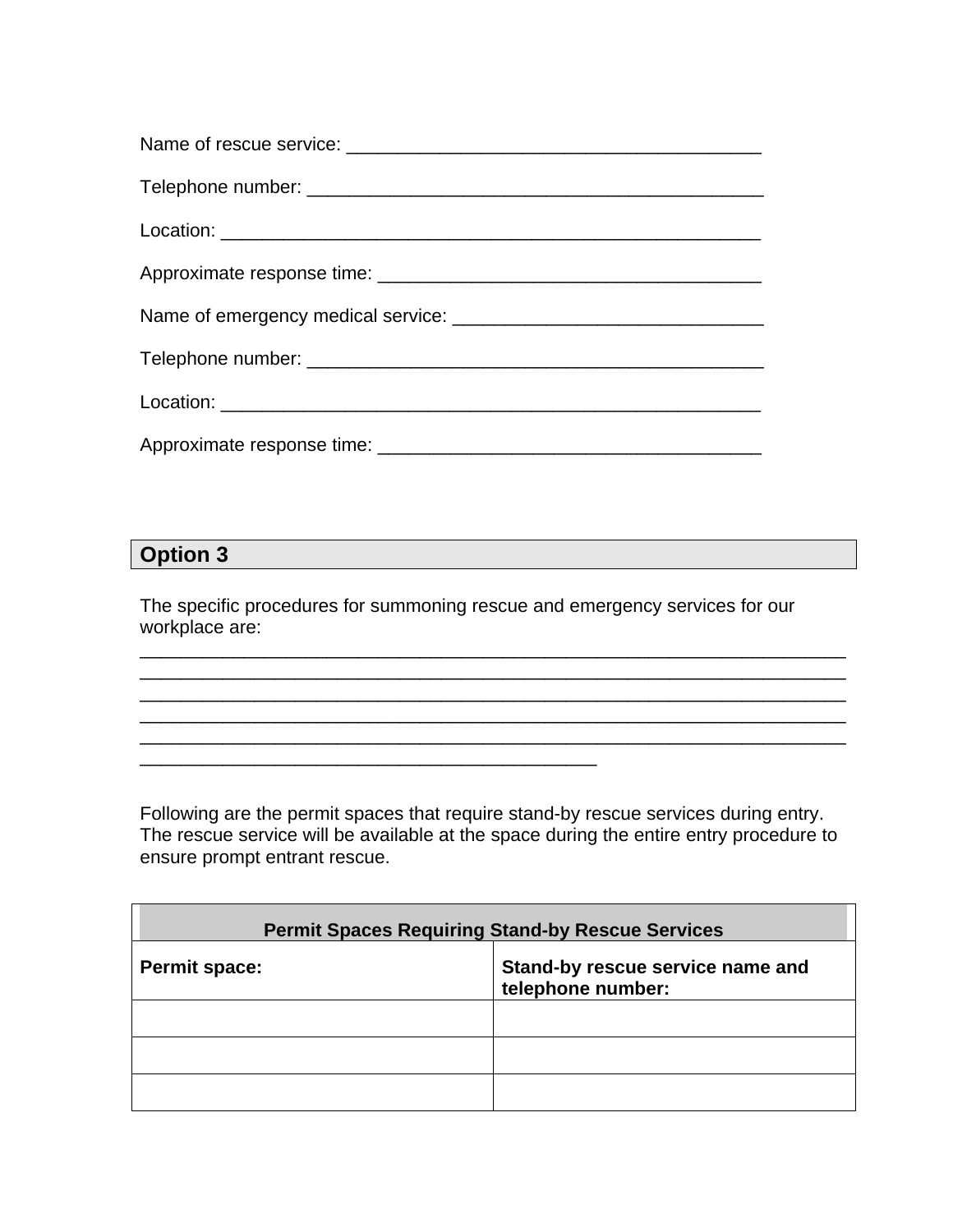## **PERMIT-REQUIRED CONFINED SPACE PROGRAM REVIEW**

#### **For information only Remove this box from your completed program.**

This section is **not** required if you only enter nonpermit spaces or use alternate entry procedures

At least every 12 months we will conduct a review using canceled entry permits to identify any deficiencies in our program. We will conduct a review immediately if there is reason to believe that the program does not adequately protect our employees, such as the following situations:

- Unauthorized entry of a permit space
- Discovery of a hazard not covered by the permit
- Detection of a condition prohibited by the permit
- An injury or near-miss during entry
- Change in the use or configuration of the space **or**
- Employee complaints of permit space program ineffectiveness.

Corrective measures will be documented by revising the program. Employees will participate in revising the program, and will be trained on any changes.

If no permit space entry operations are conducted during the year, no review is needed.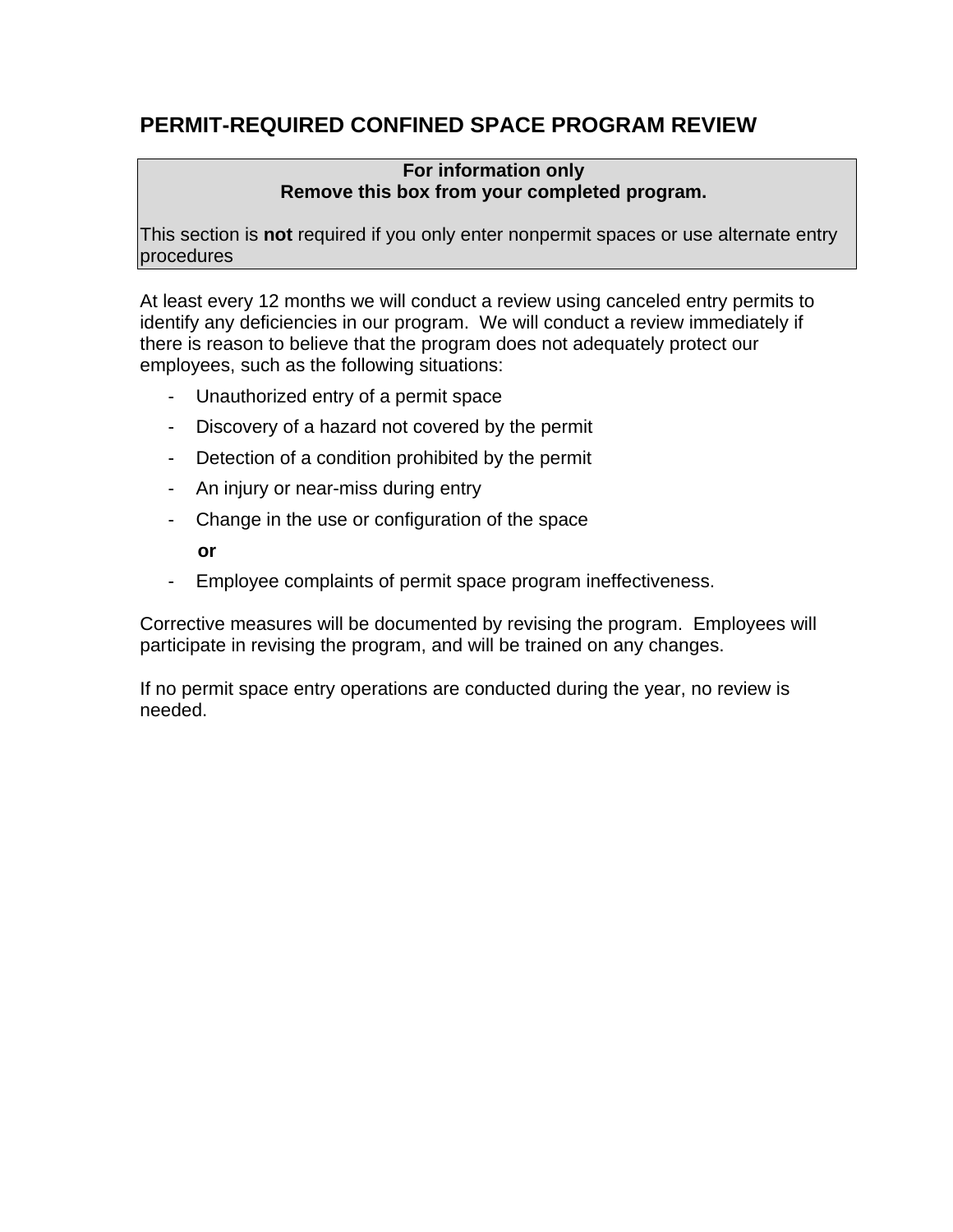## **Evaluating Rescue Teams or Services**

Use with the Confined Spaces book, Chapter 296-809 WAC

This helpful tool will help you do the following for permit-required confined spaces in your workplace:

- Evaluate the type of rescue services you need

**and** 

- Determine how well rescue services perform

Select and use either on-site rescue teams or off-site rescue services that will minimize the potential for harm to both entrants and rescuers.

For any rescue team or service, your evaluation should consist of the following two elements:

- An **initial evaluation** where you decide whether a rescue team or service is adequately trained and equipped to perform the kind of rescues needed at your workplace in a timely manner.
- • A **performance evaluation** on the performance of the prospective or existing rescue team or service during an actual or practice rescue.

For example:

During your initial evaluation you determined that an on-site rescue team would be more expensive but not more effective than an off-site rescue service. As a result, you hire an off-site rescue service.

After observing the off-site rescue service perform a practice rescue, you decide their training or preparedness is not adequate. You decide to select another rescue service or to form an on-site rescue team.

#### **Initial Evaluation**

The following information can help you determine the rescue service needs for your workplace.

For an off-site rescue service you need to, at a minimum, contact the service to plan and coordinate the evaluations required.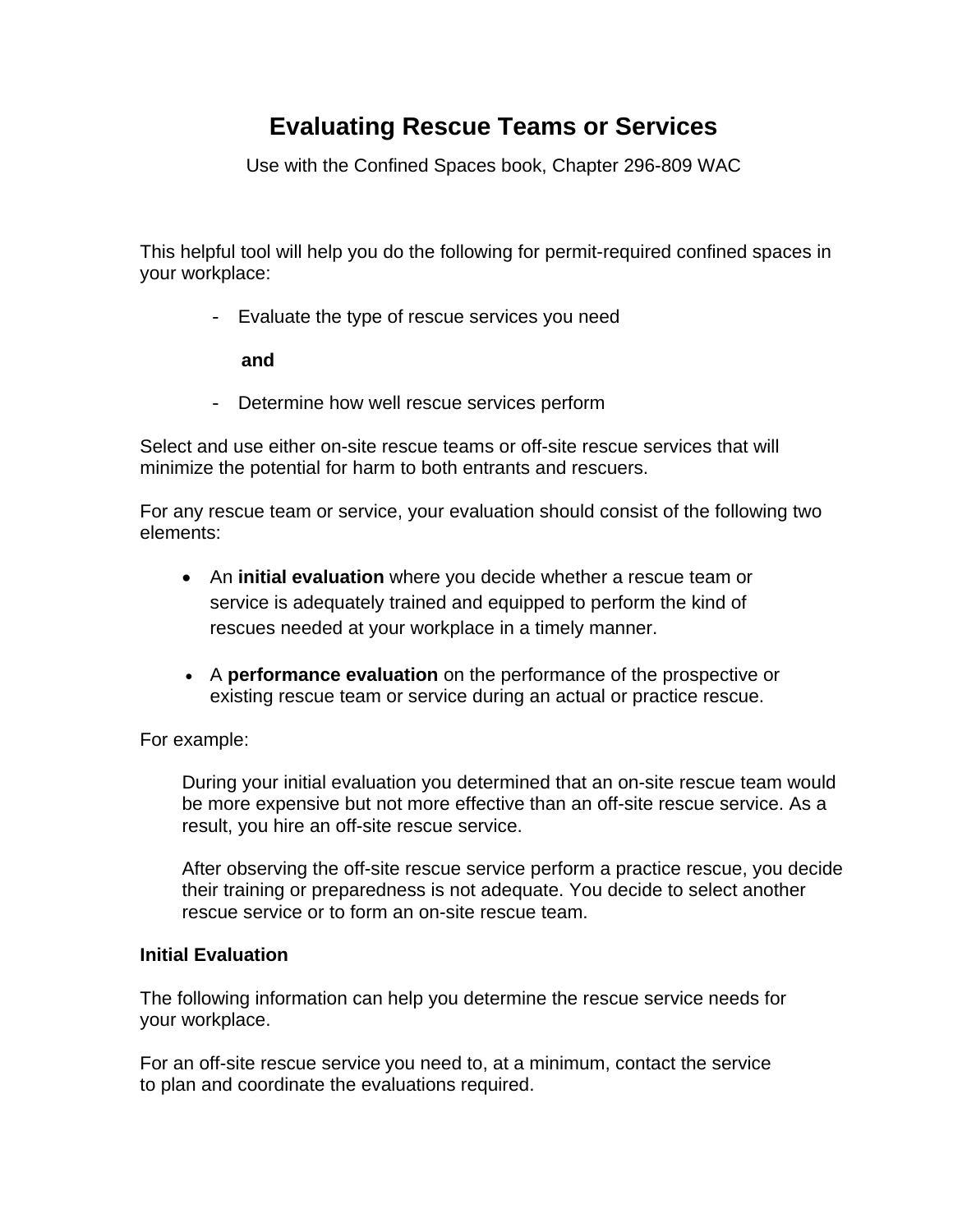The following are examples that **do not** meet the requirements of WAC 296- 809-50014, *Make sure you have adequate rescue and emergency services available*:

- Posting a rescue service's number without contacting them
- Planning to rely on 911 emergency services without checking to see if they are able to provide them.

#### **Note:**

Whether a rescue service meets your workplace needs depends on all of the following:

- The confined spaces from which a rescue may be necessary
- The hazards likely to be encountered in those spaces.
- The number of entrants needing rescue.

Table HT-1 can help you determine whether a rescue service meets your permitrequired confined space rescue needs. Use the column labeled "Results" to answer the questions in the "Task" column.

#### **Table HT-1**

#### **Initial Evaluation Worksheet**

#### (If you answer no to any of these questions, you need to consider an alternative.)

| Task                                                                                                             | <b>Results</b> |
|------------------------------------------------------------------------------------------------------------------|----------------|
| 1. Determine the rescue response time needs for your                                                             |                |
| permit-required confined spaces.                                                                                 | minut          |
|                                                                                                                  | es             |
|                                                                                                                  |                |
|                                                                                                                  |                |
| Examples:                                                                                                        |                |
|                                                                                                                  |                |
| If entering an atmosphere that is potentially or                                                                 |                |
| immediately dangerous to life or health (IDLH), the                                                              |                |
| rescue team or service needs to be standing by at the                                                            |                |
| permit-required confined space, ready to enter.                                                                  |                |
|                                                                                                                  |                |
| If the danger to entrants is restricted to mechanical                                                            |                |
| hazards that can cause injuries such as broken bones or<br>abrasions, a longer response time of 10 or 15 minutes |                |
| might be acceptable.                                                                                             |                |
|                                                                                                                  |                |
|                                                                                                                  |                |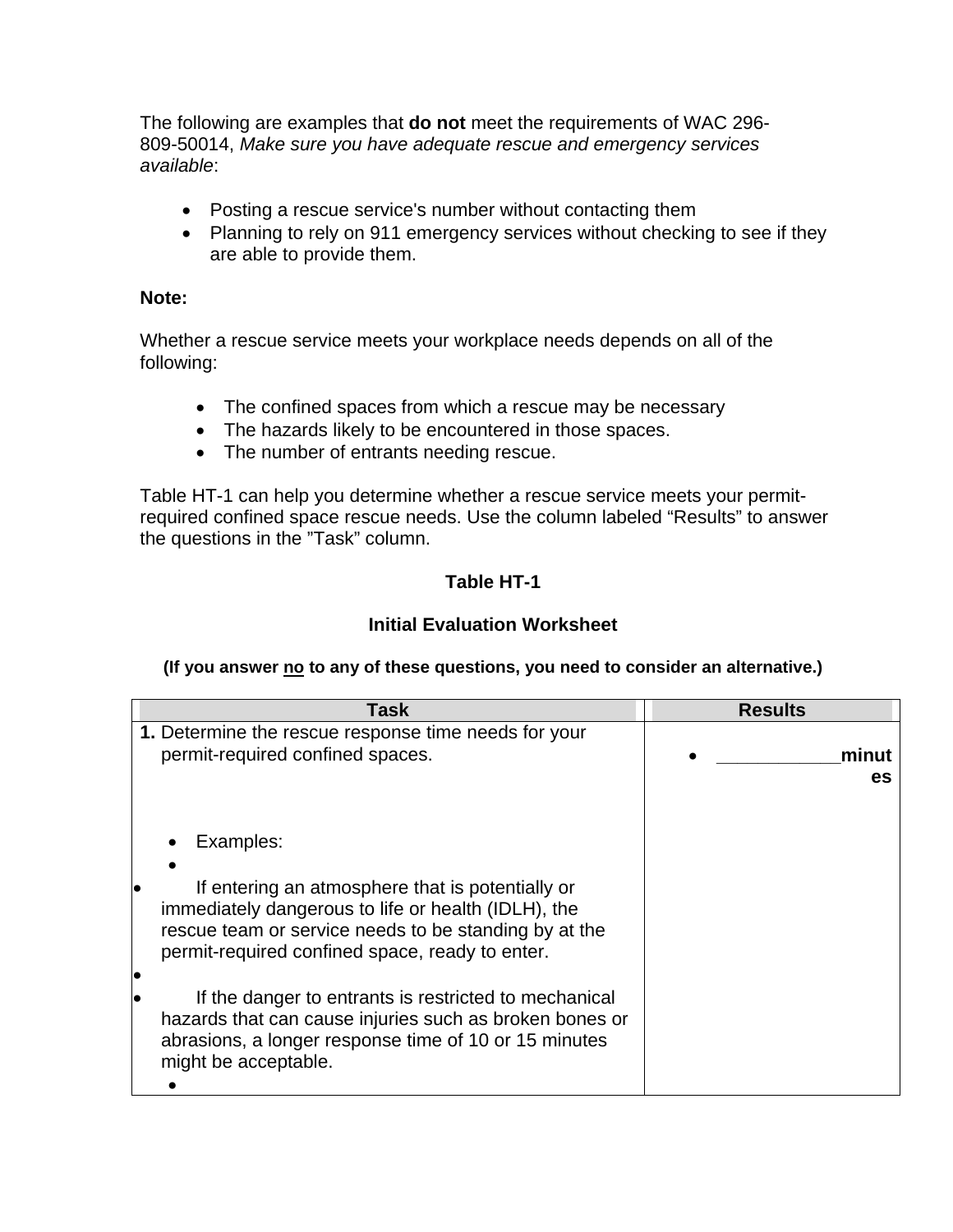| <b>Task</b>                                                                                                                                               | <b>Results</b>                                                                                                                                    |
|-----------------------------------------------------------------------------------------------------------------------------------------------------------|---------------------------------------------------------------------------------------------------------------------------------------------------|
| 2. Consider the amount of time required for the rescue<br>service to:                                                                                     | Receive notification                                                                                                                              |
| Receive notification                                                                                                                                      | minutes                                                                                                                                           |
| Arrive at the scene                                                                                                                                       | Arrive at the scene                                                                                                                               |
| To find out how quickly the rescue team or service<br>is able to get from its location to your permit-<br>required confined spaces, you need to consider: | minutes                                                                                                                                           |
| The location of the rescue team or service<br>relative to your workplace                                                                                  |                                                                                                                                                   |
| The quality of roads and highways,<br>$\overline{\phantom{m}}$<br>bottlenecks, or traffic congestion that might<br>be encountered in transit              | Comments:                                                                                                                                         |
| The reliability of the rescuer's vehicles                                                                                                                 |                                                                                                                                                   |
| The training and skill of the rescuer's<br>drivers.                                                                                                       |                                                                                                                                                   |
| Set up and be ready for entry.                                                                                                                            | Set up and be ready for entry.<br>minutes<br>minutes<br>Does this amount of time meet<br>your needs from Task 1?<br>$Yes \square$<br>$No \square$ |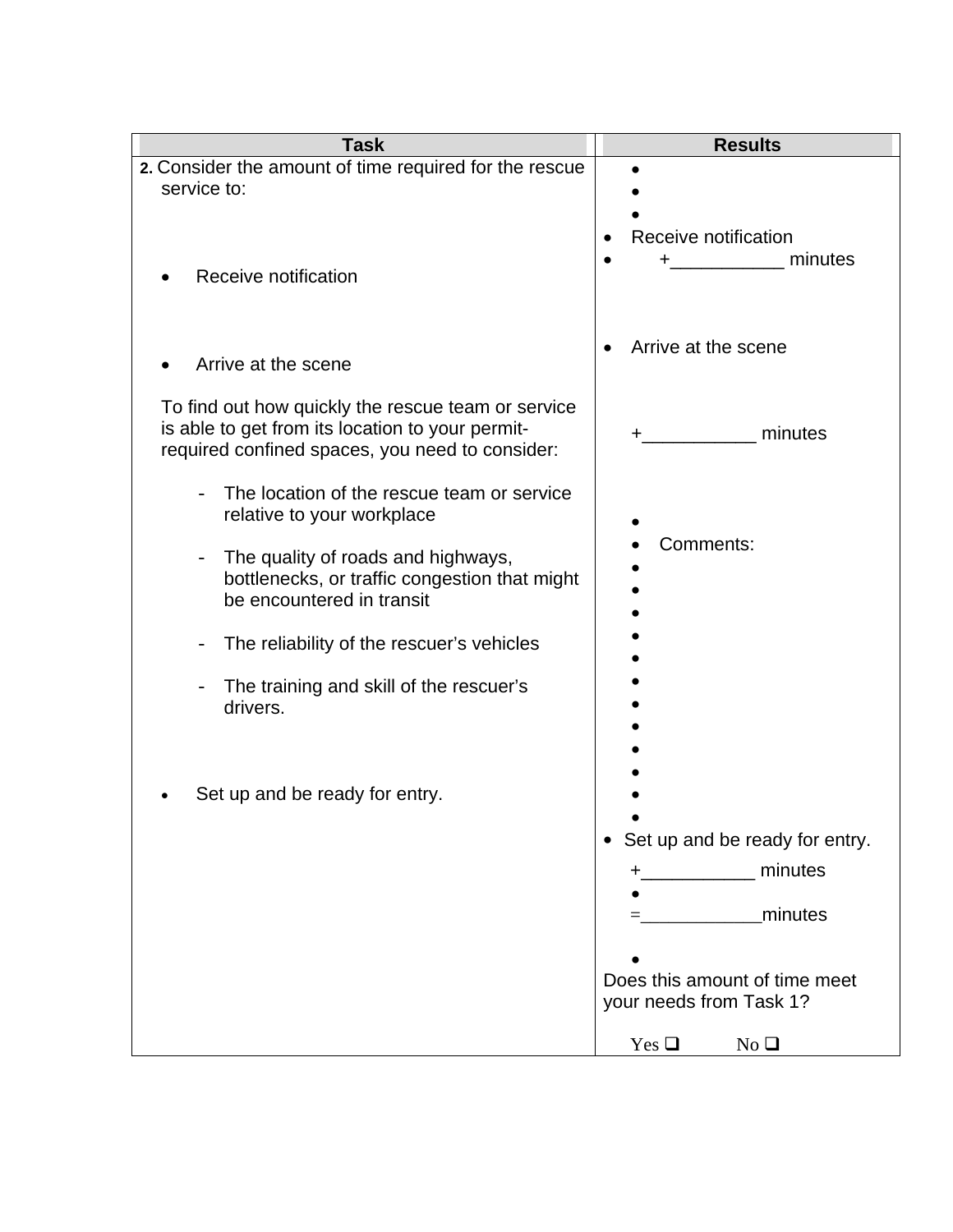| 3. Determine the availability of the rescue service by<br>considering:                                                       |                       |
|------------------------------------------------------------------------------------------------------------------------------|-----------------------|
| a. Is the rescue service available at the times of<br>the day when you will be entering permit-<br>required confined spaces? | Yes $\square$<br>No □ |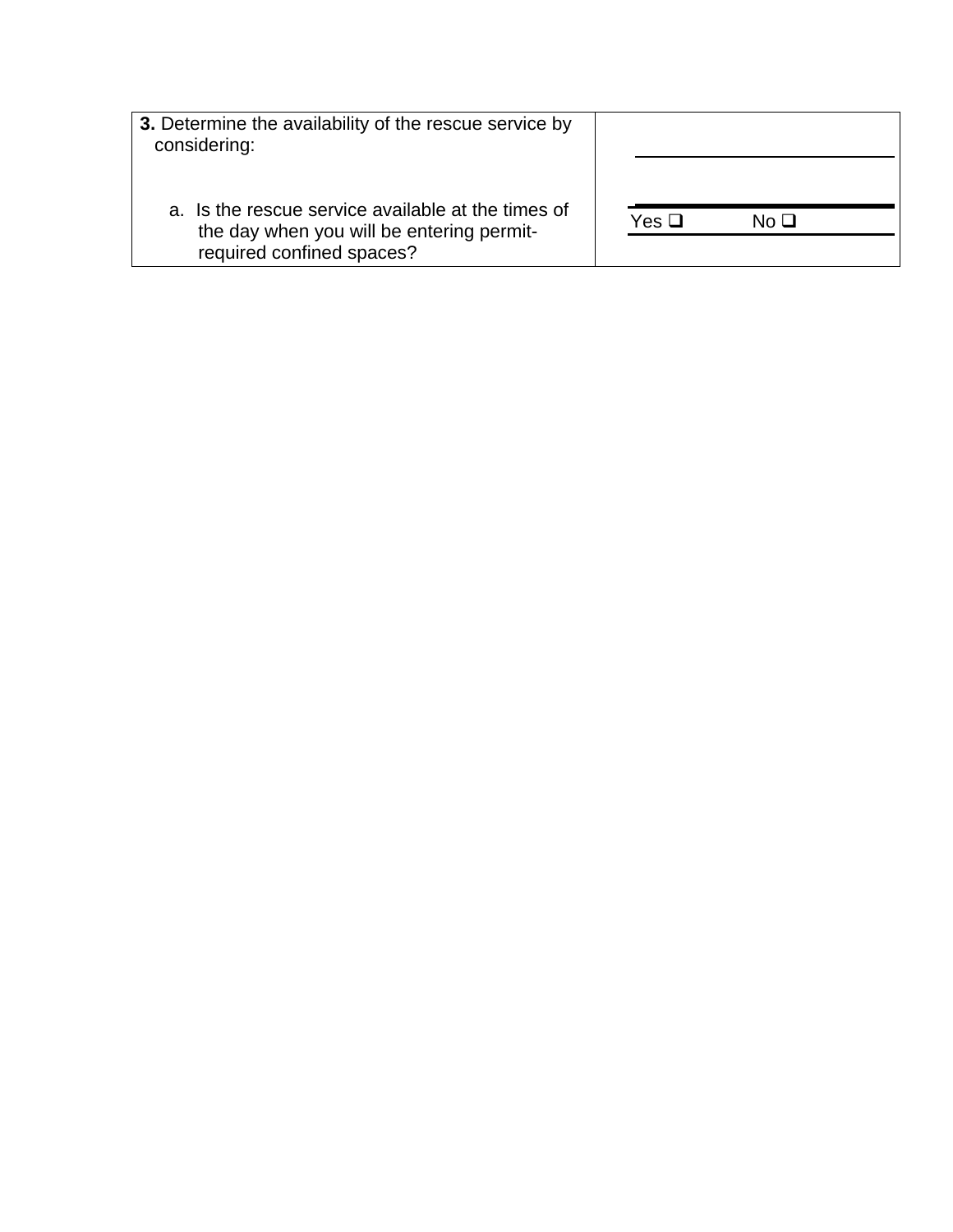| <b>Task</b>                                                                                                                                                             | <b>Results</b>                                                                                                        |  |
|-------------------------------------------------------------------------------------------------------------------------------------------------------------------------|-----------------------------------------------------------------------------------------------------------------------|--|
| Are key members of the rescue service<br>b.<br>available at these times?                                                                                                | Yes $\Box$<br>No <sub>Q</sub>                                                                                         |  |
| c. If the rescue service becomes unavailable<br>while an entry is underway, can they notify you<br>so you can instruct the attendant to abort the<br>entry immediately? | Yes $\Box$<br>No <sub>Q</sub>                                                                                         |  |
| 4. Determine if the rescue service meets all of the<br>requirements in the Performance Evaluation<br>Worksheet found in Table HT- 2.                                    | Yes $\Box$<br>No <sub>Q</sub><br>If you answered "yes"<br>above, how soon can the plan<br>be implemented?             |  |
|                                                                                                                                                                         | If you answered "no" and<br>this can't be resolved, then you<br>need to consider an alternative.                      |  |
| 5. Determine if a 911 service is willing to perform<br>rescues at your workplace:                                                                                       | Yes $\Box$<br>No <sub>Q</sub>                                                                                         |  |
| a. If you call 911, is a responder available?                                                                                                                           |                                                                                                                       |  |
| b. Will the 911 responder be willing to perform<br>rescue?                                                                                                              | Rescue $\Box$<br>First Aid Only $\square$<br>If you answered "first aid<br>only," then an alternative is<br>required. |  |
| Have you made sure the 911 responders can<br>perform rescues in your spaces?                                                                                            | Yes $\Box$<br>No <sub>Q</sub>                                                                                         |  |
| 6. Determine if there is an adequate communication<br>method between the attendant and the<br>prospective rescuer:                                                      |                                                                                                                       |  |
| Can a request for rescue be transmitted without<br>delay?                                                                                                               | Yes $\Box$<br>No <sub>Q</sub>                                                                                         |  |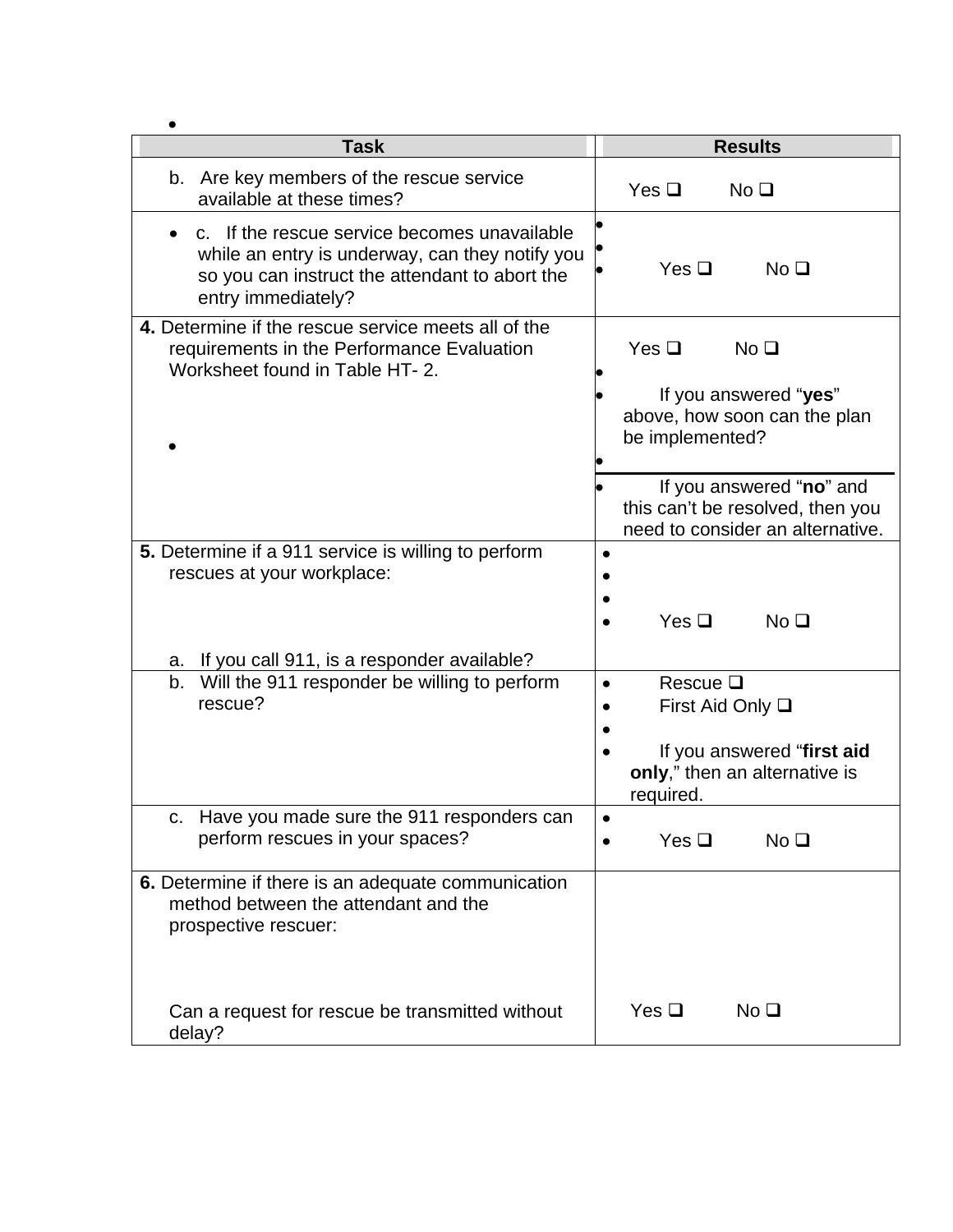#### **Performance Evaluation**

WAC 296-809-50014, *Make sure you have adequate rescue and emergency services*, requires rescue practice at least once every 12 months if the team or service has not successfully performed a rescue within that time. This practice exercise provides you with an opportunity to evaluate the rescue service under conditions similar to your permit-required confined spaces.

First, as part of any practice session, the rescue service or another qualified party should perform a critique of the practice rescue, so that deficiencies can be corrected in:

- Procedures
- Equipment
- Training
- Number of people

Then, you should review the results of the critique and any corrections made for deficiencies identified by a "no" answer in Table HT-2. This will help you determine whether the service could be quickly upgraded to meet your needs.

Table HT-2 will help you determine:

• If the rescue service meets all of the performance requirements in WAC 296- 809-50014, *Make sure you have adequate rescue and emergency services*

#### **and**

• What changes may be necessary.

Use the right column labeled "Results" to answer the questions in the "Task" column.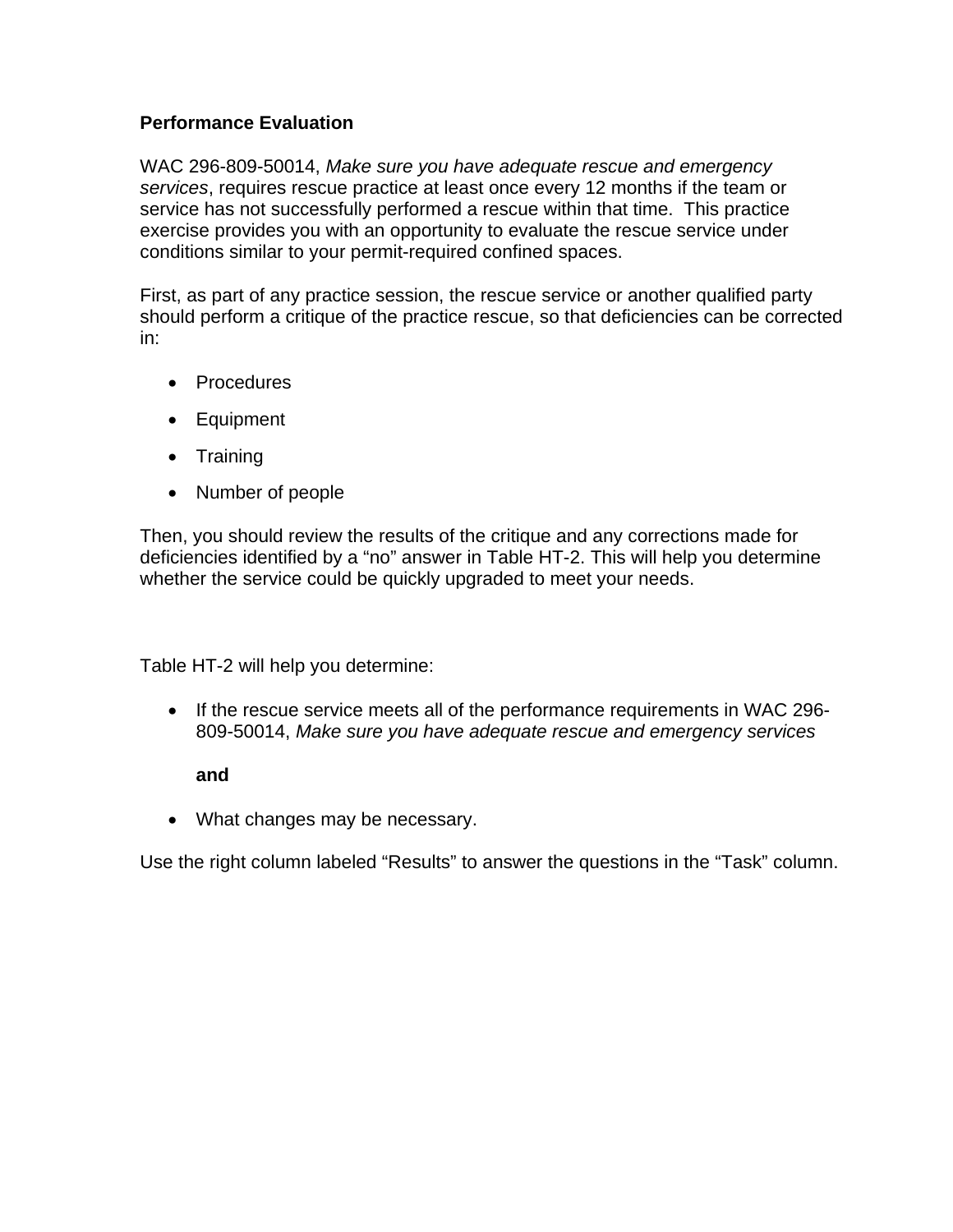| Table HT-2                                                               |  |  |
|--------------------------------------------------------------------------|--|--|
| <b>Performance Evaluation Worksheet</b>                                  |  |  |
| (If you answer no to questions 1-12, you need to take corrective action) |  |  |

| <b>Ou anower <u>no</u></b> to questions <b>they</b> you need to take corrective action<br>Task                                                                                                             | <b>Result</b>                                   |
|------------------------------------------------------------------------------------------------------------------------------------------------------------------------------------------------------------|-------------------------------------------------|
| 1. Have all team members been trained as entrants, including the<br>potential hazards of all permit-required confined spaces, or of<br>representative spaces, from which rescue may be needed?             |                                                 |
|                                                                                                                                                                                                            | Yes $\Box$<br>No <sub>Q</sub>                   |
| 2. Can team members recognize the signs, symptoms, and<br>consequences of exposure to any hazardous atmospheres that<br>may be present in those permit-required confined spaces?                           | $Yes \Box No \Box$                              |
| 3. Is every team member:                                                                                                                                                                                   |                                                 |
| a. Provided with and properly trained in the use of any PPE that<br>may be needed to perform rescues in the facility, such as air-line<br>respirators or fall arrest equipment?                            | $Yes \Box No \Box$                              |
| b. Properly trained to perform functions during rescues, and<br>$\bullet$<br>to use any rescue equipment, such as ropes and backboards,<br>needed in a rescue attempt?                                     | Yes $\Box$<br>No <b>□</b>                       |
| 4. Are team members trained in the first-aid and medical skills<br>needed to treat victims injured or overcome by the types of<br>hazards that may be encountered in the permit spaces at the<br>facility? | Yes $\Box$<br>$\overline{\mathsf{No}\ \square}$ |
| 5. Do all team members perform their duties safely and efficiently?                                                                                                                                        |                                                 |
|                                                                                                                                                                                                            | Yes $\Box$<br>No <sub>Q</sub>                   |
| 6. Do the team members focus on their own safety before<br>considering the safety of the victim?                                                                                                           | Yes $\Box$<br>No <sub>Q</sub>                   |
| 7. If necessary, can the rescue service properly test the atmosphere<br>to identify acceptable entry conditions?                                                                                           | No <b>❑</b><br>Yes $\square$                    |
| 8. Can the rescue team members identify the information that applies<br>to the rescue from:<br>a. Entry permits                                                                                            | Yes $\Box$<br>No <sub>D</sub>                   |
| b. Hot work permits                                                                                                                                                                                        | Yes $\Box$<br>No <sub>1</sub>                   |
| c. Material Safety Data Sheets (MSDSs)?                                                                                                                                                                    | Yes $\Box$<br>No <sub>1</sub>                   |
| 9. Has the rescue service been informed of any hazards that may arise from<br>outside the permit-required confined space, such as those caused by future<br>work near the space?                           | Yes $\Box$<br>No <sub>Q</sub>                   |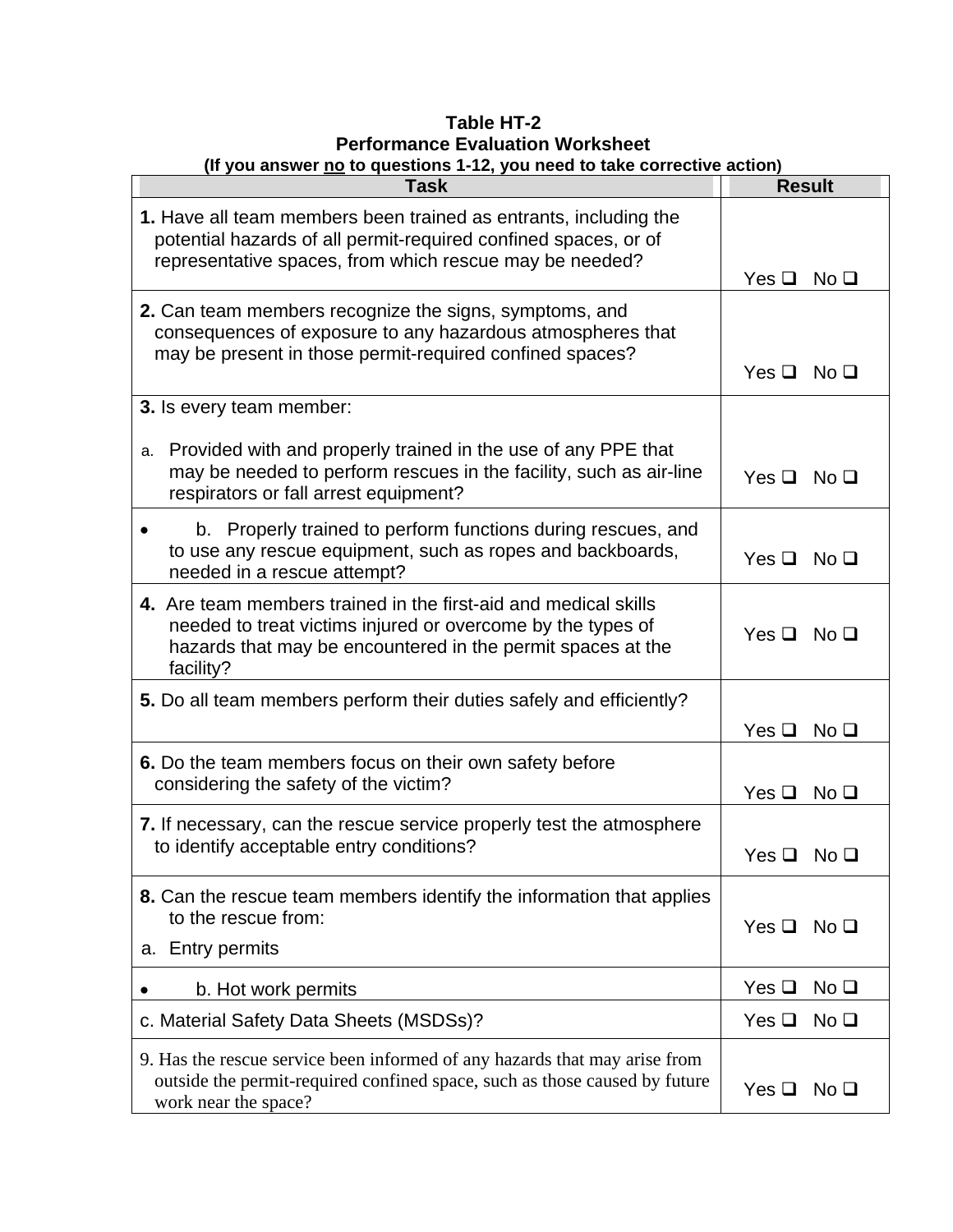| <b>Task</b>                                                                                                                                                                                                                                                                                                                                                          | <b>Result</b>                                                                                    |
|----------------------------------------------------------------------------------------------------------------------------------------------------------------------------------------------------------------------------------------------------------------------------------------------------------------------------------------------------------------------|--------------------------------------------------------------------------------------------------|
| 10. If necessary, can the rescue service properly rescue injured<br>employees from a permit space that has any of the following:                                                                                                                                                                                                                                     |                                                                                                  |
|                                                                                                                                                                                                                                                                                                                                                                      | $Yes \Box No \Box$                                                                               |
| a. A limited size opening (less than 24 inches (60.9 cm) in<br>diameter)?                                                                                                                                                                                                                                                                                            |                                                                                                  |
| b. Limited internal space?                                                                                                                                                                                                                                                                                                                                           | Yes $\square$<br>No <sub>Q</sub>                                                                 |
| c. Internal obstacles or hazards?                                                                                                                                                                                                                                                                                                                                    | Yes $\square$<br>No <sub>Q</sub>                                                                 |
| 11. If necessary, can the rescue service safely perform an<br>elevated (high angle) rescue?                                                                                                                                                                                                                                                                          | No <sub>Q</sub><br>Yes $\Box$                                                                    |
| 12. Determine if the rescue service has a plan for each type of<br>rescue operation at your workplace.                                                                                                                                                                                                                                                               |                                                                                                  |
| a. Does the rescue service have a plan for each of the kinds of<br>permit space rescue operations at your workplace?                                                                                                                                                                                                                                                 | Yes $\Box$<br>No <b>□</b>                                                                        |
| b. Is the plan adequate for all types of rescue operations that<br>may be needed at your workplace?                                                                                                                                                                                                                                                                  | Yes $\Box$<br>No <b>❑</b>                                                                        |
| 13. Rescue practice may occur in representative confined spaces<br>or in the most restrictive spaces. When planning a practice<br>include any of the following features that exist in your permit-<br>required confined spaces: Space Access Horizontal -- The<br>entrance is located on the side of the permit space. Use of<br>retrieval lines could be difficult. | Is this type of<br>rescue a<br>possible situation<br>at your<br>workplace?<br>$Yes \Box No \Box$ |
|                                                                                                                                                                                                                                                                                                                                                                      | $\Box$ A description<br>is attached.                                                             |
| <b>Vertical</b> -- The entrance is located:<br>On the top of the permit-required confined space so<br>that rescuers must climb down                                                                                                                                                                                                                                  | Is this type of<br>rescue a<br>possible situation<br>at your<br>workplace?                       |
| or                                                                                                                                                                                                                                                                                                                                                                   | $Yes \Box No \Box$                                                                               |
| The bottom of the permit space so that rescuers must<br>climb up, to enter the space.                                                                                                                                                                                                                                                                                | $\Box$ A description<br>is attached.                                                             |
| Rescuers may need special knowledge to safely retrieve<br>an injured entrant.                                                                                                                                                                                                                                                                                        |                                                                                                  |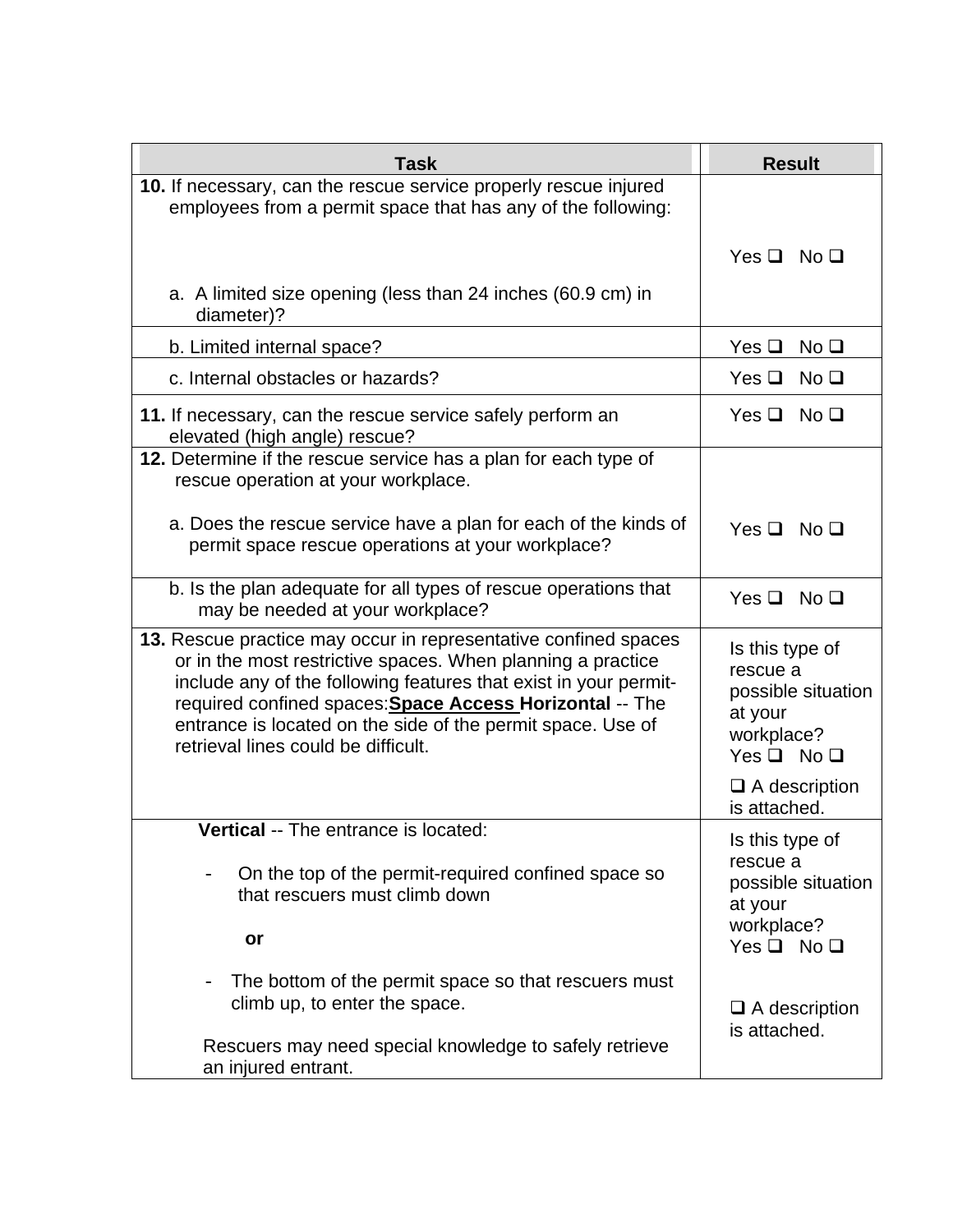| <b>Task</b>                                                                                                                                                                                                                                                                                                                    | <b>Result</b>                                                                                                         |
|--------------------------------------------------------------------------------------------------------------------------------------------------------------------------------------------------------------------------------------------------------------------------------------------------------------------------------|-----------------------------------------------------------------------------------------------------------------------|
| <b>Entrance Size</b><br><b>Restricted</b> – An entrance with a smallest dimension of 24<br>inches or less. Entrances of this size are too small for a<br>rescuer to enter the space while using a self-contained<br>breathing apparatus, or allow normal spinal immobilization                                                 | Is this type of rescue<br>a possible situation at<br>your workplace?<br>$Yes \Box No \Box$<br>$\Box$ A description is |
| of an injured employee.<br>Unrestricted $-$ An entrance with a smallest dimension<br>greater than 24 inches. These entrances allow relatively<br>free movement into and out of the permit space.                                                                                                                               | attached.<br>Is this type of rescue<br>a possible situation at<br>your workplace?<br>$Yes \Box No \Box$               |
|                                                                                                                                                                                                                                                                                                                                | $\Box$ A description is<br>attached.                                                                                  |
| <b>Internal configuration</b><br><b>Open</b> -- no obstacles, barriers, or obstructions within the<br>space. For example, a water tank.                                                                                                                                                                                        | Is this type of rescue<br>a possible situation at<br>your workplace?<br>$Yes \Box No \Box$                            |
|                                                                                                                                                                                                                                                                                                                                | $\Box$ A description is<br>attached.                                                                                  |
| Obstructed -- The space contains some type of obstacle,<br>requiring a rescuer to maneuver around it. For example, a<br>baffle or mixing blade. Large equipment such as a ladder<br>or scaffold brought into a space for work purposes is<br>considered an obstacle if the positioning or size makes<br>rescue more difficult. | Is this type of rescue<br>a possible situation at<br>your workplace?<br>$Yes \Box No \Box$                            |
|                                                                                                                                                                                                                                                                                                                                | $\Box$ A description is<br>attached.                                                                                  |
| Elevated -- A space where the entrance is above grade<br>by 4 feet or more. This type of space usually requires<br>knowledge of high angle rescue procedures because it is<br>difficult to package and transport an injured employee to<br>the ground from the entrance.                                                       | Is this type of rescue<br>a possible situation at<br>your workplace?<br>$Yes \Box No \Box$                            |
|                                                                                                                                                                                                                                                                                                                                | $\Box$ A description is<br>attached.                                                                                  |
| <b>Non-elevated --</b> A space with the entrance located less<br>than 4 feet above grade. The rescue team can transport<br>an injured employee normally.                                                                                                                                                                       | Is this type of rescue<br>a possible situation at<br>your workplace?<br>Yes $\square$ No $\square$                    |
|                                                                                                                                                                                                                                                                                                                                | $\Box$ A description is<br>attached.                                                                                  |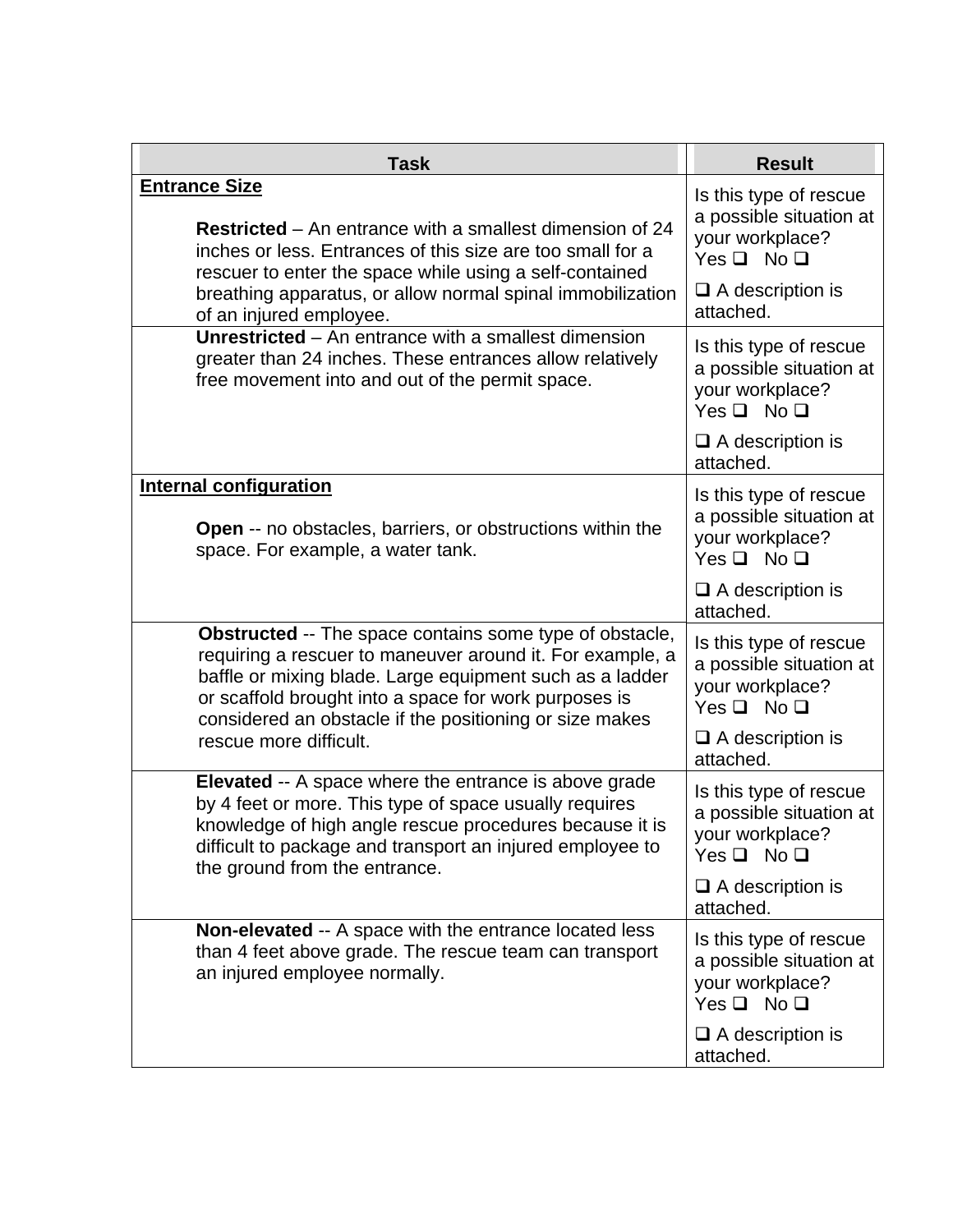# **Atmospheric Testing of Permit-Required Confined Spaces**

Use with Chapter 296-809 WAC, Confined Spaces

Atmospheric testing of permit-required confined spaces is used so you can do both of the following:

- 1. Evaluate potential atmospheric hazards
- 2. Verify that acceptable atmospheric entry conditions exist

#### **Evaluate Hazards**

- Collect and analyze data on the atmosphere of your space using equipment that's sensitive enough and specific enough for any hazardous atmosphere that may arise. This will enable you to:
	- **and**  − Develop appropriate entry procedures
	- − Maintain acceptable entry conditions.
- Have a technically-qualified individual perform, or at least review, the following:
	- − Evaluate and interpret the data
	- − Identify all serious hazards
	- − Develop appropriate entry procedures

#### **Note:**

Examples of technically-qualified individuals include:

- − WISHA industrial hygiene consultant
- − Qualified industrial hygienist
- − Qualified registered safety engineer
- − Qualified safety professional
- − Certified marine chemist